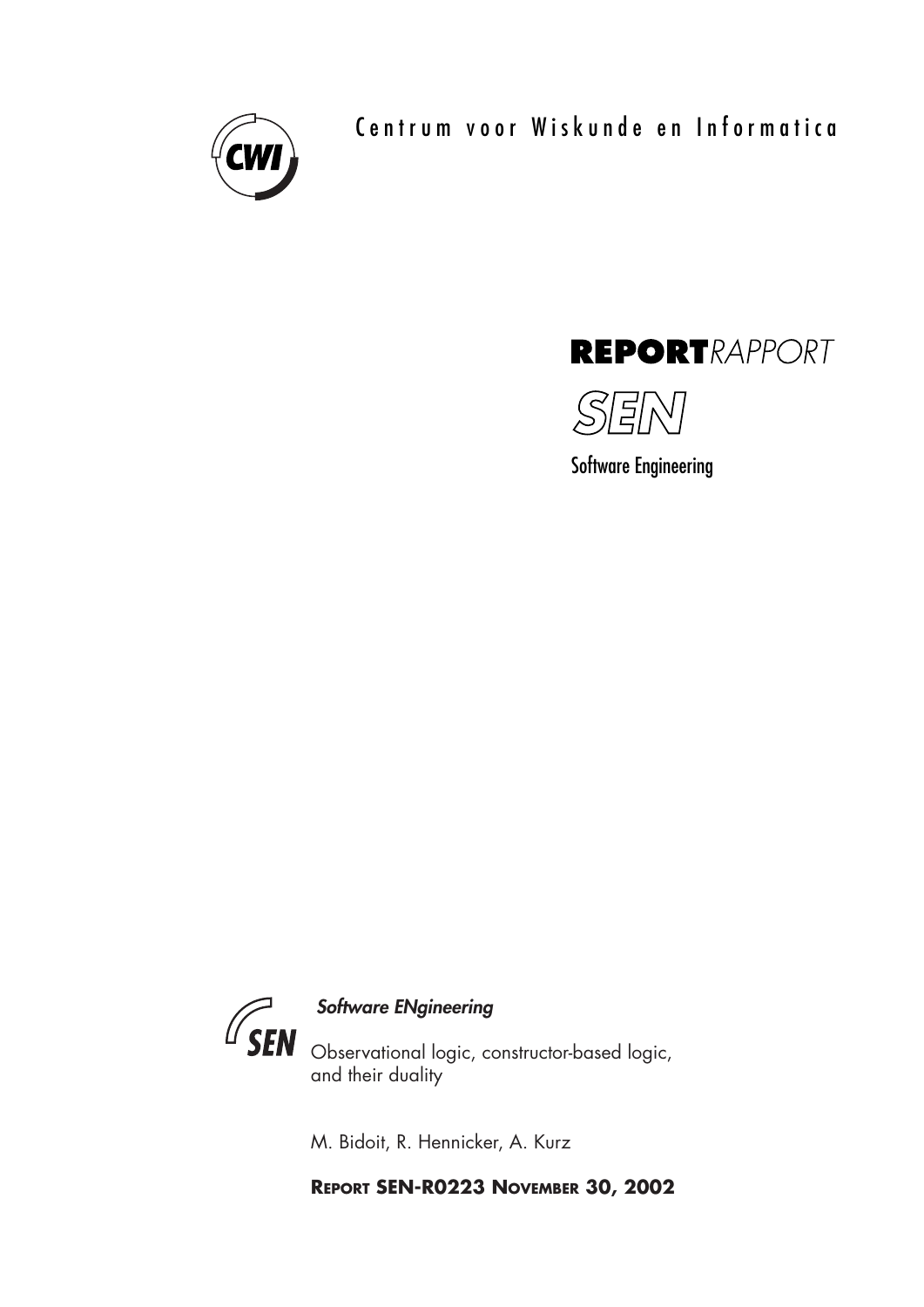CWI is the National Research Institute for Mathematics and Computer Science. It is sponsored by the Netherlands Organization for Scientific Research (NWO). CWI is a founding member of ERCIM, the European Research Consortium for Informatics and Mathematics.

CWI's research has a theme-oriented structure and is grouped into four clusters. Listed below are the names of the clusters and in parentheses their acronyms.

Probability, Networks and Algorithms (PNA)

# Software Engineering (SEN)

Modelling, Analysis and Simulation (MAS)

Information Systems (INS)

Copyright © 2001, Stichting Centrum voor Wiskunde en Informatica P.O. Box 94079, 1090 GB Amsterdam (NL) Kruislaan 413, 1098 SJ Amsterdam (NL) Telephone +31 20 592 9333 Telefax +31 20 592 4199

ISSN 1386-369X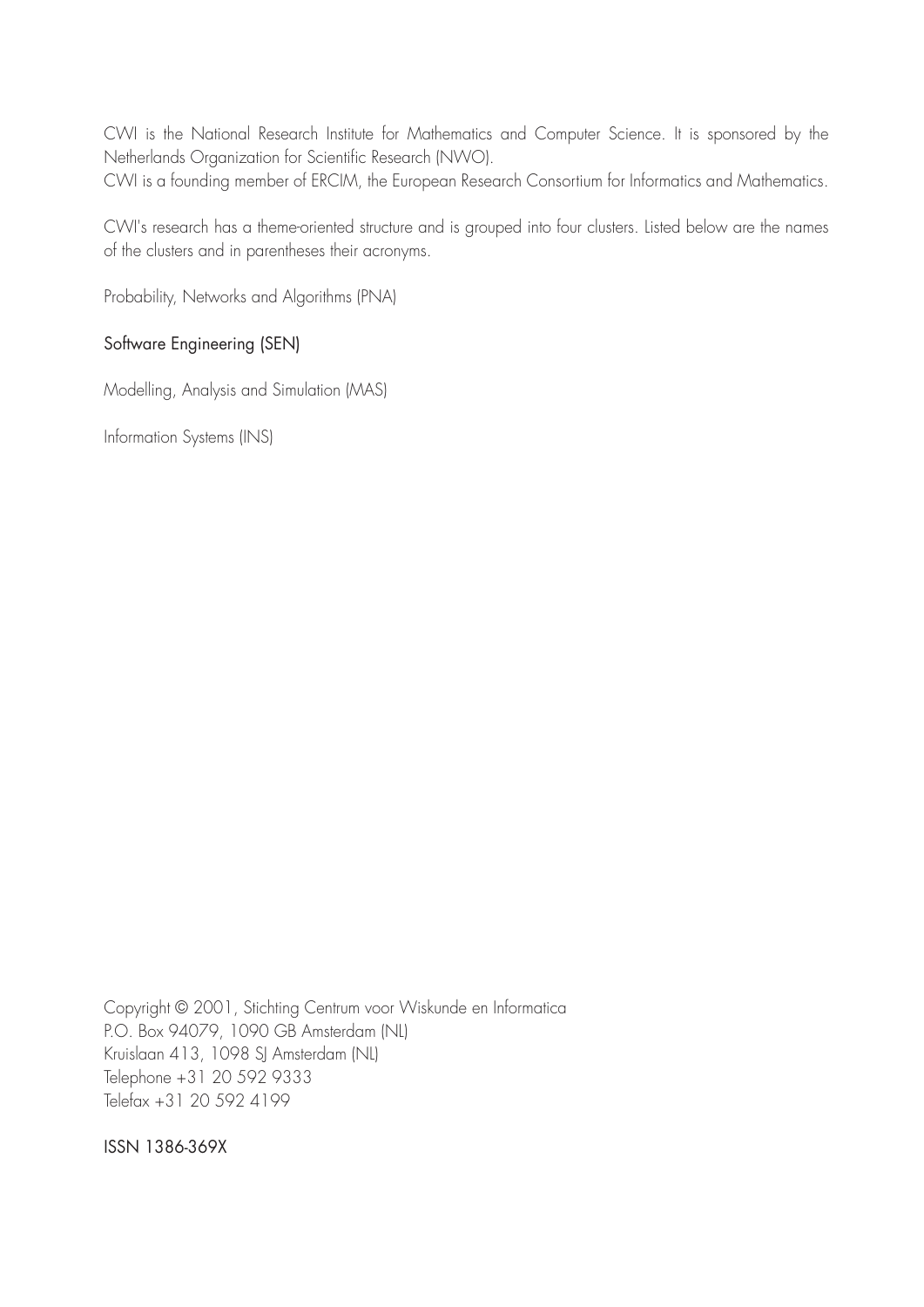# Observational Logic, Constructor-Based Logic, and their Duality

# Michel Bidoit

email: bidoit@lsv.ens-cachan.fr Laboratoire Spécification et Vérification (LSV), CNRS & ENS de Cachan, France

### Rolf Hennicker

email: hennicke@informatik.uni-muenchen.de Institut für Informatik, Ludwig-Maximilians-Universität München, Germany

### Alexander Kurz

email: kurz@cwi.nl CWI, Amsterdam, The Netherlands

#### ABSTRACT

Observability and reachability are important concepts for formal software development. While observability concepts are used to specify the required observable behavior of a program or system, reachability concepts are used to describe the underlying data in terms of datatype constructors. In this paper we first reconsider the observational logic institution which provides a logical framework for dealing with observability. Then we develop in a completely analogous way the constructor-based logic institution which formalizes a novel treatment of reachability. Both institutions are tailored to capture the semantically correct realizations of a specification from either the observational or the reachability point of view. We show that there is a methodological and even formal duality between both frameworks. In particular, we establish a correspondence between observer operations and datatype constructors, observational and constructor-based algebras, fully abstract and reachable algebras, and observational and inductive consequences of specifications. The formal duality between the observability and reachability concepts is established in a category-theoretic setting.

1998 ACM Computing Classification System: D.2.1, D.2.4, F.3.1, F.3.2

Keywords and Phrases: Algebraic specification, observability, reachability, duality, institution

Note: This work was partially supported by the ESPRIT Working Group 29432 CoFI, by the Bayer. Forschungsstiftung, and by the German DFG-project InopSys. Preliminary results of this study have been published in [9], and preliminary results about the observational logic institution have been published in [18].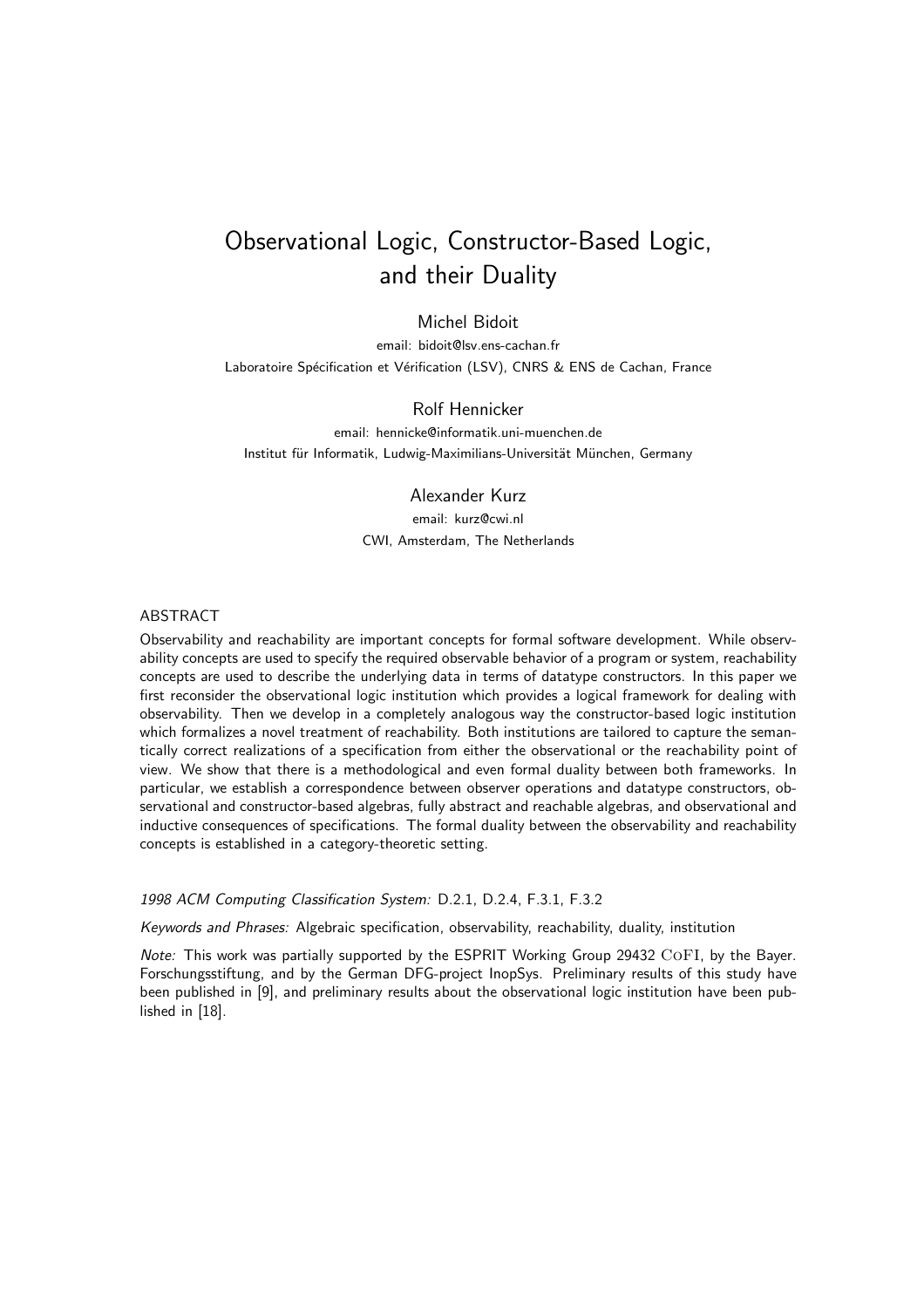#### *1 INTRODUCTION* 2

# **1 Introduction**

An important role in software specification and program development is played by observability and reachability concepts which deal with different aspects of software systems. While observational approaches focus on the observable properties of a system, reachability notions are used to describe the underlying data manipulated by the system. Since observability and reachability are used for different purposes, both concepts may seem unrelated. In this study we show that there is a methodological and even formal duality between the two concepts. We believe that investigating this duality contributes to a clarification of specification methodologies and their semantic foundations.<sup>1</sup> The correspondence will be based on the following working hypothesis (in the spirit of Hoare [22]):

> The model class of a specification SP describes the class of all correct realizations of SP.

The underlying paradigm of the algebraic approach is to model programs by (many-sorted) algebras and to describe the properties of these algebras by logical axioms provided by some specification SP. Then a program is a correct realization if it is a model of SP. Using these assumptions we will study algebraic frameworks for observability and for reachability (which both form an institution), we will analyze the analogy between the two institutions and, finally, we will develop a categorical representation of our observability and reachability notions (in terms of algebras and coalgebras defined w.r.t. appropriate functors), which leads to a formal duality principle between the two concepts.

## **1.1 Observability**

Observability concepts provide means to specify the observable behavior of software systems in an abstract, implementation independent way. They take into account our working hypothesis from above in the sense that any program which satisfies the observable behavior prescribed by a specification SP is considered as a correct realization of SP.

One can distinguish two main approaches to observability.<sup>2</sup> The first one is based on an observational equivalence relation between algebras which is used to abstract from the (standard) model class of a specification, see, e.g., [36]. The second approach relaxes the (standard) satisfaction relation so that the observational models of a specification are all algebras which satisfy the given set of axioms up to observational equality of the elements of the algebra. (This idea was originally introduced by Reichel, see, e.g., [34].) Thereby two elements are considered to be observationally equal if they cannot be distinguished by a set of observable experiments.

In this work we will follow the second approach. A flexible framework to formalize observable experiments is suggested (in a similar way) e.g. in [18], [16] and [32] where the operations of an algebraic signature are split into a set of "observer operations" for building observable experiments and the "other" operations which can be used, for instance, to manipulate (non-visible) states of a system. In this study we will use the observational logic institution (introduced in [18]), where the non-observer operations are required to respect the observational equality (induced by the observer operations) which is formally captured by our notion of an observational algebra. The observational semantics of a specification SP consists of all observational algebras which satisfy observationally (i.e. up to observational equality) the axioms of SP.

To study observational consequences of a specification SP, we also consider its (observational) "black box semantics" which consists of the fully abstract models of SP. The axiomatization of full abstractness leads to proof principles for verifying observational consequences of a specification.

 $1$ In the context of automata theory, a similar duality was already investigated by Arbib and Manes in [3].

<sup>&</sup>lt;sup>2</sup>The relationships between the two approaches have been intensively studied in [10].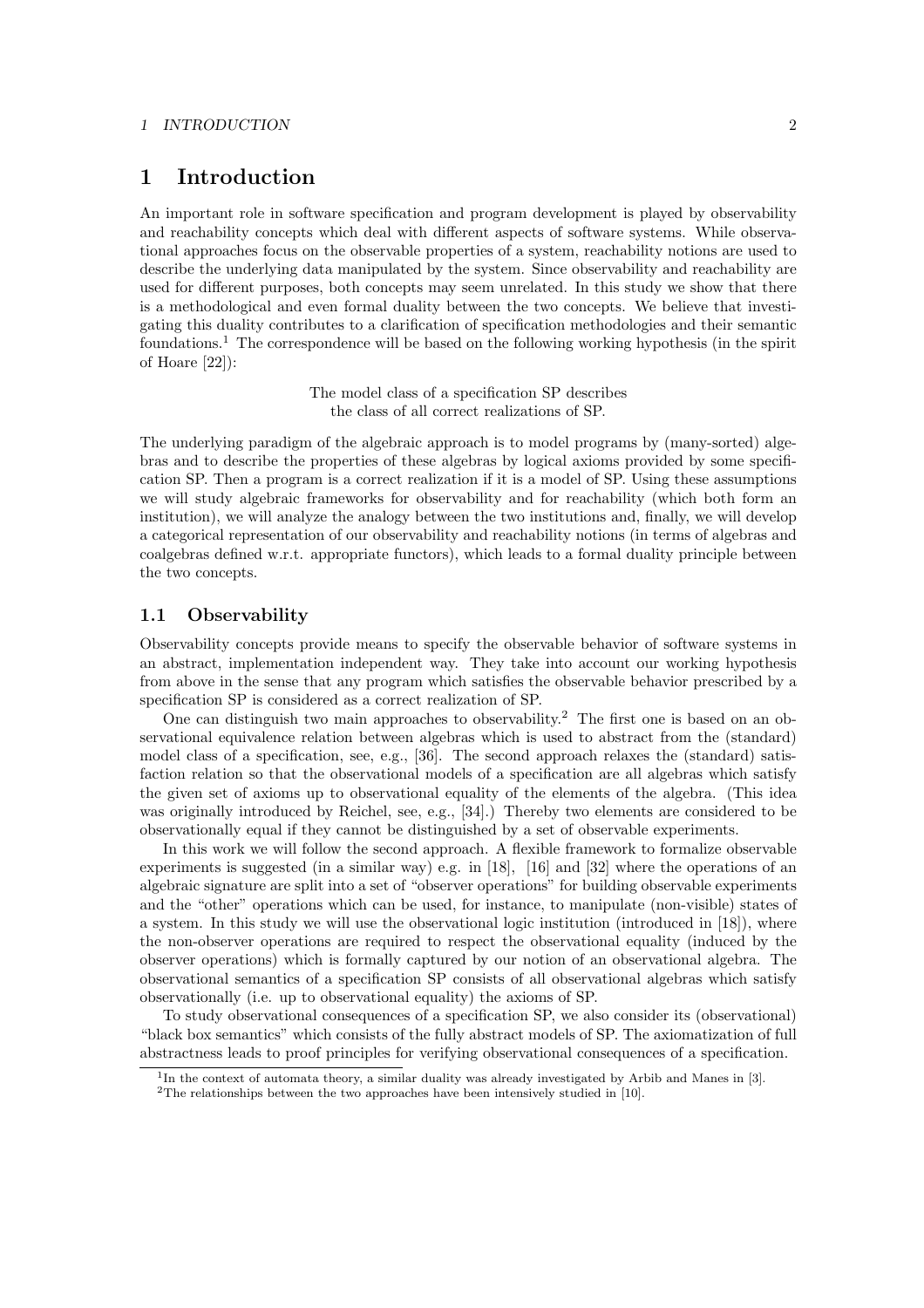#### *1 INTRODUCTION* 3

### **1.2 Reachability**

Reachability concepts provide means to specify generation principles for datatypes. The standard approach to reachability is to introduce a set of datatype constructors and to admit as models of a specification only those algebras which are reachable w.r.t. the given constructors. Most algebraic specification languages incorporate features to express reachability like, for instance, the Casl language [4].

Syntactically, we will follow these approaches where the operations of an algebraic signature are split into a set of "constructor operations" for generating the relevant data and the "other" operations which perform computations. From the semantic point of view, however, we do not adopt the standard interpretation which is too restrictive w.r.t. our working hypothesis from above, since many examples show that a correct realization of a specification may contain nonreachable (junk) elements which are simply not relevant for computations. It is only important that the non-constructor operations, when applied to reachable data, cannot produce values which lie outside the constructor-generated part of the algebra. This property is captured by our notion of constructor-based algebra. The constructor-based semantics of a specification SP consists of all constructor-based algebras which satisfy up to junk elements the axioms of SP. Hence we use, analogously to the observational approach, a relaxed satisfaction relation (called constructor-based satisfaction), which interprets variables of a formula only by values in the constructor-generated part of an algebra. Using these notions we develop a novel institution, called the constructor-based logic institution, for the treatment of reachability.

To study inductive consequences of a constructor-based specification SP, we consider its (constructor-based) "black box semantics" which consists of the reachable models of SP. The axiomatization of reachability leads to proof principles like finitary and infinitary induction for verifying inductive consequences of a specification.

# **1.3 Duality Principle**

It is obvious that the notions and results of the observational and constructor-based logic institutions (like observer and constructor operation, observational equality and constructor-generated part, observational and constructor-based algebra, observational and constructor-based satisfaction, fully abstract and reachable algebra etc.) are developed in a completely analogous way. This leads to the question whether there is a formalization of the analogy between the two concepts. We will show that indeed a formal duality principle can be established if we express the central notions of the observational and constructor-based logics in a category-theoretic setting. Thereby the syntactic aspects of the observational and the constructor-based notions are expressed by appropriate functors and the semantic notions of observational and constructor-based algebras and their properties are represented by dual constructions on algebras and coalgebras defined w.r.t. these functors.

## **1.4 Organization of this Work**

First, in Section 2, we reconsider the observational logic institution [18] which is used as the basis for formalizing observability. Then, in Section 3, we discuss reachability and we introduce the constructor-based logic institution. Section 4 exhibits the syntactic and semantic correspondences between all notions used in observational logic and in constructor-based logic. In Section 5, we focus on the black box views and on proof systems for observational and constructor-based specifications which lead to a further comparison between observability and reachability. In Section 6, we develop the formal duality principle for our observability and reachability concepts. Finally, some concluding remarks are given in Section 7.

### **1.5 Algebraic Preliminaries**

We assume that the reader is familiar with the basic notions of algebraic specifications (see, e.g., [31, 5]), like the notions of (many-sorted) *signature*  $\Sigma = (S, OP)$  (where S is a set of *sorts* and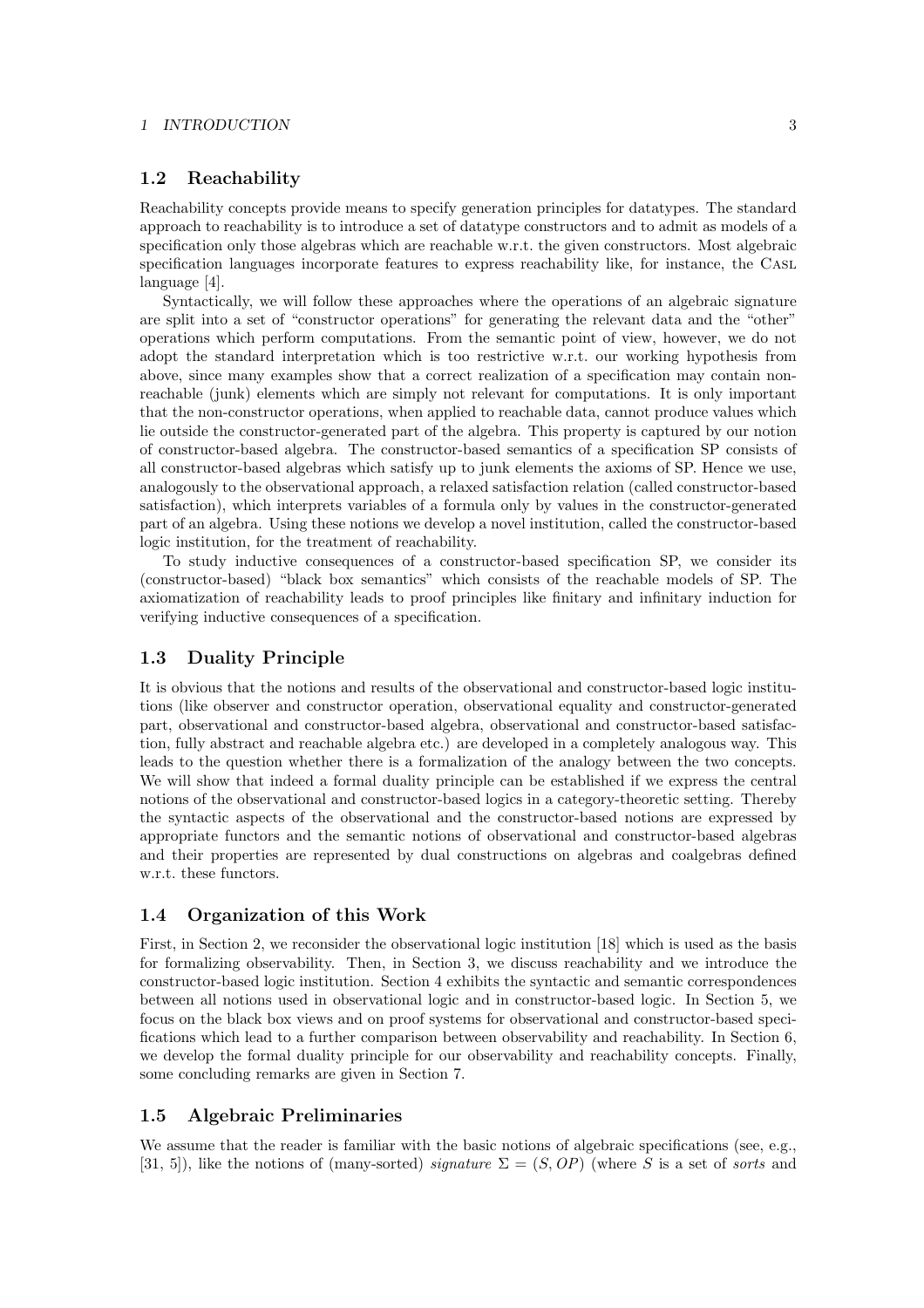*OP* is a set of *operation symbols op* :  $s_1, \ldots, s_n \to s$ , *signature morphism*  $\sigma : \Sigma \to \Sigma'$ , *(total)*  $\Sigma$ algebra  $A = ((A_s)_{s \in S}, (\text{op}^A)_{\text{op} \in OP})$ ,  $\Sigma$ -term algebra  $T_{\Sigma}(X)$  over a family  $X = (X_s)_{s \in S}$  of sets  $X_s$ of variables of sort s and interpretation  $I_{\alpha}: T_{\Sigma}(X) \to A$  w.r.t. a valuation  $\alpha: X \to A$ . The class of all Σ-algebras is denoted by Alg(Σ). Together with Σ-morphisms this class forms a category which, for simplicity, is also denoted by Alg( $\Sigma$ ). For any signature morphism  $\sigma : \Sigma \to \Sigma'$ , the reduct functor  $\Box_{\sigma}$ : Alg( $\Sigma'$ )  $\to$  Alg( $\Sigma$ ) is defined as usual. The reduct of a relation  $R' \subseteq A' \times B'$ w.r.t.  $\sigma : \Sigma \to \Sigma'$  is denoted by  $R' \vert_{\sigma}$  where  $R' \vert_{\sigma} \subseteq A' \vert_{\sigma} \times B' \vert_{\sigma}$  is defined by  $(R' \vert_{\sigma})_s \stackrel{\text{def}}{=} R'_{\sigma(s)}$  for all  $s \in S$ .

# **2 The Observational Logic Institution**

In this study we will use the observational logic institution introduced in [18] to formalize observability. In the remainder of this section we reconsider this institution (with a modified definition of observational signature and observable context) and we will provide all the necessary proofs, in particular that observational logic satisfies the satisfaction condition of institutions.<sup>3</sup>

First, we introduce the notion of an observational signature which is a standard algebraic signature together with a distinguished set of observer operations. An n-ary operation op :  $s_1, \ldots, s_n \rightarrow$ s with several non-observable argument sorts may also be used as an observer. In this case op is equipped with a "position number"  $1 \leq i \leq n$  which indicates the argument sort of the observed elements (also called "states").

**Definition 2.1 (Observational signature).** An *observer* is a pair  $(obs, i)$  where *obs* is an operation symbol  $obs : s_1, \ldots, s_i, \ldots, s_n \to s$  with  $1 \leq i \leq n$ . The distinguished argument sort  $s_i$ of obs is called a *state sort* (or *hidden sort*). If obs :  $s_1 \rightarrow s$  is a unary observer we will simply write *obs* instead of  $(obs, 1)$ .

An observational signature  $\Sigma_{\text{Obs}} = (\Sigma, OP_{\text{Obs}})$  consists of a signature  $\Sigma = (S, OP)$  and a set  $OP<sub>Obs</sub>$  of observers  $(obs, i)$  with  $obs \in OP$ .

The set  $S_{\text{State}} \subseteq S$  of state sorts (or hidden sorts, w.r.t.  $OP_{\text{Obs}}$ ) consists of all sorts  $s_i$  such that there exists at least one observer  $(obs, i)$  in  $OP_{Obs}$ ,  $obs : s_1, \ldots, s_i, \ldots, s_n \rightarrow s$ . The set  $S_{\text{Obs}} \subseteq S$  of *observable sorts* consists of all sorts which are not a state sort, i.e.  $S_{\text{Obs}} = S \setminus S_{\text{State}}$ .

An observer  $(obs, i) \in OP_{\text{Obs}}$  with profile  $obs : s_1, \ldots, s_i, \ldots, s_n \to s$  is called a *direct observer* of  $s_i$  if  $s \in S_{\text{Obs}}$ , otherwise it is an *indirect observer*.

We implicitly assume in the following that whenever we consider an observational signature  $\Sigma_{\text{Obs}}$ , then  $\Sigma_{\text{Obs}} = (\Sigma, OP_{\text{Obs}})$  with  $\Sigma = (S, OP)$  and similarly for  $\Sigma'_{\text{Obs}}$  etc.

Note that in the above definition the state sorts and the observable sorts are uniquely determined by the given observers. This is different from [18] (and other previous approaches) where the set of observable sorts was explicitly declared as part of an observational signature. We believe that the new definition is closer to our intuition since, indeed, declaring an observer  $(obs, i)$  with  $obs: s_1, \ldots, s_i, \ldots, s_n \rightarrow s$  means simultaneously that  $s_i$  is not directly visible, i.e., is a state sort. In particular, if  $OP<sub>Obs</sub> = \emptyset$ , then there is no state sort, i.e. all sorts are observable. This corresponds also to the constructor-based case where, if no constructors are provided, there is no constrained sort, i.e. all sorts are loose (see Section 3). Moreover, we will see in Section 6 that in the coalgebraic setting, observers are expressed by functors which, by definition, simultaneously determine state sorts and observable sorts.

For example, an observational signature for streams of booleans could be obtained from the following standard signature  $\Sigma_{\rm STREAM} = (\{bool, stream\}, \{head: stream \rightarrow bool, tail: stream \rightarrow$ stream, merge : stream  $\times$  stream  $\rightarrow$  stream, rev : stream  $\rightarrow$  stream}) by choosing head and tail as observers. Hence stream is a state sort and bool is an observable sort.<sup>4</sup>

 $3$ Up to now proofs for the observational logic framework have only been given in a technical report [17]. The proofs provided here are more elegant and, moreover, we will see that a completely analogous reasoning can be used to prove corresponding facts for the constructor-based logic institution in Section 3.

<sup>4</sup>Usual operations on booleans are omitted.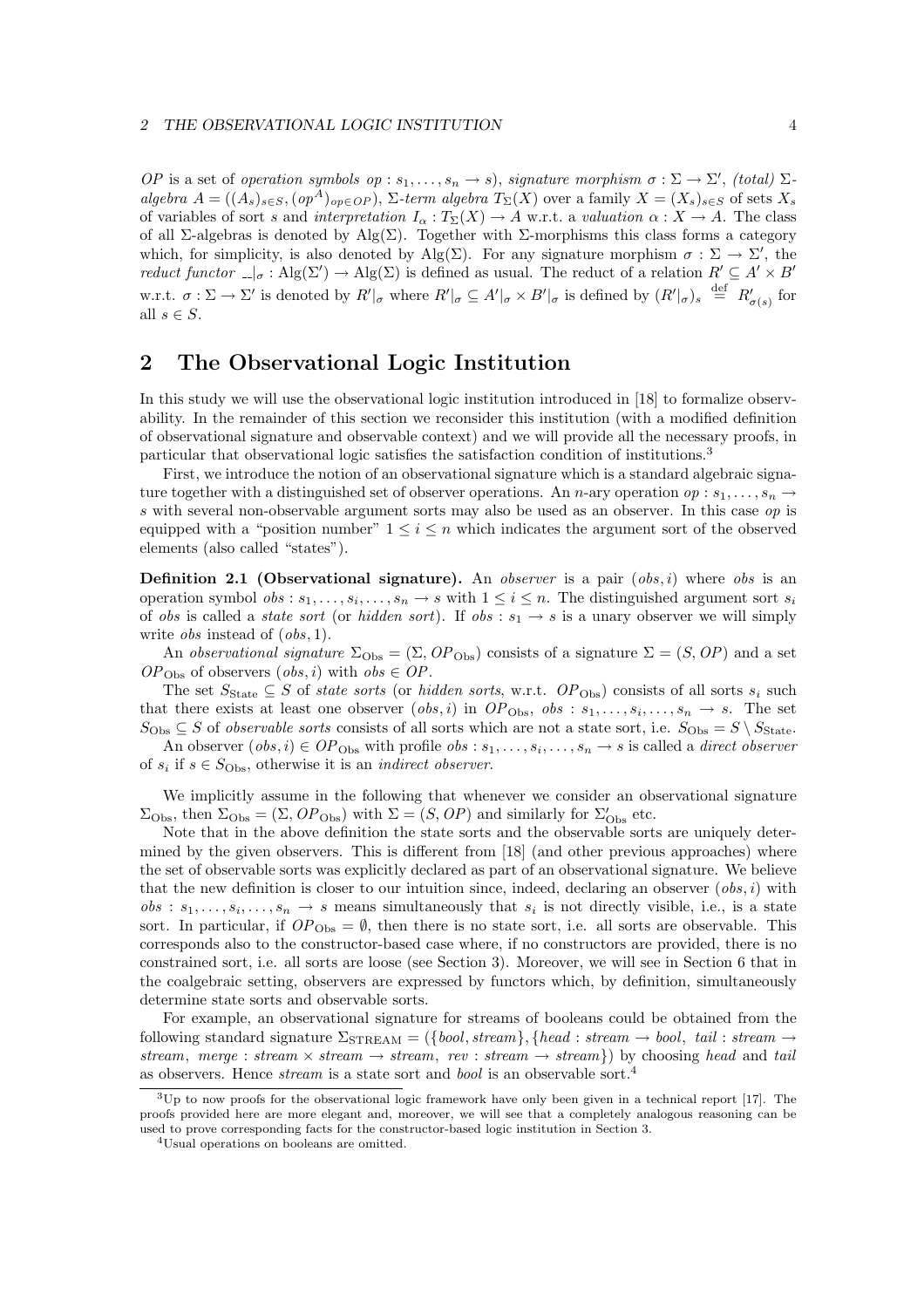#### *2 THE OBSERVATIONAL LOGIC INSTITUTION* 5

Any observational signature determines a set of observable contexts which represent the observable experiments. Observable contexts are built by observer operations only. They have a state sort as "application sort" (since they are used to observe states) and an observable result sort. The following definition shows how observable contexts are constructed in a coinductive style starting from direct observers. This is syntactically different from [18] (and other previous work) where observable contexts were defined in an inductive style starting from "trivial" contexts consisting only of a single variable  $z_s$ . We do not adopt this approach anymore since the coinductive style is more adequate w.r.t. observability. First, it leads directly to a coinductive specification method (see Section 4) and, secondly, it leads to a coinduction scheme for performing proofs of observational properties as discussed at the end of Section 5.1.

**Definition 2.2 (Observable context).** Let  $\Sigma_{\text{Obs}}$  be an observational signature, let  $X = (X_s)_{s \in S}$ be a family of countably infinite sets  $X_s$  of variables of sort s and let  $Z = (\{z_s\})_{s \in S_{\text{State}}}$  be a disjoint family of singleton sets (one for each state sort). For all  $s \in S_{\text{State}}$  and  $s' \in S_{\text{Obs}}$ , the set  $\mathcal{C}(\Sigma_{\text{Obs}})_{s\to s'}$  of *observable*  $\Sigma_{\text{Obs}}$ -contexts with "application sort" s and "observable result sort" s' is coinductively defined as follows:

- 1. For each direct observer  $(obs, i)$  with  $obs : s_1, \ldots, s_i, \ldots, s_n \rightarrow s'$  and pairwise different variables  $x_1:s_1,\ldots,x_n:s_n$ ,  $obs(x_1, \ldots, x_{i-1}, z_{s_i}, x_{i+1}, \ldots, x_n) \in \mathcal{C}(\Sigma_{\text{Obs}})_{s_i \to s'}$ .
- 2. For each observable context  $c \in \mathcal{C}(\Sigma_{\text{Obs}})_{s \to s'}$ , for each indirect observer  $(obs, i)$  with  $obs$ :  $s_1,\ldots,s_i,\ldots,s_n\to s$ , and pairwise different variables  $x_1:s_1,\ldots,x_n:s_n$  not occurring in c,  $c[obs(x_1, \ldots, x_{i-1}, z_s, x_{i+1}, \ldots, x_n)/z_s] \in \mathcal{C}(\Sigma_{\text{Obs}})_{s_i \to s'}$ where  $c[obs(x_1, \ldots, x_{i-1}, z_{s_i}, x_{i+1}, \ldots, x_n)/z_s]$  denotes the term obtained from c by substituting the term  $obs(x_1, \ldots, x_{i-1}, z_{s_i}, x_{i+1}, \ldots, x_n)$  for  $z_s$ .

The set of all observable contexts is denoted by  $\mathcal{C}(\Sigma_{\text{Obs}})$ . We implicitly assume in the following that for any state sort  $s \in S_{\text{State}}$  there exists an observable context with application sort s.

The syntactic notion of observable context induces, for any  $\Sigma$ -algebra A, a semantic relation, called observational equality, which expresses indistinguishability of states w.r.t. the given observable contexts.

**Definition 2.3 (**Σ<sub>Obs</sub>-equality). Let  $\Sigma_{\text{Obs}}$  be an observational signature. For any Σ-algebra  $A \in Alg(\Sigma)$ , the *observational*  $\Sigma_{\text{Obs}}$ -equality on A is denoted by  $\approx_{\Sigma_{\text{Obs}},A}$  and defined as follows. For all  $s \in S$ , two elements  $a, b \in A_s$  are observationally equal w.r.t.  $\Sigma_{\text{Obs}}$ , i.e.,  $a \approx_{\Sigma_{\text{Obs}} A} b$ , if and only if

- **Case**  $s \in S_{\text{Obs}}$ :  $a = b$
- **Case**  $s \in S_{\text{State}}$ : for all observable sorts  $s' \in S_{\text{Obs}}$ , for all observable contexts  $c \in C(\Sigma_{\text{Obs}})_{s \to s'}$ and for all valuations  $\alpha, \beta : X \cup \{z_s\} \to A$  with  $\alpha(x) = \beta(x)$  if  $x \in X$ ,  $\alpha(z_s) = a$  and  $\beta(z_s) = b$ , we have  $I_\alpha(c) = I_\beta(c)$ .

**Definition 2.4 (Fully-abstract algebra).** Let  $\Sigma_{\text{Obs}}$  be an observational signature. A  $\Sigma$ -algebra A is called *fully abstract* (w.r.t.  $\Sigma_{\text{Obs}}$ ) if the observational  $\Sigma_{\text{Obs}}$ -equality  $\approx_{\Sigma_{\text{Obs}},A}$  on A coincides with the set-theoretic equality.

Note that only the observer operations are used to build observable contexts and hence to define the observational equality. As a consequence we require that the non-observer operations should not contribute to distinguish states. This requirement is fulfilled by observational algebras defined as follows.

**Definition 2.5 (Observational algebra).** Let  $\Sigma_{\text{Obs}}$  be an observational signature. An *obser*vational  $\Sigma_{\text{Obs}}$ -algebra is a  $\Sigma$ -algebra A such that  $\approx_{\Sigma_{\text{Obs}}}$  is a  $\Sigma$ -congruence on A. The class of all observational  $\Sigma_{\text{Obs}}$ -algebras is denoted by  $\text{Alg}_{\text{Obs}}(\Sigma_{\text{Obs}})$ .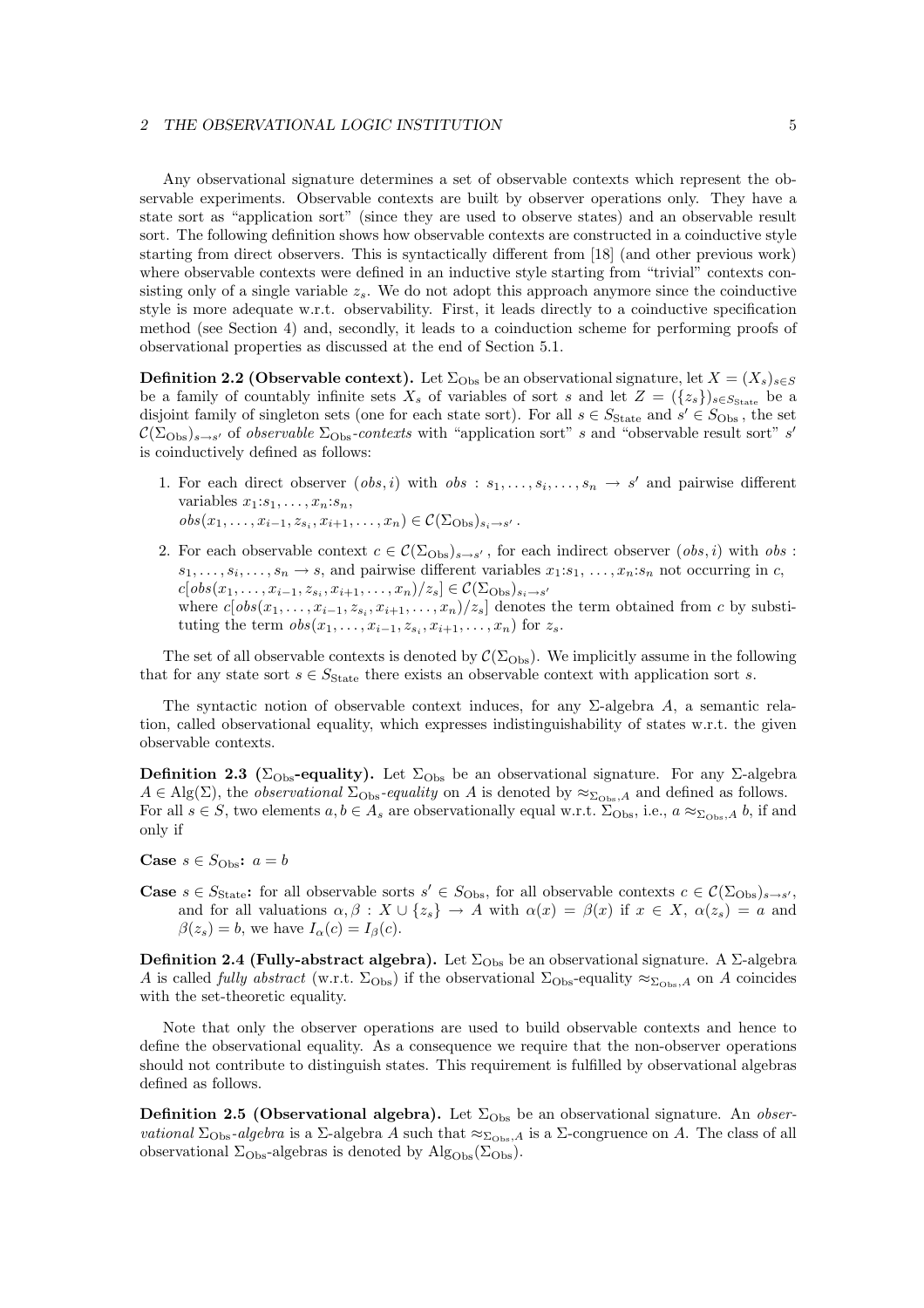#### *2 THE OBSERVATIONAL LOGIC INSTITUTION* 6

Since for any observational  $\Sigma_{\text{Obs}}$ -algebra A, the observational equality  $\approx_{\Sigma_{\text{Obs}},A}$  is a  $\Sigma$ -congruence, we can construct its quotient  $A/\approx_{\Sigma_{\text{Obs}},A}$  which is a  $\Sigma$ -algebra that identifies all elements of A which are indistinguishable "from the outside".  $A/\approx_{\Sigma_{\text{Obs}},A}$  can be considered as the "black box view" of A and represents the "observable behavior" of A w.r.t.  $\Sigma_{\text{Obs}}$ ,  $A/\approx_{\Sigma_{\text{Obs}}A}$  is fully abstract since the observational equality (w.r.t.  $\Sigma_{\text{Obs}}$ ) on  $A/\approx_{\Sigma_{\text{Obs}},A}$  coincides with the set-theoretic equality.

**Definition 2.6 (Observational black box view).** Let A be an observational  $\Sigma_{\text{Obs}}$ -algebra. The quotient algebra  $A/\approx_{\Sigma_{\text{Obs}},A}$  is called the *(observational) black box view* of A.

To obtain a category of observational algebras we define the following observational morphism notion which is a generalization of standard  $\Sigma$ -morphisms reflecting the relationships between the observable behaviors of algebras.

**Definition 2.7 (Observational morphism).** Let  $A, B \in \text{Alg}_{\text{Obs}}(\Sigma_{\text{Obs}})$  be two observational  $\Sigma_{\text{Obs}}$ -algebras. An *observational*  $\Sigma_{\text{Obs}}$ -morphism  $h : A \rightarrow B$  is an S-sorted family  $(h_s)_{s \in S}$  of relations  $h_s \subseteq A_s \times B_s$  with the following properties, for all  $s \in S$ :

- 1. For all  $a \in A_s$ , there exists  $b \in B_s$  such that a  $h_s$  b.
- 2. For all  $a \in A_s, b, b' \in B_s$ , if a  $h_s$  b, then  $(a \ h_s \ b' \text{ if and only if } b \approx_{\Sigma_{\text{Obs}},B} b').$
- 3. For all  $a, a' \in A_s, b \in B_s$ , if a  $h_s$  b and  $a \approx_{\Sigma_{\text{Obs}}, A} a'$ , then  $a'$   $h_s$  b.
- 4. For all  $op : s_1, \ldots, s_n \to s \in OP$  and  $a_i \in A_{s_i}, b_i \in B_{s_i}$ , if  $a_i h_{s_i} b_i$  for  $i = 1, \ldots, n$ , then  $op^{A}(a_{1},...,a_{n})$   $h_{s}$   $op^{B}(b_{1},...,b_{n}).$

The following lemma shows that there is a one to one correspondence between observational morphisms  $h : A \to B$  and standard morphisms  $k : A/\approx_{\Sigma_{\text{Obs}},A} \to B/\approx_{\Sigma_{\text{Obs}},B}$  between the observational black box views of  $A$  and  $B$ .<sup>5</sup>

**Lemma 2.8.** Let  $A, B \in \text{Alg}_{\text{Obs}}(\Sigma_{\text{Obs}})$  be two observational  $\Sigma_{\text{Obs}}$ -algebras and  $h : A \rightarrow B$ be an observational  $\Sigma_{\text{Obs}}$ -morphism. Then  $h/\approx_{\Sigma_{\text{Obs}}}$ :  $A/\approx_{\Sigma_{\text{Obs}},A}$   $\rightarrow$   $B/\approx_{\Sigma_{\text{Obs}},B}$ , defined by  $h/\approx_{\Sigma_{\text{Obs}}}([a]) = [b]$  if a h b, is a  $\Sigma$ -morphism. Moreover, for each  $\Sigma$ -morphism  $k : A/\approx_{\Sigma_{\text{Obs}},A} \to$  $B/\approx_{\Sigma_{\text{Obs}},B}$ , there exists a unique  $\Sigma_{\text{Obs}}$ -morphism  $h: A \to B$  such that  $h/\approx_{\Sigma_{\text{Obs}}} = k$ .

*Proof.* The properties of observational morphisms imply that  $h/\approx_{\Sigma_{\text{Obs}}}$  is a well-defined  $\Sigma$ -morphism. For proving the second part of the lemma assume that  $k : A/\approx_{\Sigma_{\text{Obs}},A} \rightarrow B/\approx_{\Sigma_{\text{Obs}},B}$  is a  $\Sigma$ morphism. Then k induces a family of relations  $h_s \subseteq A_s \times B_s$  such that for all  $a \in A_s$ ,  $b \in B_s$  we have a  $h_s$  b if and only if  $k_s([a]) = [b]$ . It is straightforward to show that h is indeed an observational  $\Sigma_{\text{Obs}}$ -morphism between A and B such that  $h/\approx_{\Sigma_{\text{Obs}}} = k$ . For proving the uniqueness of h let  $h' : A \to B$  be an observational  $\Sigma_{\text{Obs}}$ -morphism with  $h' / \approx_{\Sigma_{\text{Obs}}} = k$ . Then, for any  $a \in A_s$ ,  $b \in B_s$ , a  $h_s$  b iff  $k_s([a]) = [b]$  iff  $h' / \approx_{\Sigma_{\text{Obs}}}([a]) = [b]$  iff a  $h'_s$  b.  $\Box$ 

**Definition 2.9 (Category of observational algebras).** For any observational signature  $\Sigma_{\text{Obs}}$ , the class  $\rm{Alg}_{\rm{Obs}}(\Sigma_{\rm{Obs}})$  together with the observational  $\Sigma_{\rm{Obs}}$ -morphisms defines a category which, by abuse of notation, will also be denoted by  $\text{Alg}_{\text{Obs}}(\Sigma_{\text{Obs}})$ . The composition of observational  $\Sigma_{\text{Obs}}$ -morphisms is the usual composition of relations and for each  $A \in Alg_{\text{Obs}}(\Sigma_{\text{Obs}})$ , the identity  $id_A : A \to A$  is the observational equality  $\approx_{\Sigma_{\text{Obs}},A} 0$ .

Using the observational black box construction of Definition 2.6, one can relate, for any observational signature  $\Sigma_{\text{Obs}}$ , the category  $\text{Alg}_{\text{Obs}}(\Sigma_{\text{Obs}})$  of observational  $\Sigma_{\text{Obs}}$ -algebras and the category  $\text{Alg}(\Sigma)$  of (standard)  $\Sigma$ -algebras by a functor which associates to any observational algebra its black box view. According to Lemma 2.8 this functor establishes a one to one correspondence between observational and standard morphisms, i.e., it is full and faithful.

<sup>5</sup>Hence observational morphisms could have been defined also directly as standard morphisms between the black box views of two observational algebras A and B. We prefer, however, an explicit definition on the carriers of A and B and to distinguish clearly between the category of observational algebras and the one of standard algebras.

<sup>6</sup>It is easy to prove that all properties of a category are indeed satisfied.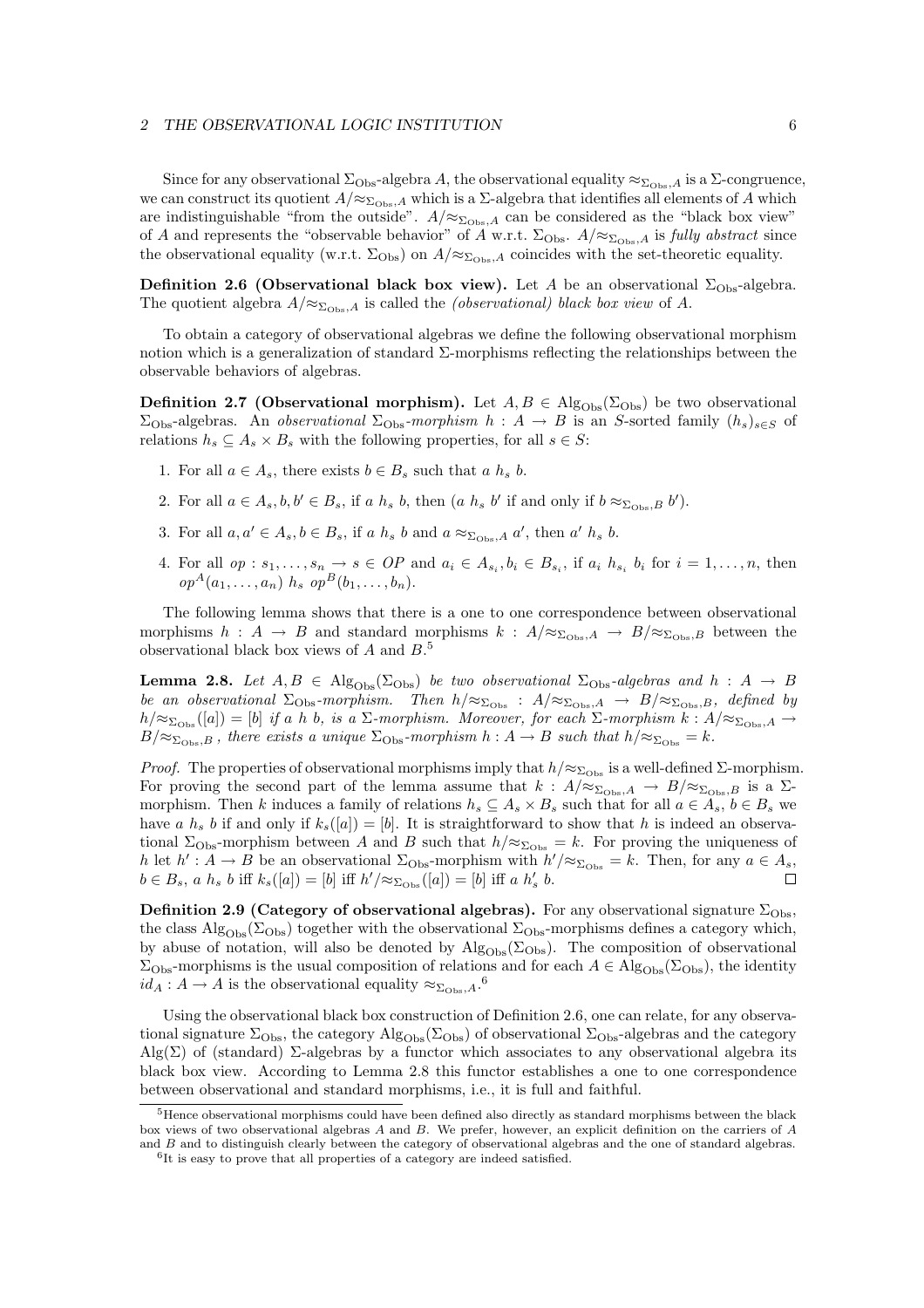**Definition 2.10 (Observational black box functor).** For any observational signature  $\Sigma_{\text{Obs}}$ ,  $\mathcal{B}\mathcal{B}_{\Sigma_{\text{Obs}}}$ : Alg<sub>Obs</sub>( $\Sigma_{\text{Obs}}$ )  $\rightarrow$  Alg( $\Sigma$ ) is the full and faithful functor defined by:

- 1. For each  $A \in \mathrm{Alg}_{\mathrm{Obs}}(\Sigma_{\mathrm{Obs}}), \mathcal{BB}_{\Sigma_{\mathrm{Obs}}}(A) \stackrel{\text{def}}{=} A/\approx_{\Sigma_{\mathrm{Obs}}, A}.$
- 2. For each observational  $\Sigma_{\text{Obs}}$ -morphism  $h: A \to B$ ,  $\mathcal{BB}_{\Sigma_{\text{Obs}}}(h) \stackrel{\text{def}}{=} h/\approx_{\Sigma_{\text{Obs}}}$  where  $h/\approx_{\Sigma_{\text{Obs}}}$ :  $A/\approx_{\Sigma_{\text{Obs}},A} \rightarrow B/\approx_{\Sigma_{\text{Obs}},B}$  is defined in Lemma 2.8.

In the next step we define an observational satisfaction relation between observational algebras and first-order Σ-formulas. The underlying idea of this satisfaction relation is to interpret the equality symbol = occurring in a first-order formula  $\varphi$  not by the set-theoretic equality but by the observational equality of elements. Hence the following definition is quite similar to the definition of the standard satisfaction relation. The only difference concerns (1) where " $I_{\alpha}(t) = I_{\alpha}(r)$ " is replaced by " $I_{\alpha}(t) \approx_{\Sigma_{\text{Obs}}, A} I_{\alpha}(r)$ ".

**Definition 2.11 (Observational satisfaction relation).** The observational satisfaction relation between  $\Sigma_{\text{Obs}}$ -algebras and first-order  $\Sigma$ -formulas is denoted by  $\models_{\Sigma_{\text{Obs}}}$  and defined as follows. Let  $A \in \mathrm{Alg}_{\mathrm{Obs}}(\Sigma_{\mathrm{Obs}})$ .

- 1. For any two terms  $t, r \in T_{\Sigma}(X)_{s}$  of the same sort s and for any valuation  $\alpha : X \to A$ ,  $A, \alpha \models_{\Sigma_{\text{Obs}}} t = r \text{ holds if } I_{\alpha}(t) \approx_{\Sigma_{\text{Obs}}, A} I_{\alpha}(r).$
- 2. For any arbitrary  $\Sigma$ -formula  $\varphi$  and for any valuation  $\alpha: X \to A$ ,  $A, \alpha \models_{\Sigma_{\text{Obs}}} \varphi$  is defined by induction over the structure of the formula  $\varphi$  in the usual way.
- 3. For any arbitrary  $\Sigma$ -formula  $\varphi$ ,  $A \models_{\Sigma_{\text{Obs}}} \varphi$  holds if for all valuations  $\alpha: X \to A$ ,  $A, \alpha \models_{\Sigma_{\text{Obs}}} \varphi$  holds.

The notation  $A \models_{\Sigma_{\text{Obs}}} \varphi$  is extended in the usual way to classes of observational algebras and sets of formulas. The next theorem shows that the observational black box functor is compatible with the observational and standard satisfaction relations.

**Theorem 2.12.** Let  $\Sigma_{\text{Obs}}$  be an observational signature with underlying standard signature  $\Sigma$ , let  $\varphi$  be a  $\Sigma$ -formula and let A be a  $\Sigma_{\text{Obs}}$ -algebra. Then

 $A \models_{\Sigma_{\text{Obs}}} \varphi$  if and only if  $\mathcal{BB}_{\Sigma_{\text{Obs}}}(A) \models_{\Sigma} \varphi$ .

This theorem is a generalization of Theorem 3.11 in [10]. The proof is done by induction on the form of the formula  $\varphi$  (along the lines of the proof of Theorem 3.11 in [10]). Similar results are provided in [23] and in [33].

**Definition 2.13 (Basic observational specification).** A basic observational specification  $S\text{P}_{\text{Obs}} = \langle \Sigma_{\text{Obs}}, \text{Ax} \rangle$  consists of an observational signature  $\Sigma_{\text{Obs}} = (\Sigma, OP_{\text{Obs}})$  and a set Ax of  $\Sigma$ -sentences, called the axioms of  $SP<sub>Obs</sub>$ . The semantics of  $SP<sub>Obs</sub>$  is given by its signature  $\text{Sig}_{\text{Obs}}(\text{SP}_{\text{Obs}})$  and by its class of models  $\text{Mod}_{\text{Obs}}(\text{SP}_{\text{Obs}})$  which are defined by:

$$
\begin{aligned} \mathrm{Sig}_{\mathrm{Obs}}(\mathrm{SP}_{\mathrm{Obs}}) &\stackrel{\mathrm{def}}{=} \Sigma_{\mathrm{Obs}} \\ \mathrm{Mod}_{\mathrm{Obs}}(\mathrm{SP}_{\mathrm{Obs}}) &\stackrel{\mathrm{def}}{=} \{A \in \mathrm{Alg}_{\mathrm{Obs}}(\Sigma_{\mathrm{Obs}}) \mid A \models_{\Sigma_{\mathrm{Obs}}} \mathrm{Ax}\} \end{aligned}
$$

In the following,  $SP_{\text{Obs}} \models_{\Sigma_{\text{Obs}}} \varphi$  means  $\text{Mod}_{\text{Obs}}(SP_{\text{Obs}}) \models_{\Sigma_{\text{Obs}}} \varphi$ .

The definitions stated above provide the basic ingredients for defining the observational logic institution. Thereby it is particularly important to use an appropriate morphism notion for observational signatures which guarantees encapsulation of properties with respect to the observational satisfaction relation (formally expressed by the satisfaction condition of institutions, see [14]). To

<sup>&</sup>lt;sup>7</sup>When it is clear from the context we often write  $\models$  instead of  $\models$ <sub>Σ</sub> to denote the standard satisfaction relation.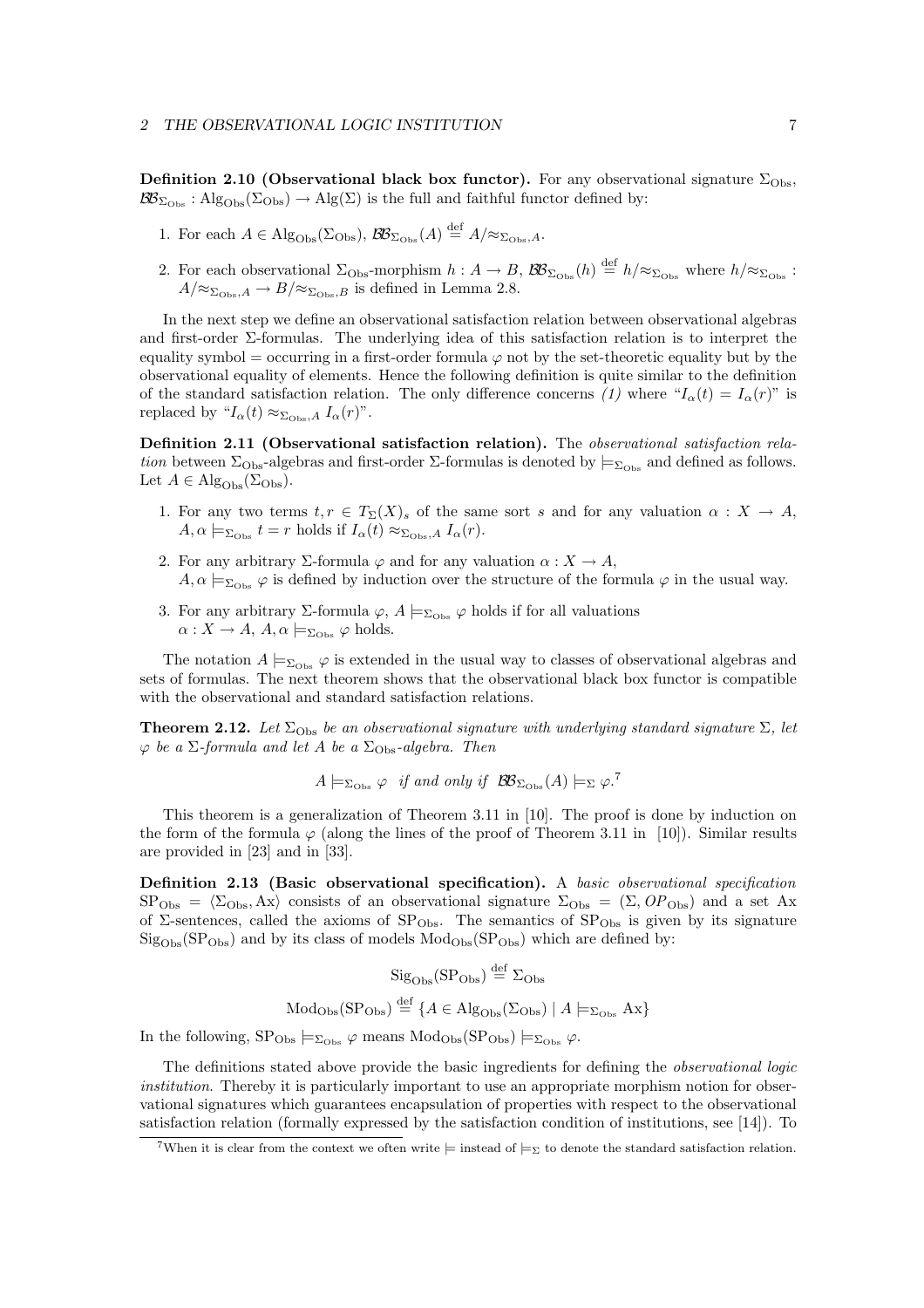#### *2 THE OBSERVATIONAL LOGIC INSTITUTION* 8

ensure that the satisfaction condition holds, the crucial idea is to require that observers are preserved (formally expressed by condition  $(1)$  below) and that no "new" observer can be introduced for "old" sorts via a signature morphism (formally expressed by condition (2) below). Then the set of observable contexts for observing "old" sorts remains unchanged (up to renaming) and so does the observational equality. This fact is formally stated in Lemma 2.16 below.

**Definition 2.14 (Observational signature morphism).** Given two observational signatures  $\Sigma_{\text{Obs}} = (\Sigma, OP_{\text{Obs}})$  and  $\Sigma'_{\text{Obs}} = (\Sigma', OP'_{\text{Obs}})$  with  $\Sigma = (S, OP)$  and  $\Sigma' = (S', OP')$ , an observational signature morphism  $\sigma_{\text{Obs}} : \Sigma_{\text{Obs}} \to \Sigma'_{\text{Obs}}$  is a signature morphism  $\sigma : \Sigma \to \Sigma'$  such that:

- 1. If  $(obs, i) \in OP_{Obs}$ , then  $(\sigma (obs), i) \in OP'_{Obs}$ .
- 2. If  $(obs', i) \in OP'_{Obs}$  with  $obs' : s'_1, \ldots, s'_i, \ldots, s'_n \to s'$  and  $s'_i \in \sigma(S)$ , then there exists  $obs \in OP$  such that  $(obs, i) \in OP_{Obs}$  and  $obs' = \sigma (obs)$ .

Note that this definition implies that for all sorts s in S,  $s \in S_{\text{State}}$  if and only if  $\sigma(s) \in S'_{\text{State}}$ and  $s \in S_{\text{Obs}}$  if and only if  $\sigma(s) \in S'_{\text{Obs}}$ .

We implicitly assume in the following that whenever we consider an observational signature morphism  $\sigma_{\rm Obs} : \Sigma_{\rm Obs} \to \Sigma'_{\rm Obs}$ , then the underlying signature morphism is  $\sigma : \Sigma \to \Sigma'$ .

**Lemma 2.15.** Observational signatures together with observational signature morphisms form a category which has pushouts.

Proof. Obviously the properties of a category are satisfied. To show the existence of pushouts let  $\sigma_{1,\text{Obs}} : \Sigma_{\text{Obs}} \to \Sigma_{1,\text{Obs}}$  and  $\sigma_{2,\text{Obs}} : \Sigma_{\text{Obs}} \to \Sigma_{2,\text{Obs}}$  be observational signature morphisms with underlying signature morphisms  $\sigma_1 : \Sigma \to \Sigma_1$  and  $\sigma_2 : \Sigma \to \Sigma_2$ . It is well-known that in the category of algebraic signatures there exists a pushout as shown in the following diagram.



Now let  $OP'_{\text{Obs}} = \{ (\sigma'_1(op_1), i) \mid (op_1, i) \in OP_{1, \text{Obs}} \} \cup \{ (\sigma'_2(op_2), i) \mid (op_2, i) \in OP_{2, \text{Obs}} \}$  and  $\Sigma'_{\text{Obs}} = (\Sigma', OP'_{\text{Obs}})$ . It is straightforward to prove that  $\sigma'_1$  and  $\sigma'_2$  give rise to observational signature morphisms  $\sigma'_{1,\text{Obs}}$  and  $\sigma'_{2,\text{Obs}}$  such that the following diagram is a pushout in the category of observational signature morphisms.



The next lemma provides the basis for defining the observational reduct functor and for proving the (observational) satisfaction condition. It says that observational equalities are compatible with reducts along observational signature morphisms.

**Lemma 2.16.** For any observational signature morphism  $\sigma_{\text{Obs}} : \Sigma_{\text{Obs}} \to \Sigma'_{\text{Obs}}$  and observational  $\Sigma'_{\text{Obs}}$ -algebra  $A' \in \text{Alg}_{\text{Obs}}(\Sigma'_{\text{Obs}})$ , we have  $(\approx_{\Sigma'_{\text{Obs}},A'})|_{\sigma} = \approx_{\Sigma_{\text{Obs}},(A'|_{\sigma})}$ . Thereby  $(\approx_{\Sigma'_{\text{Obs}},A'})|_{\sigma}$  is the reduct of the observational  $\Sigma_{\text{Obs}}'$ -equality on A<sup>r</sup> along  $\sigma$  (see Section 1.5) and  $\approx_{\Sigma_{\text{Obs}},(A'|_{\sigma})}$  is the observational  $\Sigma_{\text{Obs}}$ -equality on the reduct  $A'|_{\sigma}$ .

 $\Box$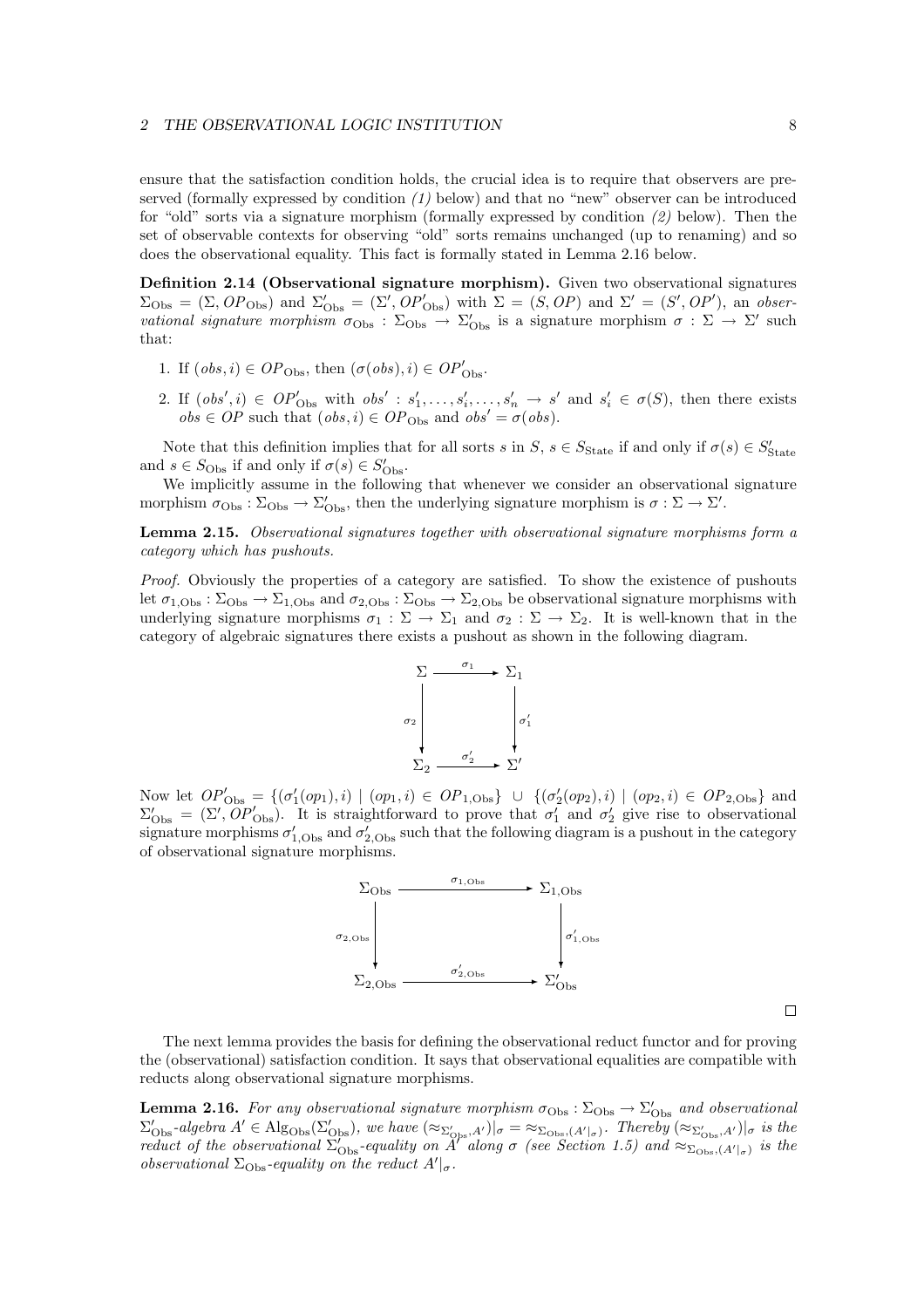#### *2 THE OBSERVATIONAL LOGIC INSTITUTION* 9

Proof. Let  $s \in S$  and  $a, b \in (A'|_{\sigma})_s$ . Then  $a, b \in A'_{\sigma(s)}$  and  $a \; (\approx_{\Sigma'_{\text{Obs}}, A'})|_{\sigma} b$  iff  $a \; \approx_{\Sigma'_{\text{Obs}}, A'} b$ . Hence it is sufficient to prove  $a \approx_{\Sigma_{\text{Obs}}',A'} b$  iff  $a \approx_{\Sigma_{\text{Obs}}',(A'|\sigma)} b$ . If  $s \in S_{\text{Obs}}$  then  $\sigma(s) \in S'_{\text{Obs}}$ and conversely. Hence, in this case,  $a \approx_{\Sigma_{\text{Obs}}',A'} b$  iff  $a = b$  iff  $a \approx_{\Sigma_{\text{Obs}}(A'|_{\sigma})} b$ . If  $s \in S_{\text{State}}$ then  $\sigma(s) \in S'_{\text{State}}$  and conversely. In this case, the conditions (1) and (2) of Definition 2.14 imply that for any observable context  $c' \in \mathcal{C}(\Sigma_{\text{Obs}}')$  with application sort  $\sigma(s)$  one can construct a corresponding observable context  $c \in \mathcal{C}(\Sigma_{\text{Obs}})$  with application sort s and vice versa. Hence we can conclude  $a \approx_{\Sigma'_{\text{Obs}}, A'} b$  iff  $a \approx_{\Sigma_{\text{Obs}}, (A'|_{\sigma})} b$ .  $\Box$ 

As a first obvious consequence of Lemma 2.16 we obtain the following fact which allows us to define the observational reduct functor in Definition 2.18.

**Corollary 2.17.** For any observational signature morphism  $\sigma_{\rm Obs}$ :  $\Sigma_{\rm Obs} \rightarrow \Sigma'_{\rm Obs}$  and for any observational  $\Sigma_{\text{Obs}}'$ -algebra  $A' \in \text{Alg}_{\text{Obs}}(\Sigma'_{\text{Obs}}), A' \mid_{\sigma} \in \text{Alg}_{\text{Obs}}(\Sigma_{\text{Obs}}).$  Moreover, for any observational  $\Sigma'_{\rm Obs}$ -morphism  $h' : A' \to B'$  the reduct  $h'|_{\sigma} : A'|_{\sigma} \to B'|_{\sigma}$  is an observational  $\Sigma_{\rm Obs}$ morphism.

**Definition 2.18 (Observational reduct functor).** For any observational signature morphism  $\sigma_{\rm Obs}: \Sigma_{\rm Obs} \to \Sigma'_{\rm Obs}$ , the functor  $\Box|_{\sigma_{\rm Obs}}: \mathrm{Alg}_{\rm Obs}(\Sigma'_{\rm Obs}) \to \mathrm{Alg}_{\rm Obs}(\Sigma_{\rm Obs})$  is defined as follows.

- 1. For each  $A' \in \mathrm{Alg}_{\mathrm{Obs}}(\Sigma'_{\mathrm{Obs}}), A'|_{\sigma_{\mathrm{Obs}}} \stackrel{\text{def}}{=} A'|_{\sigma}.$
- 2. For each observational  $\Sigma_{\text{Obs}}'$ -morphism  $h' : A' \to B'$ ,  $h'|_{\sigma_{\text{Obs}}} \stackrel{\text{def}}{=} h'|_{\sigma}$ .

As a second consequence of Lemma 2.16, we obtain that the (observational) black box functor commutes with the reduct functor. This important fact shows again the adequacy of the notion of observational signature morphisms.

**Corollary 2.19.** For any observational signature morphism  $\sigma_{\rm Obs}$ :  $\Sigma_{\rm Obs} \rightarrow \Sigma'_{\rm Obs}$  and for any observational  $\Sigma_{\text{Obs}}'$ -algebra  $A' \in \text{Alg}_{\text{Obs}}(\Sigma_{\text{Obs}}'),$ 

$$
\mathcal{BB}_{\Sigma'_{\mathrm{Obs}}}(A')|_{\sigma} = \mathcal{BB}_{\Sigma_{\mathrm{Obs}}}(A'|_{\sigma_{\mathrm{Obs}}}).
$$

The last corollary and Theorem 2.12 are the essential facts that are needed to prove the (observational) satisfaction condition.

**Theorem 2.20 (Observational satisfaction condition).** For any observational signature morphism  $\sigma_{\text{Obs}} : \Sigma_{\text{Obs}} \to \Sigma'_{\text{Obs}}$ , observational  $\Sigma'_{\text{Obs}}$ -algebra  $A' \in \text{Alg}_{\text{Obs}}(\Sigma'_{\text{Obs}})$  and  $\Sigma$ -sentence  $\varphi$ 

 $A' \models_{\Sigma_{\text{Obs}}'} \sigma(\varphi)$  if and only if  $A'|_{\sigma_{\text{Obs}}} \models_{\Sigma_{\text{Obs}}} \varphi$ .

Proof.  $A' \models_{\Sigma'_{\text{Obs}}} \sigma(\varphi)$  iff, by Theorem 2.12,  $\mathcal{BB}_{\Sigma'_{\text{Obs}}}(A') \models_{\Sigma'} \sigma(\varphi)$  iff (since the satisfaction condition holds in the institution of standard many-sorted first-order logic)  $\mathcal{BB}_{\Sigma'_{\text{Obs}}}(A')|_{\sigma} \models_{\Sigma} \varphi$  iff, by Corollary 2.19,  $\mathcal{B}\mathcal{B}_{\Sigma_{\text{Obs}}}(A'|_{\sigma_{\text{Obs}}})\models_{\Sigma}\varphi$  iff, by Theorem 2.12,  $A'|_{\sigma_{\text{Obs}}}\models_{\Sigma_{\text{Obs}}}\varphi$ .  $\Box$ 

We have now defined all ingredients that constitute the *observational logic institution*. The category of signatures is the category of observational signatures and observational signature morphisms, for each observational signature  $\Sigma_{\text{Obs}} = (\Sigma, OP_{\text{Obs}})$ , the sentences are finitary firstorder Σ-sentences, the model functor assigns to each observational signature  $\Sigma_{\rm Obs}$  the category  $\text{Alg}_{\text{Obs}}(\Sigma_{\text{Obs}})$  of observational  $\Sigma_{\text{Obs}}$ -algebras and  $\Sigma_{\text{Obs}}$ -morphisms, and the satisfaction relation is the observational satisfaction relation.

The following remark discusses briefly some properties and further aspects of the observational logic institution.

#### **Remark 2.21.**

1. Observational logic satisfies the amalgamation property as defined, for instance, in [39]. This can be proved by applying the construction of amalgamations for standard algebras to observational algebras. That the amalgamated union of two observational algebras is again an observational algebra is a consequence of Lemma 2.16.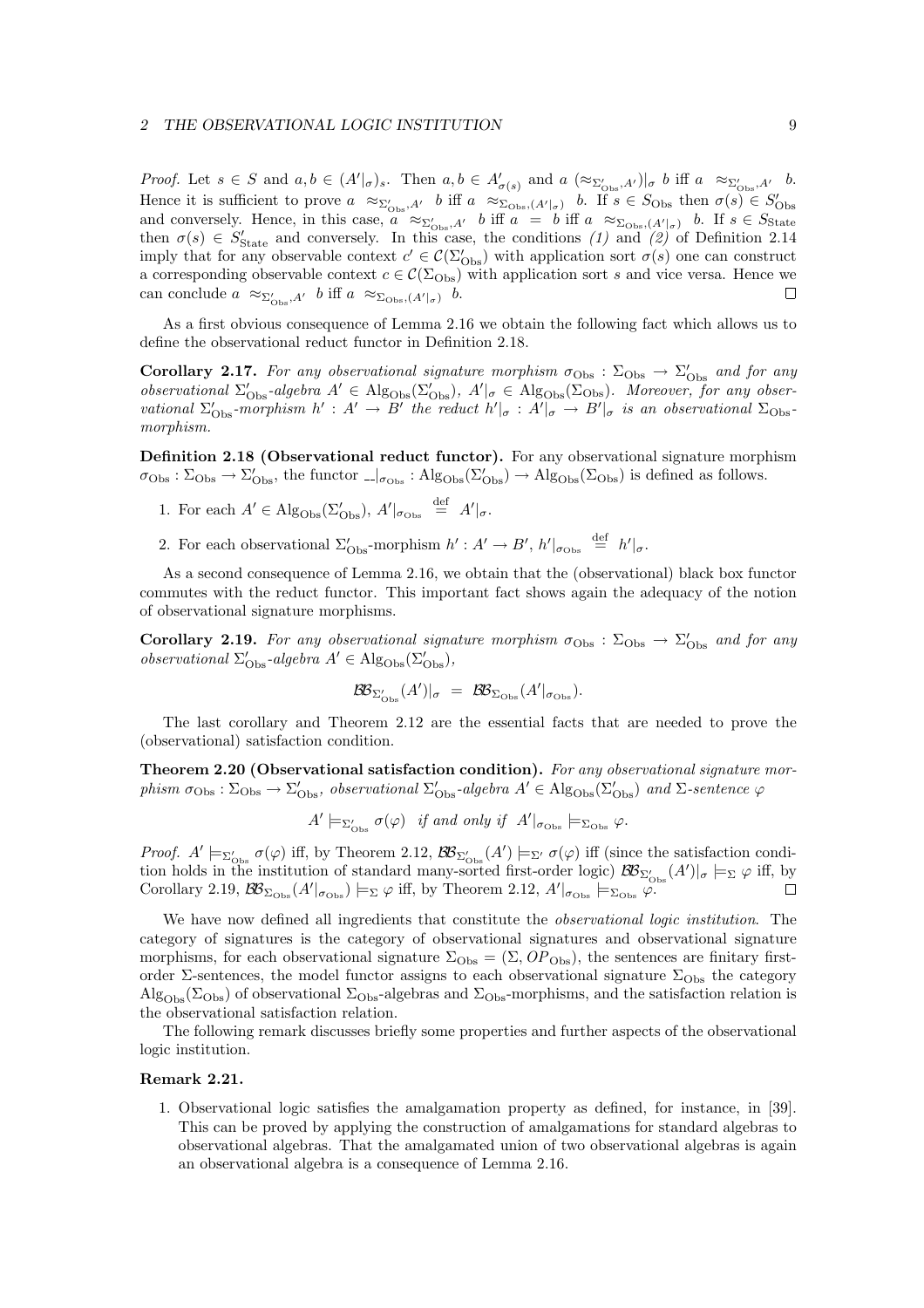#### *3 THE CONSTRUCTOR-BASED LOGIC INSTITUTION* 10

- 2. If we allowed infinitary  $\Sigma$ -sentences (with countably infinite conjunctions and disjunctions) and restricted to injective signature morphisms then the interpolation property would be satisfied as well.<sup>8</sup> The proof of this fact is given in [17]. It relies on the infinitary axiomatization of full abstractness presented in Section 5.1 and on Corollary 5.2 and Theorem 5.3.
- 3. On top of the observational logic institution, structured observational specifications can be defined by applying the institution-independent specification-building operators introduced in [37] and similarly in [6]. Since the observational logic institution satisfies the amalgamation property, one can compute, following the construction in [6], for each structured observational specification, a normal form which consists (in general) of a basic observational specification restricted to an export signature.
- 4. From the above theorems we can conclude that the functors  $\mathcal{B}\mathcal{B}_{\Sigma_{\text{Obs}}}$  associated to observational signatures  $\Sigma_{\text{Obs}}$  can be extended to an institution encoding (in the sense of [39]) which maps the institution of observational logic to the institution of standard first-order logic. A concrete discussion on how this institution encoding works is outside the scope of this paper.

# **3 The Constructor-Based Logic Institution**

Reachability concepts are used to describe the underlying data manipulated by a program. For this purpose a distinguished subset  $OP_{\text{Cons}}$  of the operation symbols  $OP$  (of a signature  $\Sigma = (S, OP)$ ) is declared as a set of constructor symbols which leads to our notion of a constructor-based signature (see Definition 3.1 below). As already discussed in Section 1.2 the standard semantic approach to reachability is to restrict the admissible models of a specification to those algebras which are reachable w.r.t. the given constructors. We believe that this interpretation is too restrictive w.r.t. our working hypothesis (of the Introduction). Let us illustrate our viewpoint by a simple example.

Let NAT be a standard specification of the natural numbers with signature  $\Sigma_{\text{NAT}}$  =  $({\text{and}}, {\text{zero}}: \rightarrow \text{nat}, \text{succ} : \text{nat} \rightarrow \text{nat}, \text{add} : \text{nat} \times \text{nat} \rightarrow \text{nat})$  and with standard axioms. We declare zero and succ as constructor symbols. Then a  $\Sigma_{\text{NAT}}$ -algebra A is reachable w.r.t. the given constructors if any element of A is denotable by a term  $succ<sup>i</sup>(zero)$  with  $i \ge 0$ . Obviously the set  $\mathbb N$  of the natural numbers (equipped with the usual operations) is a reachable algebra. But note that the set  $Z$  of the integers (equipped with the usual interpretations of zero, succ and add) is not reachable w.r.t. the given constructors and therefore is not an admissible (standard) model of NAT. Nevertheless the integers can obviously be used as an implementation of the natural numbers, where negative integers are just junk elements, since they are not used as representations for natural numbers. Hence, in order to satisfy our working hypothesis, the integers should be admitted as a model of NAT. As a consequence, we are interested in a more flexible framework where the constructor symbols are still essential, in the sense that they determine the data of interest, but nevertheless non-reachable algebras can be accepted as models if their subsets of constructor-generated elements are closed under the non-constructor operations. This condition is formalized by our notion of constructor-based algebra in Definition 3.5 below.

In this way we obtain a novel treatment of reachability in algebraic specifications which finally leads to the institution of constructor-based logic. All steps performed in this section are quite analogous to the development of the observational logic institution. The correspondences will be analyzed in Section 4 and formalized in Section 6.

**Definition 3.1 (Constructor-based signature).** A *constructor* is an operation symbol cons:  $s_1,\ldots,s_n\to s$  with  $n\geq 0$ . The result sort s of cons is called a constrained sort.

A constructor-based signature  $\Sigma_{\text{Cons}} = (\Sigma, OP_{\text{Cons}})$  consists of a signature  $\Sigma = (S, OP)$  and a set  $OP_{\text{Cons}} \subseteq OP$  of constructors.

<sup>8</sup>For the definition of the interpolation property see, e.g., [39].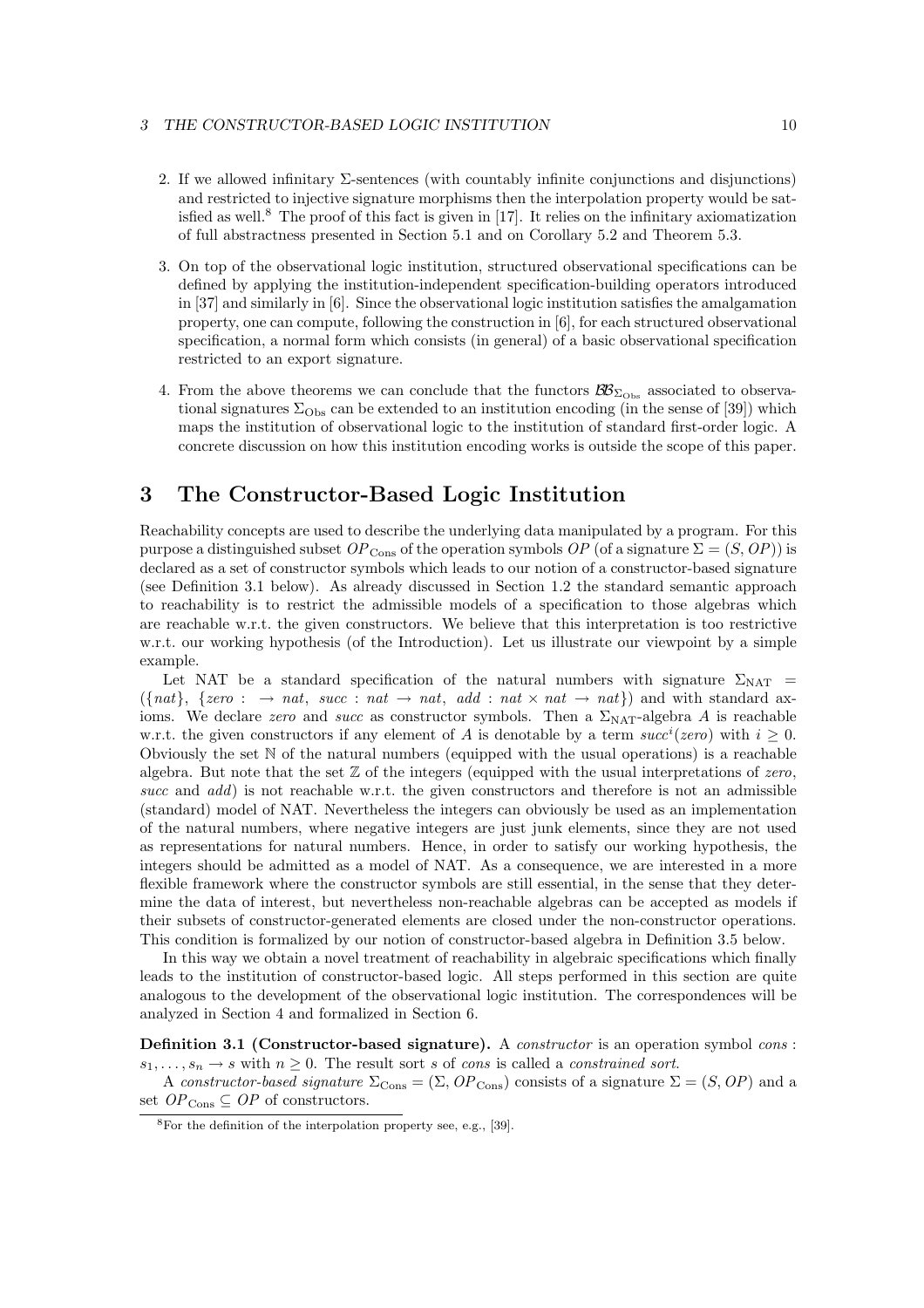The set  $S_{\text{Cons}} \subseteq S$  of *constrained sorts* (w.r.t.  $OP_{\text{Cons}}$ ) consists of all sorts s such that there exists at least one constructor in  $OP_{\text{Cons}}$  with range s. The set  $S_{\text{Loose}} \subseteq S$  of loose sorts consists of all sorts which are not a constrained sort, i.e.  $S_{\text{Loose}} = S \setminus S_{\text{Cons}}$ .

We implicitly assume in the following that whenever we consider a constructor-based signature  $\Sigma_{\text{Cons}}$ , then  $\Sigma_{\text{Cons}} = (\Sigma, OP_{\text{Cons}})$  with  $\Sigma = (S, OP)$  and similarly for  $\Sigma'_{\text{Cons}}$  etc.

Note that in the above definition, the constrained sorts and the loose sorts are uniquely determined by the given constructors. Indeed, declaring a constructor  $cons : s_1, \ldots, s_n \to s$  means simultaneously that s is constrained. In particular, if  $OP_{\text{Cons}} = \emptyset$ , then there is no constrained sort, i.e., all sorts are loose.

For example a constructor-based signature for the natural numbers is obtained from  $\Sigma_{\text{NAT}}$  (cf. above) by choosing zero and succ as constructors.

Any constructor-based signature determines a set of constructor terms. The following definition shows how constructor terms are inductively constructed starting from constants. The interpretation of a constructor term denotes always a value of a constrained sort.<sup>9</sup>

**Definition 3.2 (Constructor term).** Let be given a constructor-based signature  $\Sigma_{\text{Cons}}$ , and let  $X = (X_s)_{s \in S}$  be a family of countably infinite sets  $X_s$  of variables of sort s. For all  $s \in S_{\text{Cons}}$ , the set  $\mathcal{T}(\Sigma_{\text{Cons}})$  of constructor terms with "constrained result sort" s is inductively defined as follows:

- 1. Each constant  $cons \rightarrow s \in OP_{Cons}$  belongs to  $\mathcal{T}(\Sigma_{Cons})_s$ .
- 2. For each constructor  $cons : s_1, \ldots, s_n \to s \in OP_{\text{Cons}}$  with  $n \geq 1$  and terms  $t_1, \ldots, t_n$  such that  $t_i$  is a variable  $x_i:s_i$  if  $s_i \in S_{\text{Loose}}$  and  $t_i \in \mathcal{T}(\Sigma_{\text{Cons}})_{s_i}$  if  $s_i \in S_{\text{Cons}}$ ,  $cons(t_1,\ldots,t_n) \in$  $\mathcal{T}(\Sigma_{\mathrm{Cons}})_s$ .

The set of all constructor terms is denoted by  $\mathcal{T}(\Sigma_{\text{Cons}})$ . We implicitly assume in the following that for any constrained sort  $s \in S_{\text{Cons}}$  there exists a constructor term of sort s.

The syntactic notion of a constructor term induces, for any  $\Sigma$ -algebra A, the definition of a family of subsets of the carrier sets of A, called the  $\Sigma_{\text{Cons}}$ -generated part, which intuitively consists of those data which are relevant according to the given constructors.

**Definition 3.3** ( $\Sigma_{\text{Cons}}$ -generated part). Let be given a constructor-based signature  $\Sigma_{\text{Cons}}$ . For any Σ-algebra  $A \in Alg(\Sigma)$ , the  $\Sigma_{\text{Cons}}\text{-}generated$  part of A, denoted by  $Gen_{\Sigma_{\text{Cons}}}(A)$  =  $(Gen_{\Sigma_{\text{Cons}}}(A)_{s})_{s\in S}$ , is defined by:

**Case**  $s \in S_{\text{Loose}}$ :  $Gen_{\Sigma_{\text{Cone}}}(A)_s = A_s$ 

**Case**  $s \in S_{\text{Cons}}$ :  $Gen_{\Sigma_{\text{Cons}}}(A)_s = \{a \in A_s \mid \text{there exists a term } t \in \mathcal{T}(\Sigma_{\text{Cons}})_s \text{ and a valuation }$  $\alpha: X \to A$  such that  $I_{\alpha}(t) = a$ .

**Definition 3.4 (Reachable algebra).** Let  $\Sigma_{\text{Cons}}$  be a constructor-based signature. A  $\Sigma$ -algebra A is called reachable (w.r.t.  $\Sigma_{\text{Cons}}$ ) if its carrier sets coincide with the carrier sets of its  $\Sigma_{\text{Cons}}$ generated part.

Note that only the constructor symbols are used to build constructor terms and hence to define the  $\Sigma_{\text{Cons}}$ -generated part. Since the  $\Sigma_{\text{Cons}}$ -generated part represents the data of interest we require that no further elements should be constructible by the non-constructor operations.

**Definition 3.5 (Constructor-based algebra).** Let  $\Sigma_{\text{Cons}}$  be a constructor-based signature. A constructor-based  $\Sigma_{\text{Cons}}$ -algebra is a  $\Sigma$ -algebra A such that  $Gen_{\Sigma_{\text{Cons}}}(A)$ , equipped with the canonical restrictions of the operations  $op^A$  of A to the carrier sets of  $Gen_{\Sigma_{\text{Cons}}}(A)$ , is a  $\Sigma$ subalgebra of A. The class of all constructor-based  $\Sigma_{\text{Cons}}$ -algebras is denoted by Alg<sub>Cons</sub>( $\Sigma_{\text{Cons}}$ ).

<sup>&</sup>lt;sup>9</sup>This would not be the case if we used another definition where single variable terms  $x_s$  with  $s \in S_{\text{Loose}}$  would be included in the set of constructor terms. Moreover, the definition given here points out clearly the analogy with the definition of observable contexts in Definition 2.2.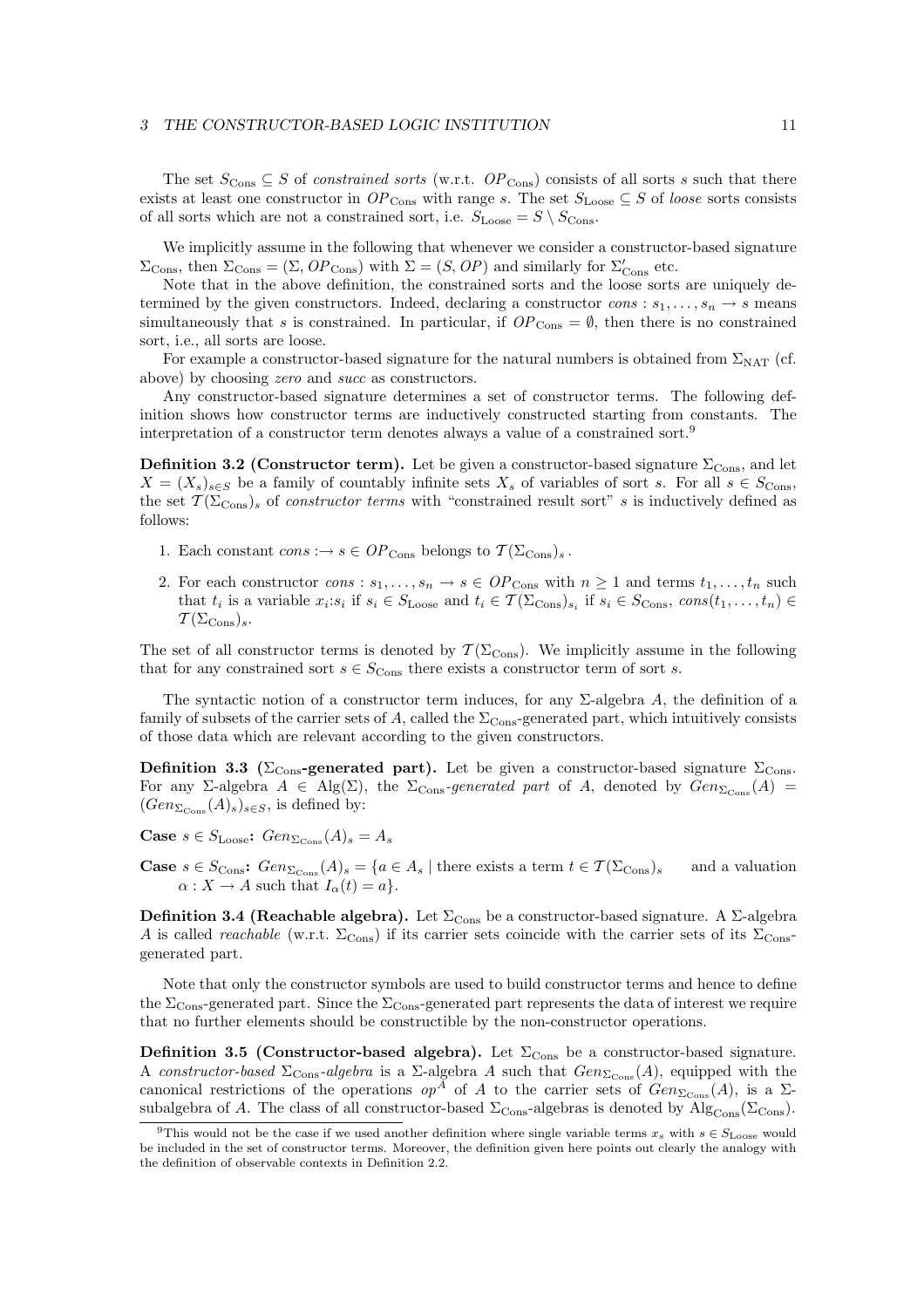#### *3 THE CONSTRUCTOR-BASED LOGIC INSTITUTION* 12

Since for any  $\Sigma_{\text{Cons}}$ -algebra A, the  $\Sigma_{\text{Cons}}$ -generated part  $Gen_{\Sigma_{\text{Cons}}}(A)$  of A is a  $\Sigma$ -algebra which contains only those elements that are generated by the given constructors, we can consider the  $\Sigma_{\text{Cons}}$ -generated part  $Gen_{\Sigma_{\text{Cons}}}(A)$  as the (constructor-based) "black box view" of A (abstracting away from all junk values that may lie in A). Obviously,  $Gen_{\Sigma_{\text{Cons}}}(A)$  is reachable w.r.t.  $\Sigma_{\text{Cons}}$ .

**Definition 3.6 (Constructor-based black box view).** Let A be a constructor-based  $\Sigma_{\text{Cons}}$ algebra. The  $\Sigma_{\text{Cons}}$ -generated part  $Gen_{\Sigma_{\text{Cons}}}(A)$  (considered as a subalgebra of A) is called the (constructor-based) black box view of A.

For instance, the black box view of the integers  $\mathbb Z$  w.r.t. the constructors zero and succ corresponds to the natural numbers.

To obtain a category of constructor-based algebras, we define the following morphism notion which reflects the relationships between the  $\Sigma_{\text{Cons}}$ -generated parts of algebras.

**Definition 3.7 (Constructor-based morphism).** Let  $A, B \in \text{Alg}_{\text{Cons}}(\Sigma_{\text{Cons}})$  be two constructorbased  $\Sigma_{\text{Cons}}$ -algebras. A constructor-based  $\Sigma_{\text{Cons}}$ -morphism  $h : A \rightarrow B$  is an S-sorted family  $(h_s)_{s\in S}$  of partial mappings  $h_s: A_s \to B_s$  with the following properties, for all  $s \in S$ :

- 1. The definition domain of  $h_s$  is  $Gen_{\Sigma_{Cone}}(A)_s$ .
- 2.  $h_s(Gen_{\Sigma_{Cone}}(A)_s) \subseteq Gen_{\Sigma_{Cone}}(B)_s.$
- 3. For all  $op : s_1, \ldots, s_n \to s \in OP$  and  $a_i \in Gen_{\Sigma_{\text{Cons}}}(A)_{s_i}$ ,  $h_s(op^A(a_1,...,a_n)) = op^B(h_{s_1}(a_1),...,h_{s_n}(a_n)).$

Obviously, there is a one to one correspondence between constructor-based morphisms  $h$ :  $A \to B$  and standard morphisms  $k : Gen_{\Sigma_{\text{Cons}}}(A) \to Gen_{\Sigma_{\text{Cons}}}(B).^{10}$  For instance, the integers are isomorphic to the natural numbers w.r.t. the constructors zero and succ.

**Lemma 3.8.** Let  $A, B \in \text{Alg}_{\text{Cons}}(\Sigma_{\text{Cons}})$  be two constructor-based  $\Sigma_{\text{Cons}}$ -algebras and  $h: A \to B$ be a constructor-based  $\Sigma_{\text{Cons}}$ -morphism. Then the restriction  $h|_{Gen_{\Sigma_{\text{Cons}}}(A)}$ :  $Gen_{\Sigma_{\text{Cons}}}(A) \rightarrow$  $Gen_{\Sigma_{\text{Cons}}}(B)$  is a  $\Sigma$ -morphism. Moreover, for each  $\Sigma$ -morphism  $k: Gen_{\Sigma_{\text{Cons}}}(A) \to Gen_{\Sigma_{\text{Cons}}}(B)$ , there exists a unique  $\Sigma_{\text{Cons}}$ -morphism  $h: A \to B$  such that  $h|_{Gen_{\Sigma_{\text{Cons}}}(A)} = k$ .

**Definition 3.9 (Category of constructor-based algebras).** For any constructor-based signature  $\Sigma_{\rm Cons}$ , the class  $\rm{Alg}_{\rm Cons}(\Sigma_{\rm Cons})$  together with the constructor-based  $\Sigma_{\rm Cons}$ -morphisms defines a category which, by abuse of notation, will also be denoted by  $\mathrm{Alg}_{\text{Cons}}(\Sigma_{\text{Cons}})$ .

Using the constructor-based black box construction of Definition 3.6, one can relate, for any constructor-based signature  $\Sigma_{\rm Cons}$ , the category  $\rm{Alg}_{Cons}(\Sigma_{Cons})$  of constructor-based  $\Sigma_{\rm Cons}$ algebras and the category Alg( $\Sigma$ ) of (standard)  $\Sigma$ -algebras by a functor which associates to any constructor-based algebra its black box view. According to Lemma 3.8, this functor is full and faithful.

**Definition 3.10 (Constructor-based black box functor).** For any constructor-based signature  $\Sigma_{\text{Cons}}$ ,  $\mathcal{BB}_{\Sigma_{\text{Cons}}}$ : Alg<sub>Cons</sub>( $\Sigma_{\text{Cons}}$ )  $\rightarrow$  Alg( $\Sigma$ ) is the full and faithful functor defined by:

- 1. For each  $A \in \mathrm{Alg}_{\mathrm{Cons}}(\Sigma_{\mathrm{Cons}}), \mathcal{BB}_{\Sigma_{\mathrm{Cons}}}(A) \stackrel{\text{def}}{=} Gen_{\Sigma_{\mathrm{Cons}}}(A).$
- 2. For each constructor-based  $\Sigma_{\text{Cons}}$ -morphism  $h: A \to B$ ,  $\mathcal{BB}_{\Sigma_{\text{Cons}}}(h) \stackrel{\text{def}}{=} h|_{Gen_{\Sigma_{\text{Cons}}}(A)}$ .

In the next step we define a constructor-based satisfaction relation between constructor-based algebras and first-order Σ-formulas. The underlying idea of this satisfaction relation is to restrict the valuations of variables to the generated values (i.e. to the elements of the  $\Sigma_{\rm Cons}$ -generated part) only.<sup>11</sup> Hence the following definition is quite similar to the definition of the standard satisfaction relation. The only difference concerns valuations: " $\alpha : X \to A$ " is replaced by " $\alpha: X \to Gen_{\Sigma_{\text{Cons}}}(A)$ ".

<sup>10</sup>Similarly to the observational case, constructor-based morphisms could have been defined also directly as standard morphisms between the (constructor-based) black box views of two constructor-based algebras A and B.

 $11$ This idea is related to the ultra-loose approach of [40], where the same effect is achieved by using formulas with relativized quantification.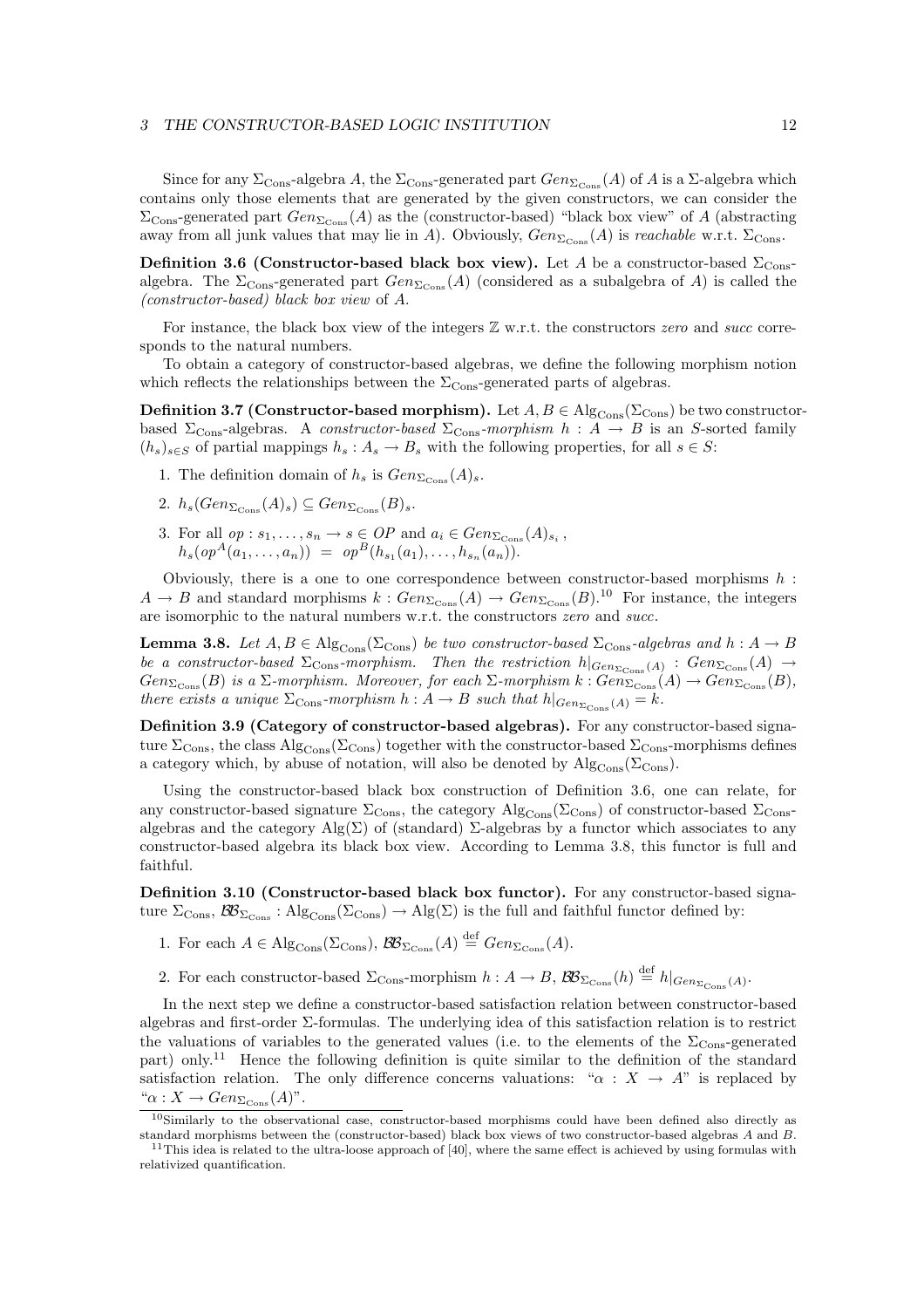**Definition 3.11 (Constructor-based satisfaction relation).** The constructor-based satisfaction relation between  $\Sigma_{\text{Cons}}$ -algebras and first-order  $\Sigma$ -formulas is denoted by  $\models_{\Sigma_{\text{Cons}}}$  and defined as follows. Let  $A \in \text{Alg}_{\text{Cons}}(\Sigma_{\text{Cons}})$ .

- 1. For any two terms  $t, r \in T_{\Sigma}(X)_{s}$  of the same sort s and for any valuation  $\alpha : X \rightarrow$  $Gen_{\Sigma_{\text{Cons}}}(A), A, \alpha \models_{\Sigma_{\text{Cons}}} t = r \text{ holds if } I_{\alpha}(t) = I_{\alpha}(r).$
- 2. For any arbitrary Σ-formula  $\varphi$  and for any valuation  $\alpha: X \to Gen_{\Sigma_{\text{Cons}}}(A), A, \alpha \models_{\Sigma_{\text{Cons}}} \varphi$ is defined by induction over the structure of the formula  $\varphi$  in the usual way. In particular,  $A, \alpha \models_{\Sigma_{\text{Cons}}} \forall x : s. \varphi \text{ holds if for all } a \in (Gen_{\Sigma_{\text{Cons}}}(A))_s, A, \alpha' \models_{\Sigma_{\text{Cons}}} \varphi \text{ where } \alpha'(x) = a \text{ and }$  $\alpha'(y) = \alpha(y)$  for  $y \neq x$ .
- 3. For any arbitrary  $\Sigma$ -formula  $\varphi$ ,  $A \models_{\Sigma_{\text{Cons}}} \varphi$  holds if for all valuations  $\alpha : X \to Gen_{\Sigma_{\text{Cons}}}(A)$ ,  $A, \alpha \models_{\Sigma_{\text{Cons}}} \varphi \text{ holds.}$

The notation  $A \models_{\Sigma_{Cone}} \varphi$  is extended in the usual way to classes of constructor-based algebras and sets of formulas.

As an example consider again the specification NAT and the integers which satisfy w.r.t. the constructor-based satisfaction relation the third Peano axiom, i.e.,  $\mathbb{Z} \models_{\Sigma_{\text{Cons}}} \forall x : nat.$  succ $(x) \neq$ zero. Indeed this is true since the  $\Sigma_{\text{Cons}}$ -generated part of Z w.r.t. the constructors zero and succ is just  $\mathbb N$  and hence the universally quantified variable x is only interpreted in  $\mathbb N$ .

The next theorem shows that the constructor-based black box functor is compatible with the constructor-based and standard satisfaction relations.

**Theorem 3.12.** Let  $\Sigma_{\text{Cons}}$  be a constructor-based signature with underlying standard signature  $\Sigma$ , let  $\varphi$  be a  $\Sigma$ -formula and let A be a  $\Sigma$ <sub>Cons</sub>-algebra. Then

 $A \models_{\Sigma_{\text{Cons}}} \varphi$  if and only if  $\mathcal{BB}_{\Sigma_{\text{Cons}}}(A) \models_{\Sigma} \varphi$ .

The proof of this theorem is straightforward by induction on the form of the formula  $\varphi$ .

**Definition 3.13 (Basic constructor-based specification).** A basic constructor-based specification  $SP_{\text{Cons}} = \langle \Sigma_{\text{Cons}} , Ax \rangle$  consists of a constructor-based signature  $\Sigma_{\text{Cons}} = (\Sigma, OP_{\text{Cons}})$  and a set Ax of  $\Sigma$ -sentences, called the axioms of  $SP_{Cons}$ . The semantics of  $SP_{Cons}$  is given by its signature  $\text{Sig}_{\text{Cons}}(\text{SP}_{\text{Cons}})$  and by its class of models  $\text{Mod}_{\text{Cons}}(\text{SP}_{\text{Cons}})$  which are defined by:

$$
Sig_{\text{Cons}}(SP_{\text{Cons}}) \stackrel{\text{def}}{=} \Sigma_{\text{Cons}}
$$

 $\text{Mod}_{\text{Cons}}(\text{SP}_{\text{Cons}}) \stackrel{\text{def}}{=} \{A \in \text{Alg}_{\text{Cons}}(\Sigma_{\text{Cons}}) \mid A \models_{\Sigma_{\text{Cons}}} Ax\}$ 

In the following,  $SP_{Cons} \models_{\Sigma_{Cons}} \varphi$  means  $Mod_{Cons}(SP_{Cons}) \models_{\Sigma_{Cons}} \varphi$ .

For instance, according to the constructor-based satisfaction relation, the integers are an admissible model of NAT considered as a constructor-based specification with constructors zero and succ.

The definitions stated above provide the basic ingredients for defining the constructor-based logic institution. As in the observational case it is again particularly important to use an appropriate morphism notion for constructor-based signatures which guarantees encapsulation of properties with respect to the constructor-based satisfaction relation. To ensure that the satisfaction condition of institutions holds, the crucial idea is quite similar to the observational case. We require that constructors are preserved (formally expressed by condition  $(1)$  below) and that no "new" constructor can be introduced for "old" sorts via a signature morphism (formally expressed by condition (2) below). Then the set of constructor terms for constructing elements of "old" sorts remains unchanged (up to renaming) and so does the  $\Sigma_{\text{Cons}}$ -generated part. This fact is formally stated in Lemma 3.16 below.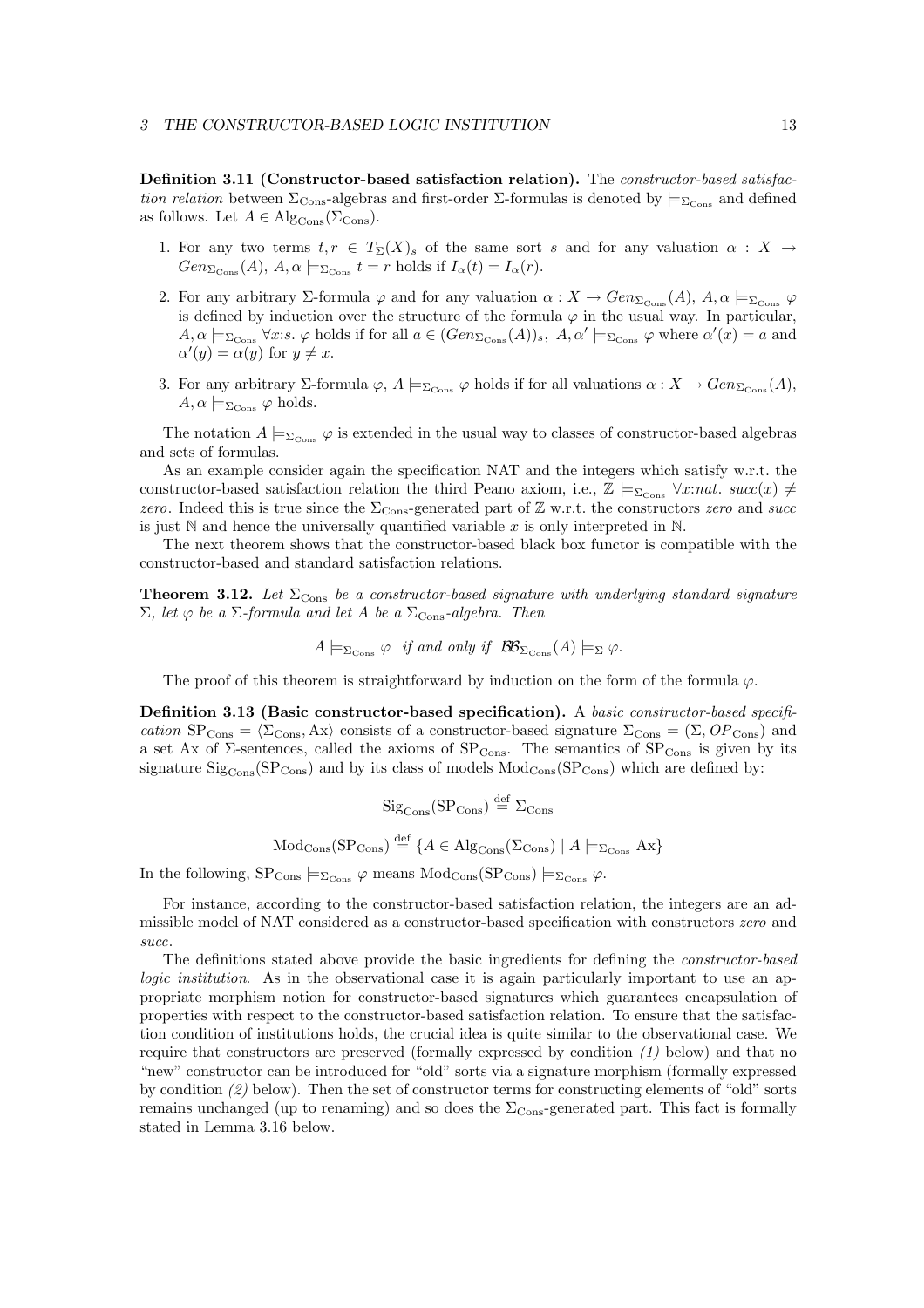**Definition 3.14 (Constructor-based signature morphism).** Given two constructor-based signatures  $\Sigma_{\text{Cons}} = (\Sigma, OP_{\text{Cons}})$  and  $\Sigma'_{\text{Cons}} = (\Sigma', OP'_{\text{Cons}})$  with  $\Sigma = (S, OP)$  and  $\Sigma' = (S', OP')$ , a constructor-based signature morphism  $\sigma_{\rm Cons} : \Sigma_{\rm Cons} \to \Sigma'_{\rm Cons}$  is a signature morphism  $\sigma : \Sigma \to \Sigma'$ such that:

- 1. If cons  $\in OP_{\text{Cons}}$ , then  $\sigma(\text{cons}) \in OP'_{\text{Cons}}$ .
- 2. If  $cons' \in OP'_{Cons}$  with  $cons' : s'_1, \ldots, s'_n \to s'$  and  $s' \in \sigma(S)$ , then there exists  $cons \in$  $OP_{\text{Cons}}$  such that  $cons' = \sigma (cons)$ .

This definition implies that for all sorts s in S,  $s \in S_{\text{Cons}}$  if and only if  $\sigma(s) \in S'_{\text{Cons}}$  and  $s \in S_{\text{Loose}}$  if and only if  $\sigma(s) \in S'_{\text{Loose}}$ .

We implicitly assume in the following that whenever we consider a constructor-based signature morphism  $\sigma_{\text{Cons}} : \Sigma_{\text{Cons}} \to \Sigma_{\text{Cons}}'$ , then the underlying signature morphism is  $\sigma : \Sigma \to \Sigma'$ .

**Lemma 3.15.** Constructor-based signatures together with constructor-based signature morphisms form a category which has pushouts.

Proof. The proof is performed in the same way as the proof of Lemma 2.15 by replacing observational signatures by constructor-based signatures and observers by constructors.  $\Box$ 

To justify that our constructor-based approach indeed yields an institution the order of arguments is completely analogous to the one used in Section 2 for the observational logic institution. First, we need the following lemma which provides the basis for defining the constructor-based reduct functor and for proving the (constructor-based) satisfaction condition. It says that constructor generated parts are compatible with reducts along constructor-based signature morphisms.

**Lemma 3.16.** For any constructor-based signature morphism  $\sigma_{\text{Cons}} : \Sigma_{\text{Cons}} \to \Sigma'_{\text{Cons}}$  and for any constructor-based  $\Sigma_{\text{Cons}}'$ -algebra  $A' \in \text{Alg}_{\text{Cons}}(\Sigma_{\text{Cons}}'),$ 

$$
Gen_{\Sigma'_{\text{Cons}}}(A')|_{\sigma} = Gen_{\Sigma_{\text{Cons}}}(A'|_{\sigma}).
$$

*Proof.* If  $s \in S_{\text{Loose}}$  then  $\sigma(s) \in S'_{\text{Loose}}$  and conversely. Hence, in this case,  $(Gen_{\Sigma'_{\text{Cons}}}(A')|_{\sigma})_s =$  $Gen_{\Sigma'_{\text{Cons}}}(A')_{\sigma(s)} = A'_{\sigma(s)} = (A'|_{\sigma})_s = Gen_{\Sigma_{\text{Cons}}}(A'|_{\sigma})_s.$  If  $s \in S_{\text{Cons}}$  then  $\sigma(s) \in S'_{\text{Cons}}$  and conversely. In this case, the conditions  $(1)$  and  $(2)$  of Definition 3.14 imply that for any constructor term  $t' \in \mathcal{T}(\Sigma'_{\text{Cons}})_{\sigma(s)}$ , one can construct a corresponding constructor term  $t \in \mathcal{T}(\Sigma_{\text{Cons}})$ , and vice versa. Hence we can conclude that  $(Gen_{\Sigma'_{\text{Cons}}}(A')|_{\sigma})_s = Gen_{\Sigma'_{\text{Cons}}}(A')_{\sigma(s)} = Gen_{\Sigma_{\text{Cons}}}(A'|_{\sigma})_s$ .

As a first obvious consequence of Lemma 3.16 we obtain the following fact which allows us to define the constructor-based reduct functor in Definition 3.18.

**Corollary 3.17.** For any constructor-based signature morphism  $\sigma_{\text{Cons}} : \Sigma_{\text{Cons}} \to \Sigma_{\text{Cons}}'$  and for any constructor-based  $\Sigma'_{\text{Cons}}$ -algebra  $A' \in \text{Alg}_{\text{Cons}}(\Sigma'_{\text{Cons}}), A' \mid_{\sigma} \in \text{Alg}_{\text{Cons}}(\Sigma_{\text{Cons}}).$  Moreover, for any constructor-based  $\Sigma'_{\text{Cons}}$ -morphism  $h': A' \to B'$  the reduct  $h'|_{\sigma}: A'|_{\sigma} \to B'|_{\sigma}$  is a constructorbased  $\Sigma_{\rm Cons}$ -morphism.

**Definition 3.18 (Constructor-based reduct functor).** For any constructor-based signature morphism  $\sigma_{\rm Cons}$ :  $\Sigma_{\rm Cons} \to \Sigma'_{\rm Cons}$ , the following defines a functor  $\Box_{\sigma_{\rm Cons}}$ :  $\mathrm{Alg}_{\rm Cons}(\Sigma'_{\rm Cons}) \to$  $\mathrm{Alg}_{\mathrm{Cons}}(\Sigma_{\mathrm{Cons}})$ :

- 1. For each  $A' \in \mathrm{Alg}_{\mathrm{Cons}}(\Sigma'_{\mathrm{Cons}}), A'|_{\sigma_{\mathrm{Cons}}} \stackrel{\text{def}}{=} A'|_{\sigma}.$
- 2. For each constructor-based  $\Sigma_{\text{Cons}}'$ -morphism  $h' : A' \to B'$ ,  $h'|_{\sigma_{\text{Cons}}}$   $\stackrel{\text{def}}{=}$   $h'|_{\sigma}$ .

As a second consequence of Lemma 3.16 we obtain that the (constructor-based) black box functor commutes with the reduct functor.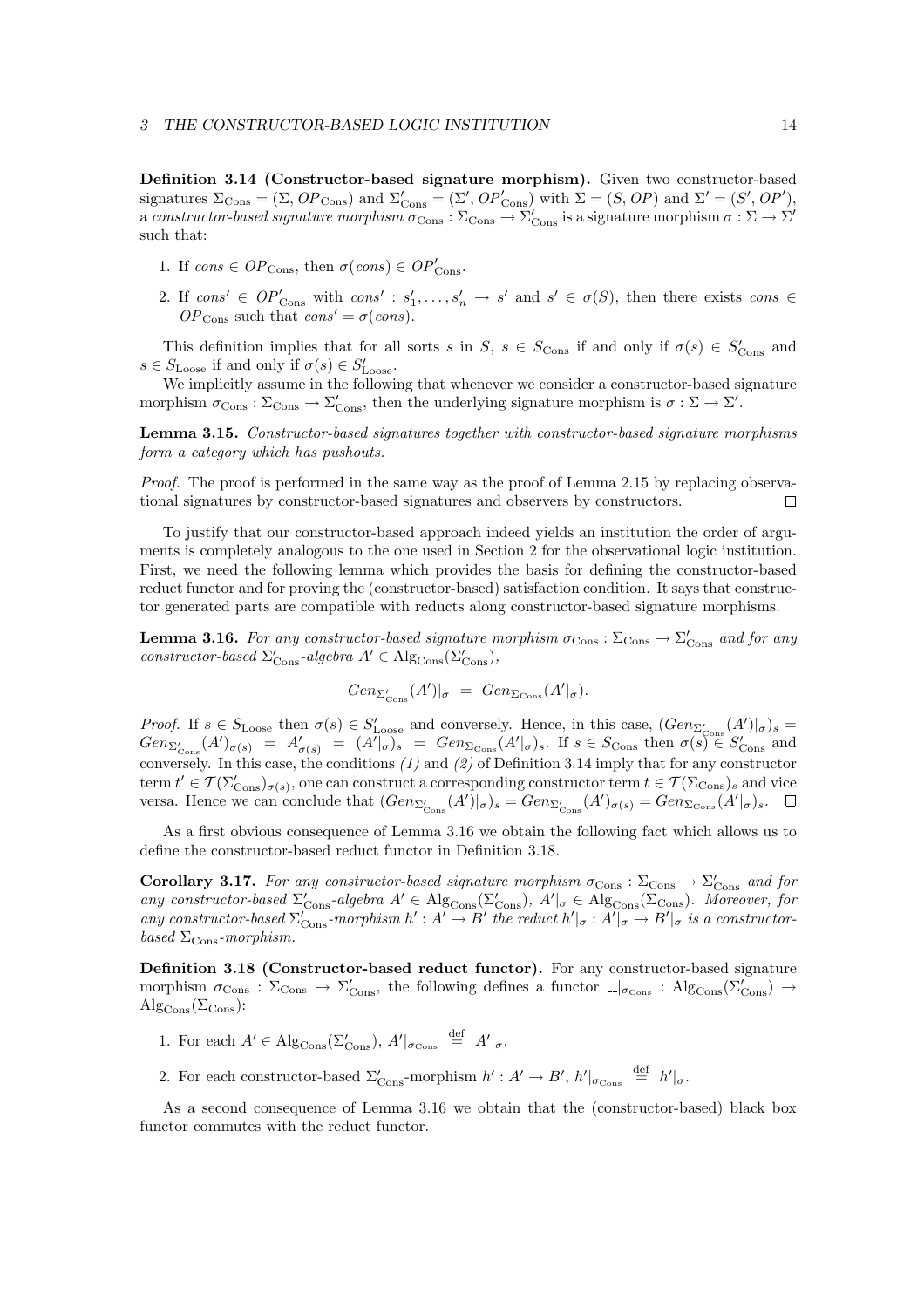#### *4 A FIRST COMPARISON* 15

**Corollary 3.19.** For any constructor-based signature morphism  $\sigma_{\text{Cons}} : \Sigma_{\text{Cons}} \to \Sigma_{\text{Cons}}'$  and for any constructor-based  $\Sigma_{\text{Cons}}'$ -algebra  $A' \in \text{Alg}_{\text{Cons}}(\Sigma_{\text{Cons}}'),$ 

$$
\mathcal{B}\!\mathcal{B}_{\Sigma'_{\text{Cons}}}(A')|_{\sigma} = \mathcal{B}\!\mathcal{B}_{\Sigma_{\text{Cons}}}(A'|_{\sigma_{\text{Cons}}}).
$$

The last corollary and Theorem 3.12 are the essential facts that are needed to prove the (constructor-based) satisfaction condition.

**Theorem 3.20 (Constructor-based satisfaction condition).** For any constructor-based signature morphism  $\sigma_{\text{Cons}} : \Sigma_{\text{Cons}} \to \Sigma_{\text{Cons}}'$ , constructor-based  $\Sigma_{\text{Cons}}'$ -algebra  $A' \in \text{Alg}_{\text{Cons}}(\Sigma_{\text{Cons}}')$ and  $\Sigma$ -sentence  $\varphi$ :

$$
A' \models_{\Sigma'_{\text{Cons}}} \sigma(\varphi) \quad \text{if and only if} \quad A'|_{\sigma_{\text{Cons}}} \models_{\Sigma_{\text{Cons}}} \varphi.
$$

Proof.  $A' \models_{\Sigma'_{\text{Cons}}} \sigma(\varphi)$  iff, by Theorem 3.12,  $\mathcal{BB}_{\Sigma'_{\text{Cons}}}(A') \models_{\Sigma'} \sigma(\varphi)$  iff (since the satisfaction condition holds in the standard first-order logic institution)  $\mathcal{B}\!\mathcal{B}_{\Sigma'_{\text{Cons}}}(A')|_{\sigma}\models_{\Sigma}\varphi$  iff, by Corollary 3.19,  $\mathcal{BB}_{\Sigma_{\text{Cons}}}(A'|_{\sigma_{\text{Cons}}})\models_{\Sigma}\varphi\text{ iff, by Theorem 3.12, }A'|_{\sigma_{\text{Cons}}}\models_{\Sigma_{\text{Cons}}}\varphi^{.12}$ □

We have now introduced all ingredients that constitute the *constructor-based logic institution*. The category of signatures is the category of constructor-based signatures and constructor-based signature morphisms, for each constructor-based signature  $\Sigma_{\text{Cons}} = (\Sigma, OP_{\text{Cons}})$  the sentences are finitary first-order Σ-sentences, the model functor assigns to each constructor-based signature  $\Sigma_{\text{Cons}}$  the category Alg<sub>Cons</sub>( $\Sigma_{\text{Cons}}$ ) of  $\Sigma_{\text{Cons}}$ -algebras and  $\Sigma_{\text{Cons}}$ -morphisms, and the satisfaction relation is the constructor-based satisfaction relation.

As in the observational case, the following remark discusses briefly some properties and further aspects of the constructor-based logic institution.

### **Remark 3.21.**

- 1. Constructor-based logic satisfies the amalgamation property. This can again be proved by applying the construction of amalgamations for standard algebras. That the amalgamated union of two constructor-based algebras is a constructor-based algebra is a consequence of Lemma 3.16.
- 2. If we allowed infinitary  $\Sigma$ -sentences and restricted to injective signature morphisms then the interpolation property would be satisfied as well. The proof of this fact relies on the infinitary axiomatization of reachability presented in Section 5.2 and on Corollary 5.10 and Theorem 5.11.
- 3. Of course, we can also build structured constructor-based specifications by using the specification-building operators of [37] or [6] and one can compute normal forms according to [6].
- 4. The functors  $\mathcal{B}_{\Sigma_{\text{Obs}}}$  associated to constructor-based signatures  $\Sigma_{\text{Obs}}$  can be extended to an institution encoding (see [39]) which maps the institution of constructor-based logic to the institution of standard first-order logic. A concrete discussion on how this institution encoding works is outside the scope of this paper.

# **4 A First Comparison**

The observational logic institution and the constructor-based logic institution were developed step by step in a completely analogous way. Indeed there is a close correspondence between all concepts of the two approaches which is summarized in Table 1.

<sup>&</sup>lt;sup>12</sup>Note that this proof is totally analogous to the proof of Theorem 2.20 for the observational satisfaction condition.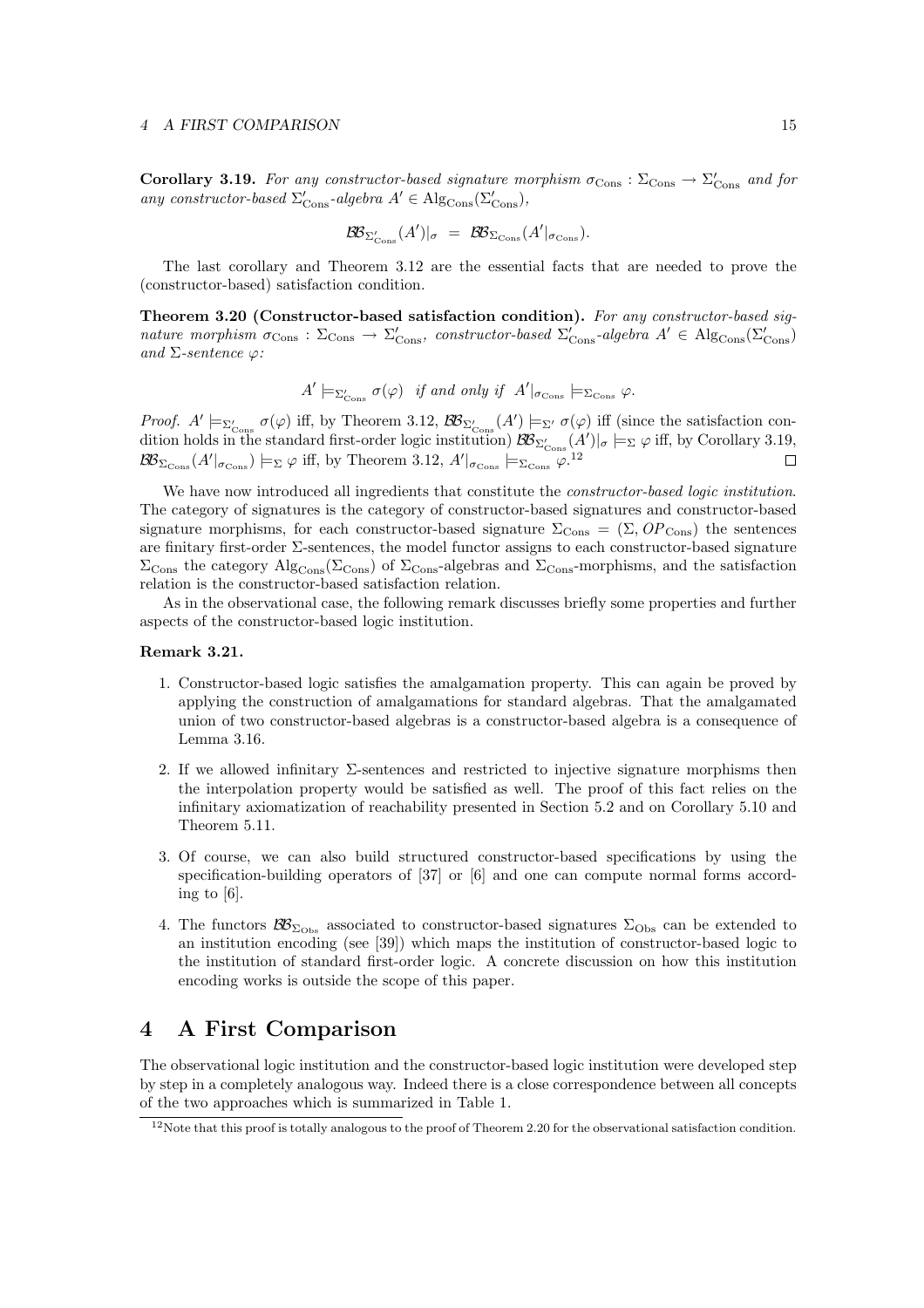First, there is an obvious syntactic correspondence between an observational signature and a constructor-based signature which, on the one hand, leads to the notion of observable contexts and, on the other hand, leads to the definition of constructor terms.

In both cases, the syntactic notions induce a semantic relation on any  $\Sigma$ -algebra A. In the observational case we obtain a binary relation  $\approx_{\Sigma_{\text{Obs}},A}$ , called observational equality, and in the constructor case we obtain a unary relation  $Gen_{\Sigma_{\text{Cons}}}(A)$ , called  $\Sigma_{\text{Cons}}$ -generated part. Then we require that the operations of an algebra are compatible with the given relations. This means, in the observational case, that the observational equality is a  $\Sigma$ -congruence thus leading to the notion of an observational algebra. In the constructor case, this means that the  $\Sigma_{\rm Cons}$ -generated part is a Σ-subalgebra thus leading to the notion of a constructor-based algebra. In each case we can construct a black box functor which, in the observational approach, identifies indistinguishable elements of an algebra and, in the constructor-based approach, abstracts from junk values.

In order to satisfy our working hypothesis of the Introduction, we have relaxed the standard satisfaction relation such that, in the observational case, equality is considered as observational equality and, in the constructor case, variables are interpreted only by values of the constructor generated part. Then it is straightforward to introduce the notions of observational and constructor-based specifications whose semantics are defined according to the generalized satisfaction relations. Finally we have shown that both frameworks lead to an institution by using appropriate notions of signature morphisms.

It is still important to stress that there are also corresponding specification methods when writing observational and constructor-based specifications. In the observational case, the idea is to specify the effect of each non-observer operation (in a coinductive style) by a (complete) case distinction w.r.t. the given observers. A general schema for observer complete definitions is studied in [7]. As a standard example, consider again streams of booleans with observers head : stream  $\rightarrow$  bool and tail : stream  $\rightarrow$  stream, and consider an observational specification of an alternating merge function merge : stream  $\times$  stream  $\rightarrow$  stream and of a reverse function rev : stream  $\rightarrow$  stream that reverses each bit of the stream. Both functions are specified by the following complete case distinctions w.r.t. the observers head and tail as follows.

 $head(merge(s1, s2)) = head(s1)$  $tail(merge(s1,s2)) = merge(s2,tail(s1))$  $head(rev(s)) = not(head(s))$  $tail(rev(s)) = rev(tail(s))$ 

Analogously it is well-known that in the constructor case it is a standard technique to specify the non-constructor operations in an inductive style by a (complete) case distinction w.r.t. the given constructors. In the categorical framework of algebras and coalgebras this analogy is described in [24].

# **5 Logical Consequences of Specifications and Corresponding Proof Systems**

So far we have emphasized the fact that the model class semantics of a specification should reflect all its correct realizations. According to our working hypothesis, a program  $P$  is a correct realization of  $SP_X$  if it determines a  $Sig_X(SP_X)$ -algebra which belongs to  $Mod_X(SP_X)$ .<sup>13</sup> In the following we will refer to  $Mod_X(SP_X)$  as the glass box semantics of a specification since it reveals its correct realizations. Glass box semantics is appropriate from an implementor's point of view.

Of equal importance are the logical consequences of a given specification. In this section we focus on the properties  $\varphi$  that can be inferred from a given specification  $SP_X$ . This means that

<sup>&</sup>lt;sup>13</sup>We use the subscript  $\chi$  to denote the fact that we work either in the observational logic institution or in the constructor-based logic institution.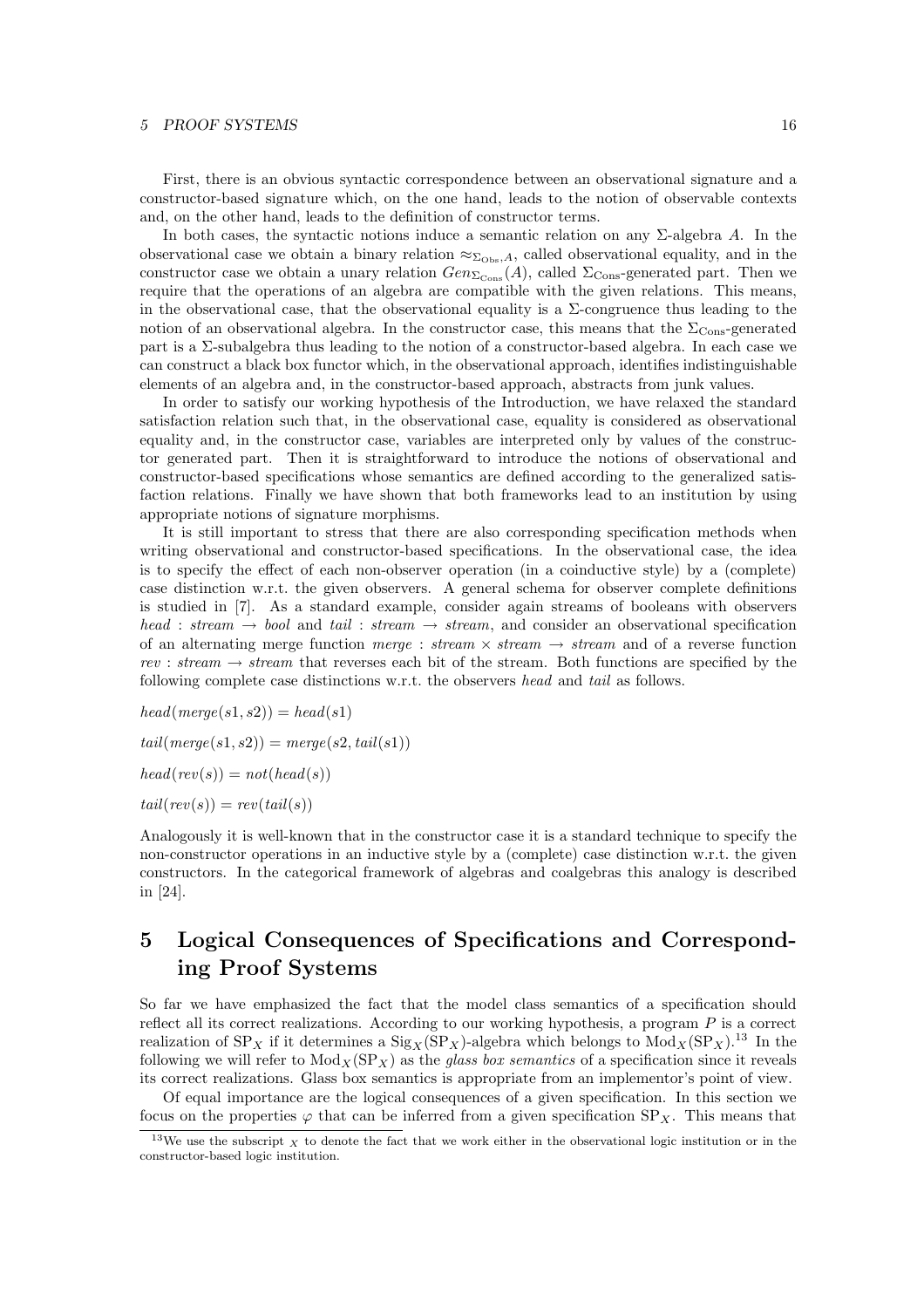we are interested in statements  $SP_X \models_{\Sigma_X} \varphi$  which express that  $Mod_X(SP_X) \models_{\Sigma_X} \varphi$  holds, and in corresponding proof systems.

For this purpose it is convenient to *abstract* the models of a specification into "idealized" models, such that the consequences of the actual models of the specification of interest, in the chosen logic, are exactly the consequences of the idealized models, in standard first-order logic. Hence to any specification  $SP_X$  we will associate the class of its "idealized" models (which lie in the standard algebraic institution), and this class will be called the black box semantics of the specification. Black box semantics is appropriate from a client's point of view.

Formally, the black box semantics of a specification  $SP_X$  will be defined as the class  $\mathcal{B}_{\Sigma_{X}}(\text{Mod}_{X}(SP_{X}))$  obtained by applying the black box functors (of Definitions 2.10 and 3.10) to the model class of the given specification.

# **5.1 Black Box Semantics and Proof Systems for Observational Specifications**

**Definition 5.1 (Black box semantics).** Let  $SP<sub>Obs</sub>$  be an observational specification with signature  $\text{Sig}_{\text{Obs}}(\text{SP}_{\text{Obs}}) = \Sigma_{\text{Obs}}$ . Its black box semantics is defined by

$$
\llbracket \text{SP}_{\text{Obs}} \rrbracket \stackrel{\text{def}}{=} \text{BB}_{\Sigma_{\text{Obs}}}(\text{Mod}_{\text{Obs}}(\text{SP}_{\text{Obs}})).
$$

As a consequence of Theorem 2.12 we obtain the following fact.

Corollary 5.2 (Observational consequences). Let  $SP<sub>Obs</sub>$  be an observational specification with signature  $\Sigma_{\text{Obs}}$  and let  $\varphi$  be a  $\Sigma$ -formula. Then

$$
\text{SP}_{\text{Obs}} \models_{\Sigma_{\text{Obs}}} \varphi \quad \text{if and only if} \quad \text{[SP}_{\text{Obs}} \models \varphi.
$$

This fact shows the adequacy of the black box semantics in the observational case. In this case the black box semantics can be characterized as follows.

**Theorem 5.3 (Black box semantics relies on fully abstract models).** Let  $SP<sub>Obs</sub>$  =  $\langle \Sigma_{\text{Obs}}, \mathbf{A} \mathbf{x} \rangle$  be a basic observational specification. Then we have

 $[\[\text{SP}_{\text{Obs}}] = {\{\Sigma-\text{algebra } A \mid A \models \text{Ax and } A \text{ is fully abstract w.r.t. } \approx_{\Sigma_{\text{Obs}}} A \}}$ .

*Proof.* Let A be a  $\Sigma$ -algebra, where  $\Sigma$  is the standard signature underlying  $\Sigma_{\text{Obs}}$ .  $\subseteq$ : Assume  $A \in \mathbb{S}\mathcal{P}_{\text{Obs}}$ . Then  $A = \mathcal{B}\mathcal{B}_{\Sigma_{\text{Obs}}}(B)$  for some  $B \in \text{Mod}_{\text{Obs}}(\text{SP}_{\text{Obs}})$ . Hence A is fully abstract and, since  $B \models_{\Sigma_{\text{Obs}}} Ax$ , by Theorem 2.12,  $A \models Ax$ .

 $\supseteq$ : Assume A  $\models$  Ax and A is fully abstract. Then obviously A  $\models_{\Sigma_{\text{Obs}}}$  Ax as well, and A can be considered as a  $\Sigma_{\text{Obs}}$ -algebra, hence  $A \in \text{Mod}_{\text{Obs}}(\text{SP}_{\text{Obs}})$ . Since A is fully abstract,  $A = \mathcal{B} \mathcal{B}_{\Sigma_{\text{Obs}}}(A)$ , hence  $A \in \llbracket \text{SP}_{\text{Obs}} \rrbracket$ . П

We have shown in Corollary 5.2 how to relate the observational consequences of an observational specification to the consequences in standard first-order logic of the black box semantics of the given specification. The next step is to find an adequate axiomatization of the black box semantics in order to be able to define sound and complete proof systems. According to Theorem 5.3 this amounts to finding an axiomatic characterization of full abstractness. The next definition provides the required axiomatization which, however, can only be stated by using infinitary first-order formulas.

**Definition 5.4 (Fully abstract axiom).** Let  $\Sigma_{\text{Obs}}$  be an observational signature with underlying signature Σ. The fully abstract axiom associated to  $\Sigma_{\text{Obs}}$  is the sentence  $FA(\Sigma_{\text{Obs}})$  defined by:

$$
\text{FA}(\Sigma_{\text{Obs}}) \stackrel{\text{def}}{=} \bigwedge_{s \in S_{\text{State}}} \text{FA}(\Sigma_{\text{Obs}})_s
$$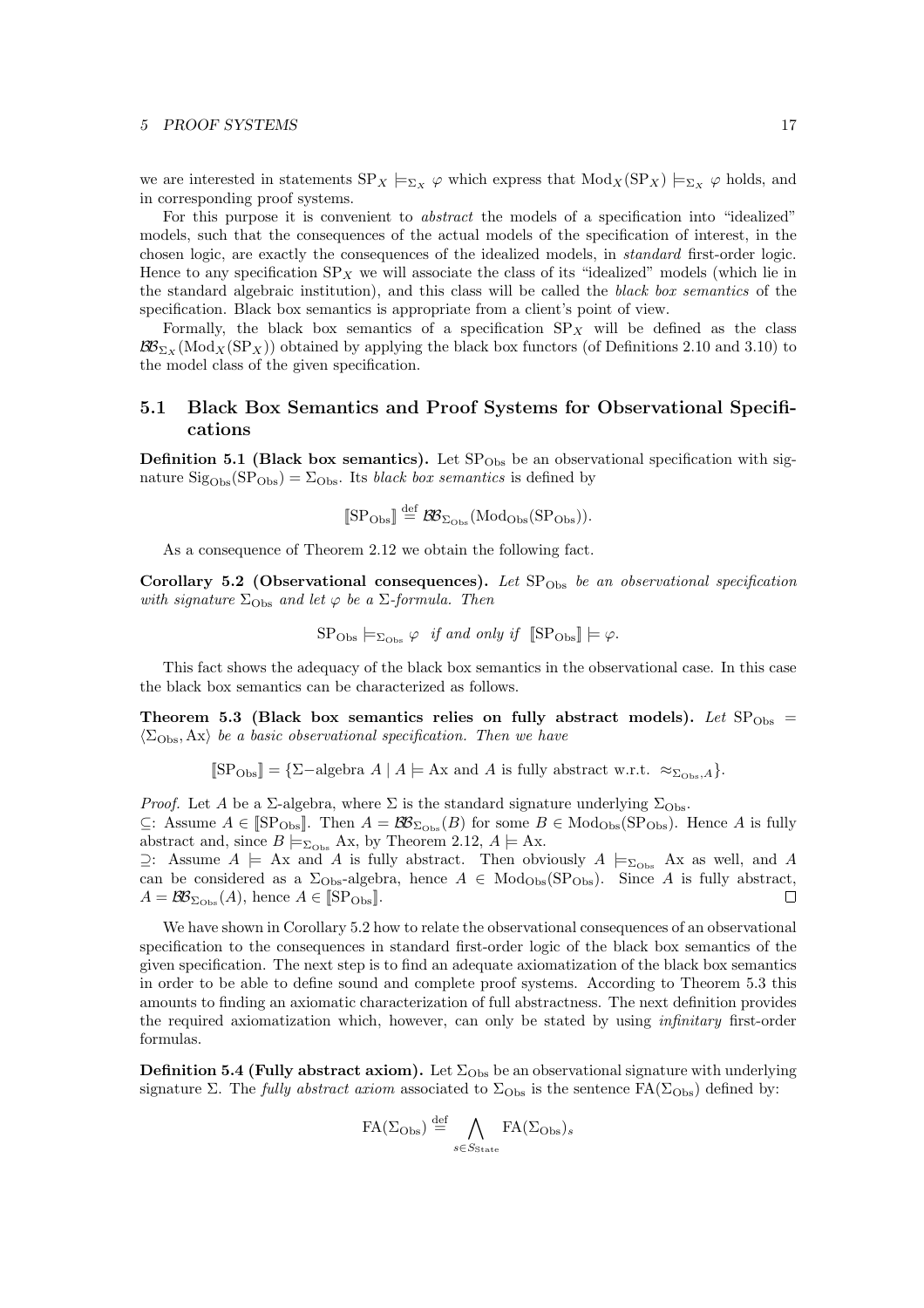where for each state sort  $s \in S_{\text{State}}$ ,  $FA(\Sigma_{\text{Obs}})$  is defined by:

$$
\text{FA}(\Sigma_{\text{Obs}})_{s} \stackrel{\text{def}}{=} \forall x, y \text{: } s. \left( \bigwedge_{s' \in S_{\text{Obs}}, c \in \mathcal{C}(\Sigma_{\text{Obs}})_{s \to s'}} \forall \text{Var}(c). \ c[x] = c[y] \right) \Rightarrow x = y.^{14}
$$

**Lemma 5.5.** Let  $\Sigma_{Obs}$  be an observational signature with underlying signature  $\Sigma$ . A  $\Sigma$ -algebra A is fully abstract w.r.t.  $\Sigma_{\text{Obs}}$  if and only if  $A \models \text{FA}(\Sigma_{\text{Obs}})$ .

Now let  $\Pi_{\text{IFOLEq}}$  be a sound and complete proof system for infinitary first-order logic with equality (see [26]). From  $\Pi_{\text{FOLEq}}$  we obtain a sound and complete proof system for observational logic by adding to it, as an extra axiom,  $FA(\Sigma_{Obs})$ .

**Theorem 5.6.** For any observational signature  $\Sigma_{\text{Obs}}$ , let  $\Pi_{\text{Obs}} \stackrel{\text{def}}{=} \Pi_{\text{IFOLEq}} \cup \text{FA}(\Sigma_{\text{Obs}})$ . Then for any basic observational specification  $SP_{Obs} = \langle \Sigma_{Obs}, Ax \rangle$  and any  $\Sigma$ -formula  $\varphi$ , we have:

 $SP<sub>Obs</sub> \models_{\Sigma_{Obs}} \varphi$  if and only if  $Ax \vdash_{\Pi_{Obs}} \varphi$ .

*Proof.* SP<sub>Obs</sub>  $\models \Sigma_{\text{Obs}} \varphi$  iff, by Corollary 5.2,  $[\text{SP}_{\text{Obs}}] \models \varphi$  iff, by Theorem 5.3, {∑-algebra A |  $A \models$  Ax and A is fully abstract w.r.t.  $\approx_{\Sigma_{\text{Obs}},A}$   $\models \varphi$  iff, by Lemma 5.5, Ax  $\cup$  FA( $\Sigma_{\text{Obs}}$ )  $\models \varphi$  iff, by soundness and completeness of  $\Pi_{\text{IFOLEq}}$ ,  $Ax \cup FA(\Sigma_{\text{Obs}}) \vdash_{\Pi_{\text{IFOLEq}}} \varphi$  iff, by definition of  $\Pi_{\text{Obs}}$ ,  $Ax \vdash_{\Pi_{\text{Obs}}} \varphi$ .  $\Box$ 

The difficulty with the above proof system is that it uses infinitary formulas (and also infinitary proof rules of  $\Pi_{\text{IFOLEq}}$ ). An alternative is to restrict to finitary formulas and to use only a particular set of infinitary proof rules (see the discussion in [6]). The idea now is, instead of "capturing" full abstractness by the infinitary axiom  $FA(\Sigma_{Obs})$ , to "capture" it by specialized infinitary proof rules called infinitary coinduction. These infinitary rules are necessary to ensure completeness. A further step will then be to implement (in a theorem prover) these infinitary rules by finite (but incomplete) coinduction schemes, as discussed at the end of this section.

**Definition 5.7 (Infinitary coinduction).** Let  $\Sigma_{\text{Obs}}$  be an observational signature with underlying signature Σ. The *infinitary coinduction rule* iCI( $\Sigma_{\text{Obs}}$ ) associated to  $\Sigma_{\text{Obs}}$  is defined by  $iCI(\Sigma_{\text{Obs}}) \stackrel{\text{def}}{=} \{iCI(\Sigma_{\text{Obs}})_s \mid s \in S_{\text{State}}\}$  where for each state sort  $s \in S_{\text{State}}$ ,  $iCI(\Sigma_{\text{Obs}})_s$  is defined by

iCI(
$$
\Sigma_{\text{Obs}}_s
$$
)<sub>s</sub>  $\varphi \Rightarrow \forall \text{Var}(c) \text{. } c[x] = c[y]$  for all observable sorts  $s' \in S_{\text{Obs}}$   
and all contexts  $c \in C(\Sigma_{\text{Obs}})_{s \to s'}$   $\varphi \Rightarrow x = y$ 

where  $\varphi$  denotes an arbitrary first-order  $\Sigma$ -formula.

Now let ΠFOLEq be a sound and complete proof system for finitary first-order logic with equality. From the finitary proof system  $\Pi_{\text{FOLEq}}$  we obtain a sound and complete (semi-formal) proof system for observational logic by adding to it the extra infinitary proof rules  $iCI(\Sigma_{Obs})$ .

**Theorem 5.8.** For any observational signature  $\Sigma_{\text{Obs}}$ , let  $\Pi_{\text{Obs}}^2 \stackrel{\text{def}}{=} \Pi_{\text{FOLEq}} \cup iCI(\Sigma_{\text{Obs}})$ . Then for any basic observational specification  $SP_{\text{Obs}} = \langle \Sigma_{\text{Obs}}, Ax \rangle$  and any  $\Sigma$ -formula  $\varphi$ , we have

 $\text{SP}_{\text{Obs}} \models_{\Sigma_{\text{Obs}}} \varphi \text{ if and only if } \text{Ax} \vdash_{\Pi^2_{\text{Obs}}} \varphi.$ 

*Proof.* Again, as in the proof of Theorem 5.6,  $SP_{\text{Obs}} \models_{\Sigma_{\text{Obs}}} \varphi$  iff  $Ax \cup FA(\Sigma_{\text{Obs}}) \models \varphi$ . Hence, it is sufficient to show that the latter is equivalent to  $Ax \vdash_{\Pi^2_{\text{Obs}}} \varphi$ . The soundness, i.e.,  $Ax \vdash_{\Pi^2_{\text{Obs}}} \varphi$ implies  $Ax \cup FA(\Sigma_{Obs}) \models \varphi$ , is obvious and can be proved by induction on the length of the derivation. The completeness, i.e.,  $A x \cup FA(\Sigma_{\text{Obs}}) \models \varphi$  implies  $Ax \vdash_{\Pi^2_{\text{Obs}}} \varphi$ , has been shown in [20] for the case where *all* operations with non-observable arguments are observers. The completeness proof given in [20] relies on the omitting types theorem (see [12]). A generalization of this proof to an arbitrary set of observers is straightforward.  $\Box$ 

<sup>&</sup>lt;sup>14</sup>∀Var(c) is an abbreviation for  $\forall x_1: s_1.\ldots.\forall x_n: s_n$ , where  $x_1,\ldots,x_n$  are the variables (of sort  $s_1,\ldots,s_n$ ) of the context c, apart from its context variable z*s*.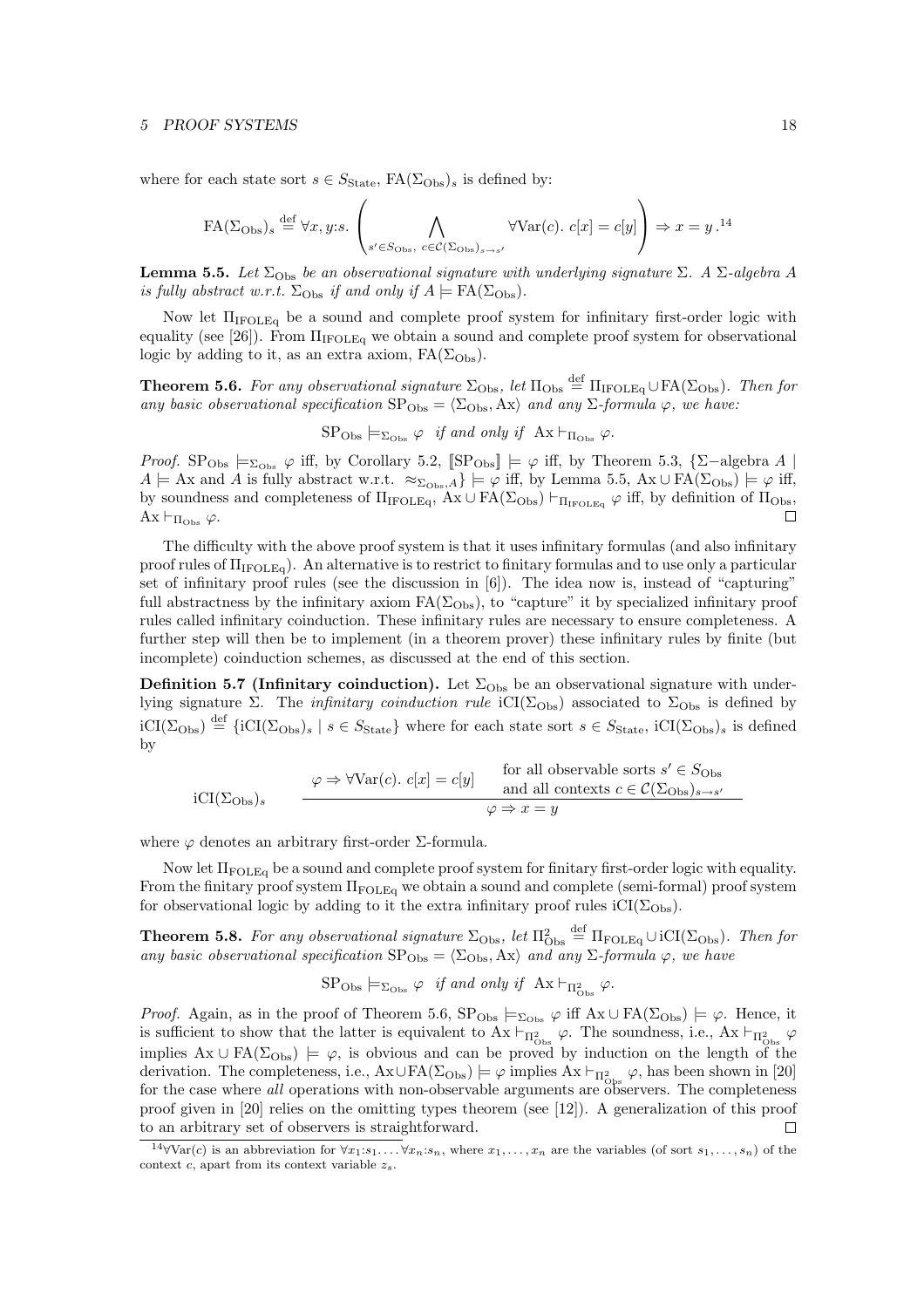A last step is then to implement (in a theorem prover) the above infinitary rules by finite (but incomplete) adequate coinduction schemes. In practice, for proving the infinitely many hypotheses  $\varphi \Rightarrow \forall \text{Var}(c)$ .  $c[x] = c[y]$  of the rule iCI( $\Sigma_{\text{Obs}}$ ), one would use a coinduction scheme according to the coinductive definition of the contexts  $\mathcal{C}(\Sigma_{\text{Obs}})_{s\to s'}$  (see Definition 2.2).

For instance, to prove that  $\forall s: stream. \; rev(rev(s)) = s$  is an observational consequence of the observational specification of streams, one would have to prove

$$
\forall s: stream. \ head(rev(rev(s))) = head(s)
$$

and

$$
(\forall s: stream. \ c[rev(rev(s))] = c[s]) \Rightarrow (\forall s: stream. \ c[tail(rev(rev(s)))] = c[tail(s)])
$$

where  $c$  denotes an arbitrary observable context. Indeed both proof obligations can easily be discharged due to the coinductive definition of the operation rev.

# **5.2 Black Box Semantics and Proof Systems for Constructor-Based Specifications**

**Definition 5.9 (Black box semantics).** Let  $SP_{Cons}$  be a constructor-based specification with signature  $\text{Sig}_{\text{Cons}}(\text{SP}_{\text{Cons}})=\Sigma_{\text{Cons}}$ . Its black box semantics is defined by

$$
\llbracket \text{SP}_{\text{Cons}} \rrbracket \stackrel{\text{def}}{=} \text{BS}_{\Sigma_{\text{Cons}}}(\text{Mod}_{\text{Cons}}(\text{SP}_{\text{Cons}})).
$$

As a consequence of Theorem 3.12 we obtain the following fact.

**Corollary 5.10 (Inductive consequences).** Let  $SP_{Cons}$  be a constructor-based specification with signature  $\Sigma_{\text{Cons}}$  and let  $\varphi$  be a  $\Sigma$ -formula. Then

$$
SP_{\text{Cons}} \models_{\Sigma_{\text{Cons}}} \varphi \text{ if and only if } [\text{SP}_{\text{Cons}}] \models \varphi.
$$

This fact shows the adequacy of the black box semantics in the constructor-based case. Again, we can provide also in this case a characterization of the black box semantics.

**Theorem 5.11 (Black box semantics relies on reachable models).** Let  $SP_{Cons} = \langle \Sigma_{Cons}, Ax \rangle$ be a basic constructor-based specification. Then

 $[\text{SP}_{\text{Cons}}] = {\Sigma-\text{algebra } A \mid A \models \text{Ax and } A \text{ is reachable w.r.t. } \Sigma_{\text{Cons}}}.$ 

*Proof.* Let A be a Σ-algebra, where  $\Sigma$  is the standard signature underlying  $\Sigma_{\text{Cons}}$ .  $\subseteq$ : Assume  $A \in \operatorname{[SP_{Cons}}$ . Then  $A = \mathcal{BB}_{\Sigma_{Cons}}(B)$  for some  $B \in \operatorname{Mod_{Cons}}(\mathrm{SP_{Cons}})$ . Hence A is reachable and, since  $B \models_{\Sigma_{\text{Cons}}} Ax$ , by Theorem 3.12,  $A \models Ax$ .

⊇: Assume  $A \models$  Ax and A is reachable. Then obviously  $A \models_{\Sigma_{\text{Cons}}} A_x$  as well, and A can be considered as a  $\Sigma_{\text{Cons}}$ -algebra, hence  $A \in \text{Mod}_{\text{Cons}}(\text{SP}_{\text{Cons}})$ . Since A is reachable,  $A = \mathcal{BB}_{\Sigma_{\text{Cons}}}(A)$ , hence  $A \in \llbracket \text{SP}_{\text{Cons}} \rrbracket$ . П

We have shown in Corollary 5.10 how to relate the inductive consequences of a constructorbased specification to the consequences in standard first-order logic of the black box semantics of the given specification. Again, the next step is to find an adequate axiomatization of the black box semantics in order to be able to define sound and complete proof systems. According to Theorem 5.11 this amounts to finding an axiomatic characterization of reachability which is provided in the next definition (again using infinitary first-order formulas).

**Definition 5.12 (Reachability axiom).** Let  $\Sigma_{\text{Cons}}$  be a constructor-based signature with underlying signature Σ. The reachability axiom associated to  $\Sigma_{\text{Cons}}$  is the sentence REACH( $\Sigma_{\text{Cons}}$ ) defined by

$$
\mathrm{REACH}(\Sigma_\mathrm{Cons}) \stackrel{\mathrm{def}}{=} \bigwedge_{s \in S_\mathrm{Cons}} \mathrm{REACH}(\Sigma_\mathrm{Cons})_s
$$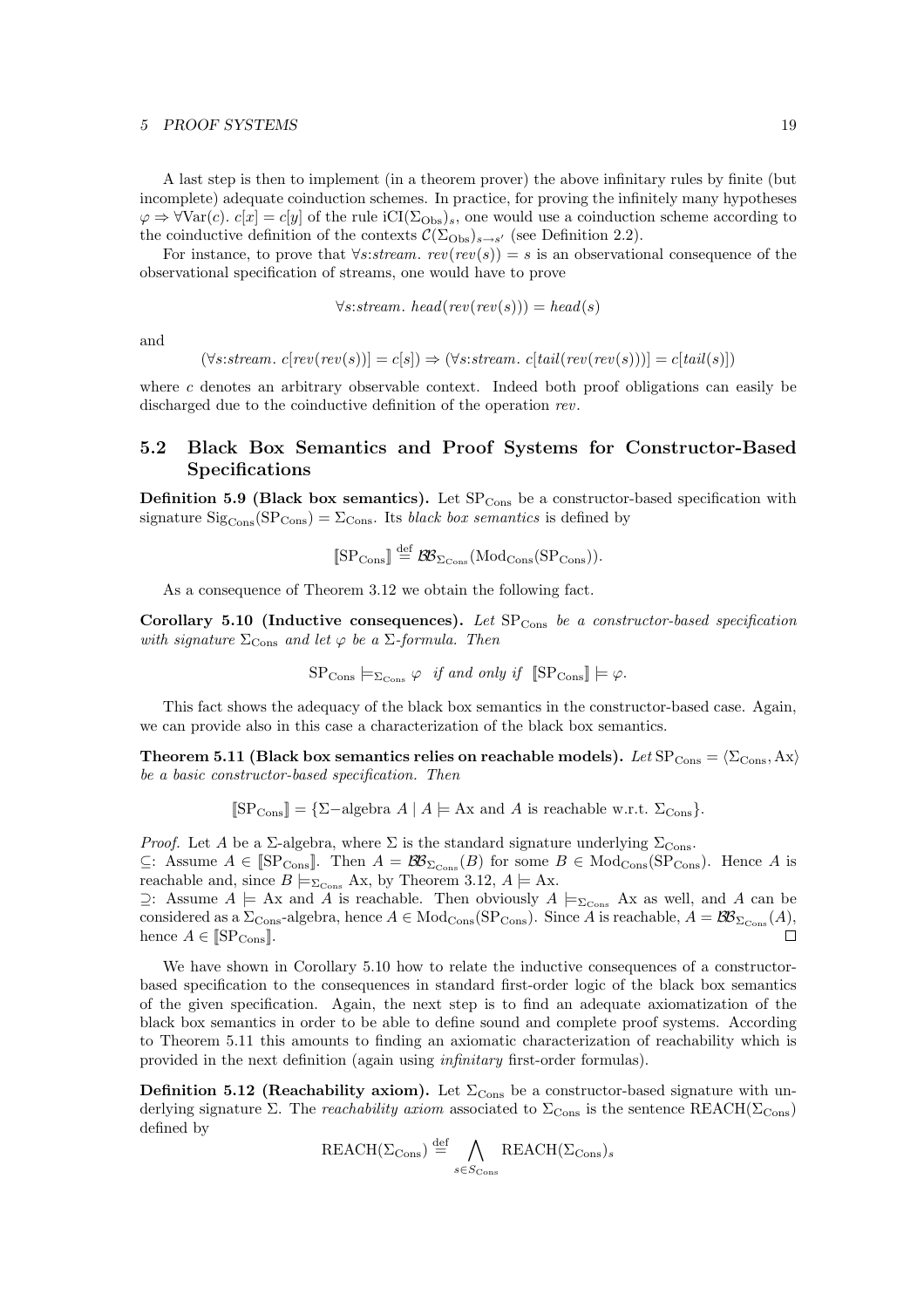where for each constrained sort  $s \in S_{\text{Cons}}$ , REACH( $\Sigma_{\text{Cons}}$ )<sub>s</sub> is defined by

$$
REACH(\Sigma_{\text{Cons}})_s \stackrel{\text{def}}{=} \forall x:s. \bigvee_{t \in \mathcal{T}(\Sigma_{\text{Cons}})_s} \exists \text{Var}(t). \ x = t.^{15}
$$

**Lemma 5.13.** Let  $\Sigma_{\text{Cons}}$  be a constructor-based signature with underlying signature  $\Sigma$ . A  $\Sigma$ algebra A is reachable w.r.t.  $\Sigma_{\text{Cons}}$  if and only if  $A \models \text{REACH}(\Sigma_{\text{Cons}})$ .

To obtain a sound and complete proof system for constructor-based logic we can now add to the proof system  $\Pi_{\text{IFOLEq}}$  for infinitary first-order logic the extra axiom REACH( $\Sigma_{\text{Cons}}$ ).

**Theorem 5.14.** For any constructor-based signature  $\Sigma_{\text{Cons}}$ , let  $\Pi_{\text{Cons}} \stackrel{\text{def}}{=} \Pi_{\text{IFOLEq}} \cup \text{REACH}(\Sigma_{\text{Cons}})$ . Then for any basic constructor-based specification  $SP_{\text{Cons}} = \langle \Sigma_{\text{Cons}} \rangle$  and any  $\Sigma$ -formula  $\varphi$ , we have

 $SP_{\text{Cons}} \models_{\Sigma_{\text{Cons}}} \varphi \text{ if and only if } Ax \models_{\Pi_{\text{Cons}}} \varphi.$ 

*Proof.* SP<sub>Cons</sub>  $\models \Sigma_{\text{Cons}} \varphi$  iff, by Corollary 5.10, [SP<sub>Cons</sub>]  $\models \varphi$  iff, by Theorem 5.11, {∑–algebra A  $A \models$  Ax and A is reachable w.r.t.  $\Sigma_{\text{Cons}} \models \varphi$  iff, by Lemma 5.13, Ax ∪ REACH( $\Sigma_{\text{Cons}} \models \varphi$  iff, by soundness and completeness of  $\Pi_{IFOLEq}$ , Ax ∪ REACH( $\Sigma_{Cons}$ )  $\vdash_{\Pi_{IFOLEq}} \varphi$  iff, by definition of  $\Pi_{\text{Cons}}, \text{Ax} \vdash_{\Pi_{\text{Cons}}} \varphi.$  $\Box$ 

The above proof system uses again infinitary formulas. To restrict to finitary formulas and to use only a particular set of infinitary proof rules the idea is now, instead of expressing reachability by the infinitary axiom  $REACH(\Sigma_{Cons})$ , to "capture" it by infinitary induction rules (which are necessary to ensure completeness).

**Definition 5.15 (Infinitary induction).** Let  $\Sigma_{\text{Cons}}$  be a constructor-based signature with underlying signature Σ. The *infinitary induction rule* iI( $\Sigma_{\text{Cons}}$ ) associated to  $\Sigma_{\text{Cons}}$  is defined by  $iI(\Sigma_{\text{Cons}}) \stackrel{\text{def}}{=} \{iI(\Sigma_{\text{Cons}})_s \mid s \in S_{\text{Cons}}\}$  where for each constrained sort  $s \in S_{\text{Cons}}$ ,  $iI(\Sigma_{\text{Cons}})_s$  is defined by

$$
iI(\Sigma_{\text{Cons}})_s \qquad \frac{\varphi[t/x] \text{ for all constructor terms } t \in \mathcal{T}(\Sigma_{\text{Cons}})_s}{\forall x:s. \varphi}
$$

where  $\varphi$  denotes an arbitrary first-order  $\Sigma$ -formula (with at least one free variable x of sort s).

From the finitary proof system  $\Pi_{\rm FOLEq}$  for first-order logic we obtain a sound and complete (semi-formal) proof system for constructor-based logic by adding to it the extra infinitary proof rules iI( $\Sigma_{\rm Cons}$ ).

**Theorem 5.16.** For any constructor-based signature  $\Sigma_{\text{Cons}}$ , let  $\Pi_{\text{Cons}}^2 \stackrel{\text{def}}{=} \Pi_{\text{FOLEq}} \cup \text{if}(\Sigma_{\text{Cons}})$ . Then for any basic constructor-based specification  $SP_{\text{Cons}} = \langle \Sigma_{\text{Cons}} , Ax \rangle$  and any  $\Sigma$ -formula  $\varphi$ , we have

 $\text{SP}_{\text{Cons}} \models_{\Sigma_{\text{Cons}}} \varphi \text{ if and only if } \text{ Ax} \models_{\Pi^2_{\text{Cons}}} \varphi.$ 

*Proof.* Again, as in the proof of Theorem 5.14,  $SP_{\text{Cons}} \models_{\Sigma_{\text{Cons}}} \varphi$  iff Ax  $\cup$  REACH( $\Sigma_{\text{Cons}} \models \varphi$ . The latter is equivalent to  $SP_{reach} \models \varphi$  where

$$
SP_{reach} \stackrel{\text{def}}{=} reach \langle \Sigma, Ax \rangle \ with \ OP_{Cons}
$$

according to the definition of specifications with reachability operators in [21]. For those specifications it has been shown in  $[21]$  (Corollary 3.18) that our proof system with the infinitary induction rules is sound and complete.  $\Box$ 

In practice, for proving the infinitely many hypotheses  $\varphi[t/x]$  of the rule iI( $\Sigma_{\text{Cons}}$ )<sub>s</sub>, one would use an induction scheme like structural induction with respect to the constructor terms  $\mathcal{T}(\Sigma_{\text{Cons}})_{s}$ . For instance, to prove a property  $\forall x : nat. \varphi$  on natural numbers, it is enough to prove  $\varphi[zero/x]$ and  $\forall x : nat. \varphi \Rightarrow \varphi[succ(x)/x].$ 

<sup>&</sup>lt;sup>15</sup>∃Var(t) is an abbreviation for  $\exists x_1 : s_1 \ldots \exists x_n : s_n$ , where  $x_1, \ldots, x_n$  are the variables (of sort  $s_1, \ldots, s_n$ ) of the constructor term t.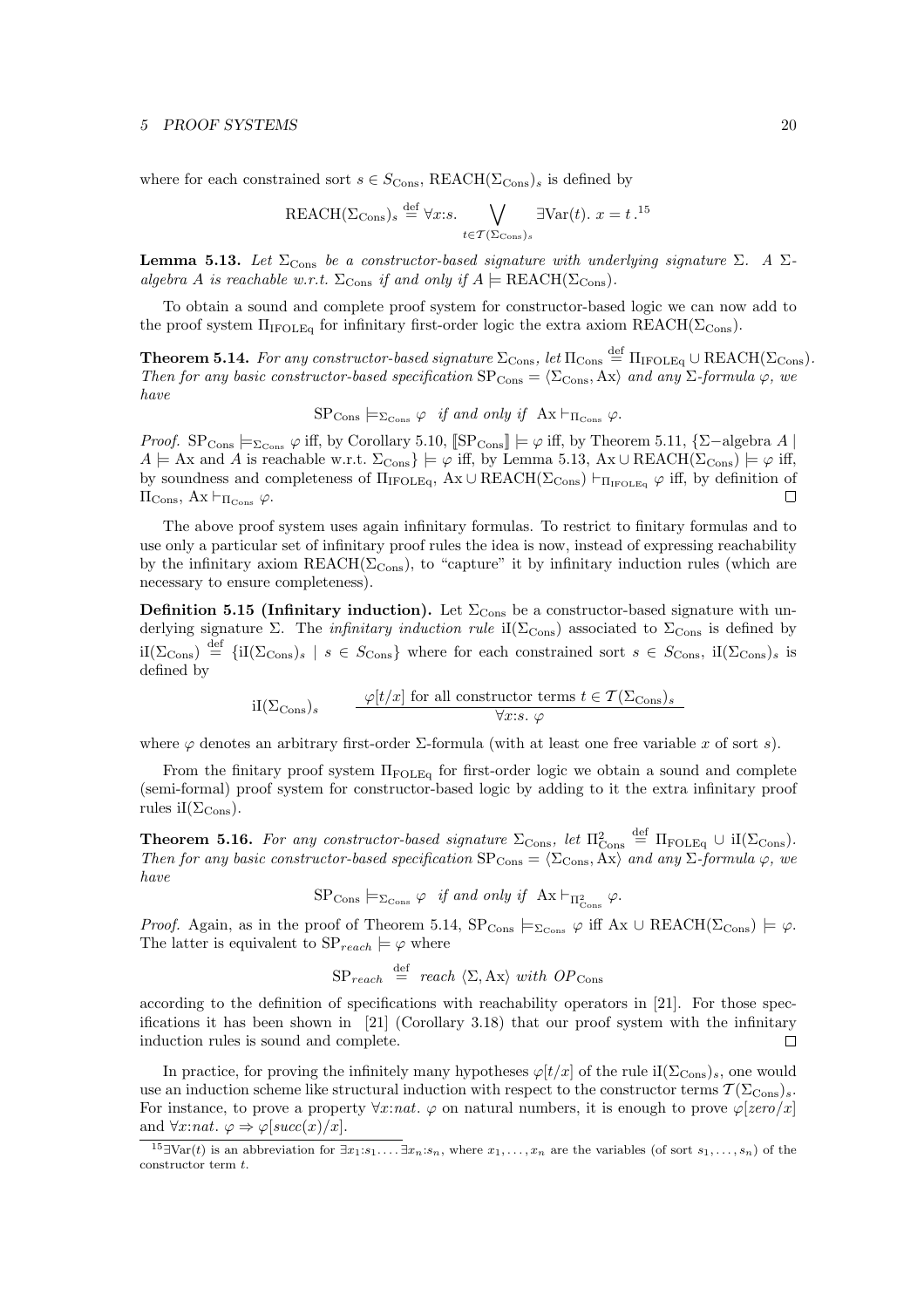# **5.3 A Further Comparison**

Taking into account the results of Sections 5.1 and 5.2, Table 1 of Section 4 can now be extended as shown in Table 2 below.

# **6 Formalizing the Duality**

In this section we establish a formal duality of the observability and reachability concepts considered in the previous sections. For this purpose we first need a precise notion of duality which is provided by category theory.

### **6.1 Categorical Duality**

We briefly review categorical duality, for more details see, e.g., [30, 1]. A category  $\mathcal C$  consists of a class of objects, also denoted by C, and for all  $A, B \in \mathcal{C}$  of a set of arrows (or morphisms)  $\mathcal{C}(A, B)$ . The dual (or opposite) category  $\mathcal{C}^{\text{op}}$  has the same objects and arrows  $\mathcal{C}^{\text{op}}(A, B) = \mathcal{C}(B, A)$ . We write  $A^{\rm op}$  and  $f^{\rm op}$  for  $A \in \mathcal{C}$  and  $f \in \mathcal{C}(B, A)$  to indicate when we think of A as an object in  $\mathcal{C}^{\rm op}$ and of f as an arrow in  $C^{op}(A, B)$ . Duality can now be formalized as follows. Let P be a property of objects or arrows in  $\mathcal{C}$ . We then say that:

> An object A (arrow f, respectively) in C has property co-P iff  $A^{op}$  ( $f^{op}$ , respectively) has property P.

For example, an object A is co-initial in C (usually called terminal or final) iff  $A^{op}$  is initial in  $\mathcal{C}^{op}$ ; a morphism  $f \in \mathcal{C}(A, B)$  is co-mono (usually called epi) iff  $f^{\rm op}$  is mono;  $C = A + B$  is a co-product (disjoint union in the case of sets) iff  $C^{op}$  is the product  $A^{op} \times B^{op}$ .

The duality principle can also be extended to functors. The dual of a functor  $F : \mathcal{C} \to \mathcal{D}$ is the functor  $F^{\rm op} : C^{\rm op} \to \mathcal{D}^{\rm op}$  which acts on objects and morphisms as F does. For instance, for an endofunctor  $F$ , the category of  $F$ -coalgebras is (isomorphic to) the dual of the category of  $F<sup>op</sup>$ -algebras. And a functor F is left adjoint to G iff  $F<sup>op</sup>$  is right adjoint to  $G<sup>op</sup>$ .

The notions of quotient/embedding and kernel/image can be recognized as duals with the help of factorization systems. A factorization system  $(\mathcal{E}, \mathcal{M})$  for C consists of classes  $\mathcal{E}, \mathcal{M}$  of arrows of C satisfying (1) both  $\mathcal E$  and M contain all isomorphisms and are closed under composition, (2) every arrow f in C has a factorization  $f = m \circ e$  with  $e \in \mathcal{E}, m \in \mathcal{M}$ , and (3) this factorization is essentially unique.<sup>16</sup> We call the arrows in  $\mathcal E$  and  $\mathcal M$  quotients and embeddings, respectively, and, given a factorization  $f = m \circ e$ , we call e the kernel of f and m the image of f. Note that  $(M, \mathcal{E})$ is a factorization system for  $C^{op.17}$ 

### **6.2 Algebras and Coalgebras**

The categorical description of signatures, observational algebras, and constructor-based algebras relies on the notions of functor, coalgebra for a functor, and algebra for a functor, respectively.

For the remainder of Section 6 we assume a category  $\mathcal X$  with a factorization system called the base category.  $\mathcal X$  will be the category of the carriers of our models, usually Set (single-sorted) or Set<sup>S</sup> (S-sorted). We first recall the definition of *algebra* and *coalgebra for a functor* (cf. [24] for more information). Let  $\Omega$ ,  $\Xi : \mathcal{X} \to \mathcal{X}$  be functors. Then an  $\Omega$ -algebra is an arrow  $\omega : \Omega X \to X$ in X, a Ξ-coalgebra is an arrow  $\xi : X \to \Xi X$  in X. An arrow  $f : X \to Y$  in X is an  $\Omega$ -algebra morphism  $f : \omega \to \omega'$  if the left-hand diagram below commutes and a Ξ-coalgebra morphism

<sup>&</sup>lt;sup>16</sup>That is, if  $f = m \circ e = m' \circ e'$  are two  $(\mathcal{E}, \mathcal{M})$ -factorizations then there is a unique isomorphism h such that  $m' \circ h = m$  and  $h \circ e = e'.$ 

 $17$ See [1] for more information on factorization systems and e.g. [38] for a typical application to algebraic specifications.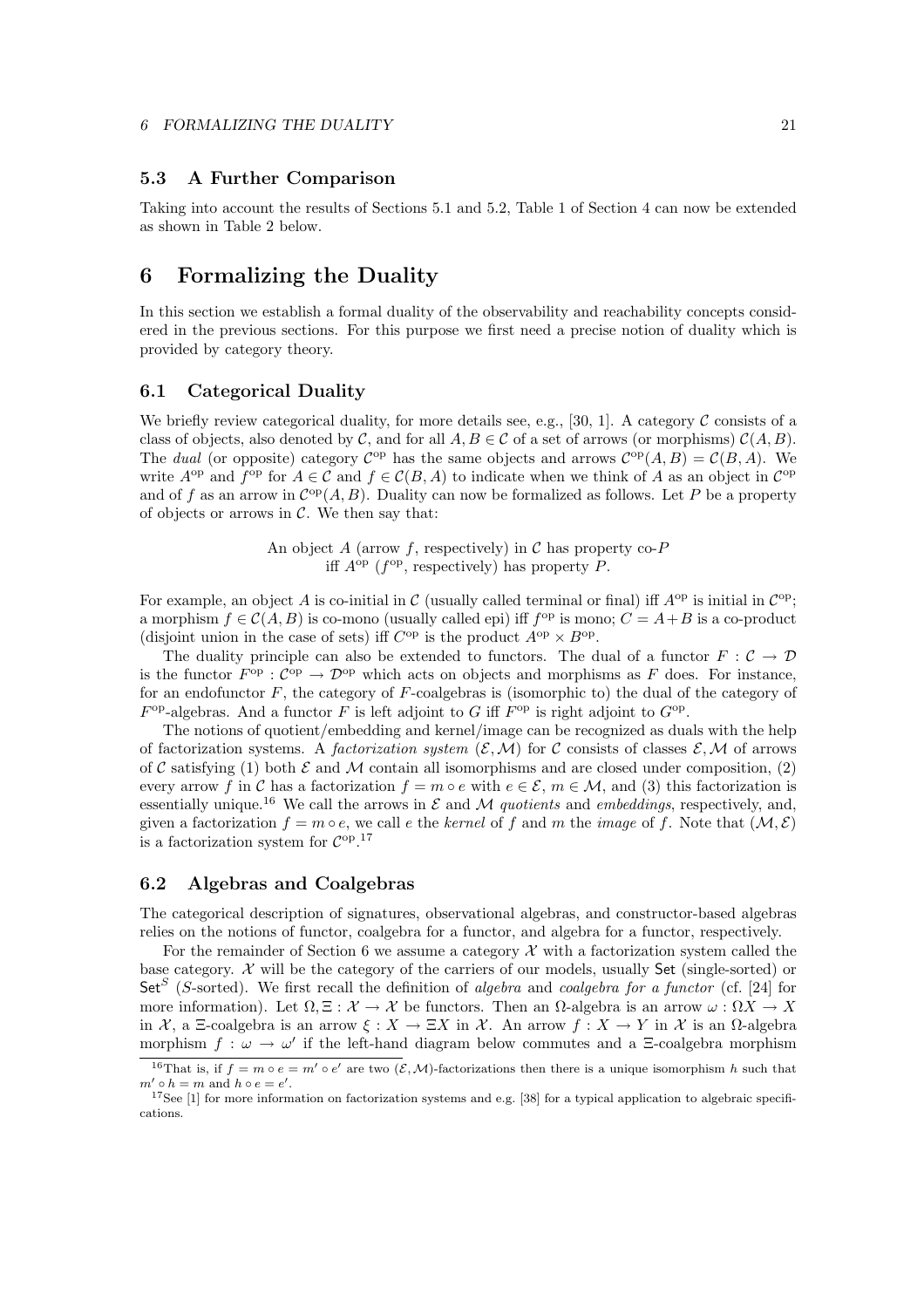$f : \xi \to \xi'$  if the right-hand diagram below commutes.

$$
\Omega X \xrightarrow{\omega} X \qquad X \xrightarrow{\xi} \Xi X
$$
\n
$$
\Omega f \downarrow f \qquad f \downarrow \qquad f \downarrow \Xi f
$$
\n
$$
\Omega Y \xrightarrow{\omega'} Y \qquad Y \xrightarrow{\xi'} \Xi Y
$$
\n(1)

Together with their respective morphisms  $Ω$ -algebras form a category Alg( $Ω$ ) and  $Xi$ -coalgebras a category Coalg(Ξ). Coalgebras are dual to algebras, that is, Coalg(Ξ)<sup>op</sup>  $\simeq$  Alg(Ξ<sup>op</sup>). Note that the functors  $\Omega$ ,  $\Xi$  play the role of signatures as explained in the following remarks.

**Remark 6.1.** The concept of an  $\Omega$ -algebra includes algebras in the usual sense. For instance, with  $\mathcal{X} =$  Set and  $\Omega X = 1 + X + X \times X$ , 1 denoting a one-element set, an algebra  $[f_0, f_1, f_2]$ :  $1 + X + X \times X \longrightarrow X$  is given by a constant  $f_0: 1 \longrightarrow X$ , a unary operation  $f_1: X \longrightarrow X$ , and a binary operation  $f_2 : X \times X \to X$ . Generally, for a single-sorted signature with a set OP of operation symbols f with arities  $ar(f) \in \mathbb{N}$  we let  $\Omega X = \coprod_{f \in OP} X^{ar(f)}$ . For an S-sorted signature  $(S, OP)$ , the functor  $\Omega$  :  $\mathsf{Set}^S \to \mathsf{Set}^S$  has components, for each  $s \in S$ ,

$$
(\Omega X)_s = \coprod_{op:s_1,\ldots,s_n \to s} X_{s_1} \times \ldots \times X_{s_n},
$$

where X denotes an element of  $\mathsf{Set}^S$  with components  $X_t, t \in S$ , and op ranges over all operation symbols in  $OP$  with result sort s. Finally, let us mention that it is natural to incorporate given parameter sets into the functors. For example, to describe lists over a given set of elements D we can use the single-sorted functor  $\Omega X = 1 + D \times X$  giving rise to algebras  $[nil, cons] : 1 + D \times X \rightarrow X$ .

**Remark 6.2.** The concept of a Ξ-coalgebra includes algebras with operations having precisely one argument of a state sort. For instance, fixing two sets  $O$  and  $I$ , an automaton with output  $o: X \to O$  and transition function  $\delta: X \times I \to X$  can be considered as a coalgebra  $\langle o, \delta \rangle: X \to O$  $O \times X^I$  for the functor  $\Xi$ : Set  $\to$  Set given by  $\Xi X = O \times X^I$ . Generally, let  $(S, OP)$  be a signature with the properties that (i) the sorts are divided into two disjoint parts  $S = S_{\text{State}} \cup S_{\text{Param}}$  called state sorts and parameter sorts and that (ii) an operation  $op : s_1, \ldots, s_n \to s$  is in OP only if precisely one of the argument sorts  $s_i$  is in  $S_{\text{State}}$ . Then the functor  $\Xi$ : Set<sup>Sstate</sup>  $\to$  Set<sup>Sstate</sup> has components, for each  $s \in S_{\text{State}}$ ,

$$
(\Xi X)_s = \prod_{op:s_1,\ldots,s_{i-1},s,s_{i+1},\ldots,s_n\to s'} Y_{s'}^{\quad P_{s_1}\times\ldots\times P_{s_{i-1}}\times P_{s_{i+1}}\times\ldots\times P_{s_n}}
$$

where X denotes an element of  $\mathsf{Set}^{S_{\text{State}}}$  with components  $X_t$ ,  $t \in S_{\text{State}}$ , and op ranges over all operation symbols in  $OP$  that have an argument of sort s, and  $P_t$  denotes the set interpreting the parameter sort  $t \in S_{\text{Param}}$ , and  $Y_{s'}$  is  $X_{s'}$  for  $s' \in S_{\text{State}}$  and  $P_{s'}$  for  $s' \in S_{\text{Param}}$ . Finally, let us mention that the functors  $\Xi$  described above have been characterized in [29] as those functors that, making the dependency on the parameters explicit, have a left adjoint. The relationship of coalgebras and hidden algebra [15] is discussed e.g. in [13] and [35].

### **6.3 The Duality Principle for Observability and Reachability**

The essence of our categorical description of observational and constructor-based signatures and models is the following. In the case of observability, a set of observer symbols is represented by a functor  $\mathcal{O}: \mathcal{X} \to \mathcal{X}$ , each  $X \in \mathcal{X}$  is considered as an interpretation of the state sorts and each coalgebra  $X \stackrel{o}{\longrightarrow} O X$  is considered as an interpretation of the observer operations. In the reachability case, a set of constructor symbols is represented by a functor  $\mathcal{R}: \mathcal{X} \to \mathcal{X}$ , each  $X \in \mathcal{X}$  is considered as an interpretation of the constrained sorts and each algebra  $\mathcal{R}X \stackrel{\rho}{\longrightarrow} X$  is considered as an interpretation of the constructors.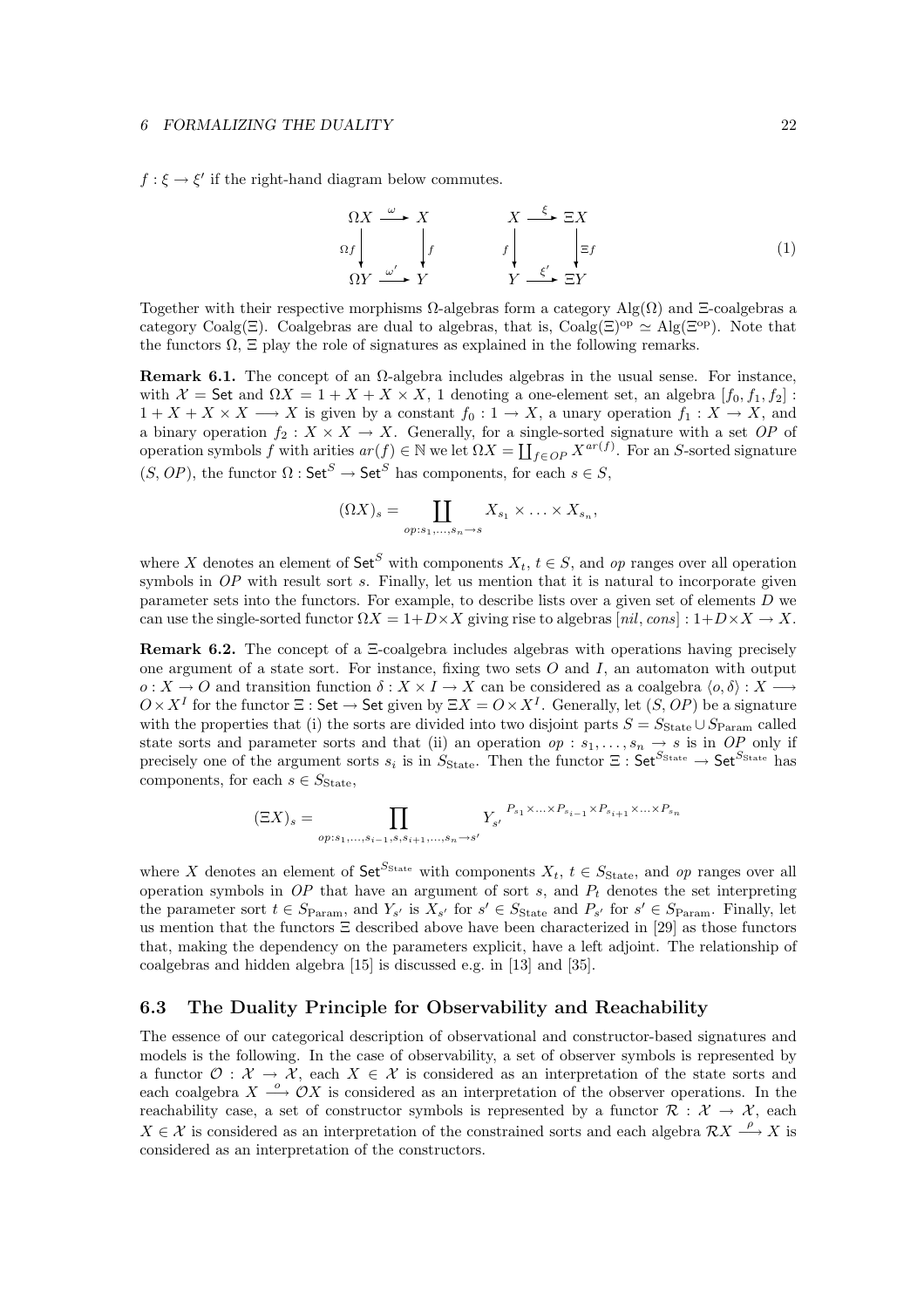An observational signature as defined in Section 2 specifies observer and non-observer operations. As described above the observers are represented by a functor  $\mathcal{O}: \mathcal{X} \to \mathcal{X}$  and their interpretation is modeled as a coalgebra  $X \stackrel{o}{\longrightarrow} OX$ . In the categorical framework, the nonobserver operations may be interpreted as algebras  $\omega : \Omega X \to X$  or as coalgebras  $\xi : X \to \Xi X$ depending on their type (as discussed in Remark 6.5 below). Hence, in general, an observational signature is represented by one functor  $\mathcal{O}: \mathcal{X} \to \mathcal{X}$  corresponding to the observers and by two functors  $\Omega, \Xi: \mathcal{X} \to \mathcal{X}$  corresponding to the non-observer operations.

**Definition 6.3 (Observational signature).** An observational signature  $(\Omega; \mathcal{O}, \Xi)$  over X consists of functors  $\Omega, \mathcal{O}, \Xi : \mathcal{X} \to \mathcal{X}$  such that a final  $\mathcal{O}\text{-coalgebra } \zeta : Z \to \mathcal{O}Z$  exists.<sup>18</sup>

A model for the observational signature  $(\Omega; \mathcal{O}, \Xi)$  is a triple  $(\omega, o, \xi)$  with  $\omega \in \text{Alg}(\Omega)$ ,  $o \in$ Coalg $(\mathcal{O}), \xi \in \text{Coalg}(\Xi)$ . A morphism  $f : (\omega, o, \xi) \to (\omega', o', \xi')$  is an arrow f that is, at the same time, an algebra-morphism  $\omega \to \omega'$ , a coalgebra-morphism  $o \to o'$ , and a coalgebra-morphism  $\xi \to \xi'$  (compare the diagrams (1)). The category of  $(\Omega; \mathcal{O}, \Xi)$ -models is denoted by Mod $(\Omega; \mathcal{O}, \Xi)$ .

**Example 6.4.** The observational signature for streams can be represented by the following functors:

- $\Omega X = X + X \times X$  corresponding to the operations  $[rev, merge] : X + X \times X \rightarrow X$ ,
- $\mathcal{O}X = \mathbb{B} \times X$  corresponding to the observers  $\langle head, tail \rangle : X \to \mathbb{B} \times X$ ,

and, assuming a derived observer  $nth : X \times \mathbb{N} \to \mathbb{B}$  to determine the *n*-th successor of x,

•  $\Xi X = \mathbb{B}^{\mathbb{N}}$  corresponding to the operation  $X \to \mathbb{B}^{\mathbb{N}}$  obtained by currying nth.

**Remark 6.5.** In contrast to the definition of an observational signature in Section 2, Definition 6.3 does not allow observers with more than one argument of a state sort. More precisely, note first that  $X \in \mathcal{X}$  interprets the state sorts and that observable sorts are interpreted by given parameters. Then, with  $\mathcal{X} = \mathsf{Set}^{S_{\text{State}}}$ , only operations of the following type can be modeled: observer operations of type (1)  $A \times X_s \to Y$  and non-observer operations of type (2a)  $A \times X_{s_1} \times Y_s$  $\ldots \times X_{s_n} \to X_s$  and of type (2b)  $A \times X_s \to B$ , where  $X_s, X_{s_1}, \ldots X_{s_n}$  denote the interpretations of state sorts, A denotes a product of interpretations of observable sorts, B denotes the interpretation of an observable sort and Y denotes the interpretation of an arbitrary sort. Operations of type (1) are considered coalgebraically  $X_s \to Y^A$  and determine the functor  $\mathcal O$  (see Remark 6.2 taking O for  $\Xi$ ), operations of type (2a) determine  $\Omega$  (see Remark 6.1), and operations of type (2b) are modeled coalgebraically via  $\Xi$  (see Remark 6.2). Operations of type (2b) can be considered as derived observers.

The following provides a categorical definition of observational equality by means of coalgebras.

**Definition 6.6 (Observational equality).** Given  $M = (\omega, o, \xi)$  in Mod( $\Omega$ ;  $\mathcal{O}$ ,  $\Xi$ ), the *observational equality* of M is the kernel of !:  $X \to Z$  where ! is the morphism to the final  $\mathcal{O}\text{-coalgebra } \zeta : Z \to \mathcal{O}Z$ ; see the diagram below.

$$
X \xrightarrow{\circ} \mathcal{O}X
$$
  
!\n
$$
Z \xrightarrow{\zeta} \mathcal{O}Z
$$
\n(2)

**Remark 6.7.** In case of  $\mathcal{X} = \mathsf{Set}^S$ , writing  $(X_s)_{s \in S} \in \mathsf{Set}^S$  for the carrier of M and  $(!s)_{s \in S}$  for  $!,$ we say that  $x, y \in X_s$  are *observationally equal*, denoted by  $x \approx_M y$ , iff  $!_s(x) = 1_s(y)$ . Indeed this definition is adequate since the notion of observational equality considered in Section 2 coincides with the equivalence relation defined by the unique morphism into the final coalgebra; see e.g. [13], Corollary 11.

 $18$ Final coalgebras allow a convenient definition of observational equality (Definition 6.6), but it is possible to use weaker conditions which still guarantee a well-behaved notion of observational equality. For example, it is enough to require that <sup>X</sup> has cointersections (see [27], Section 1.2.3, for details), a condition which is satisfied by Set*S*.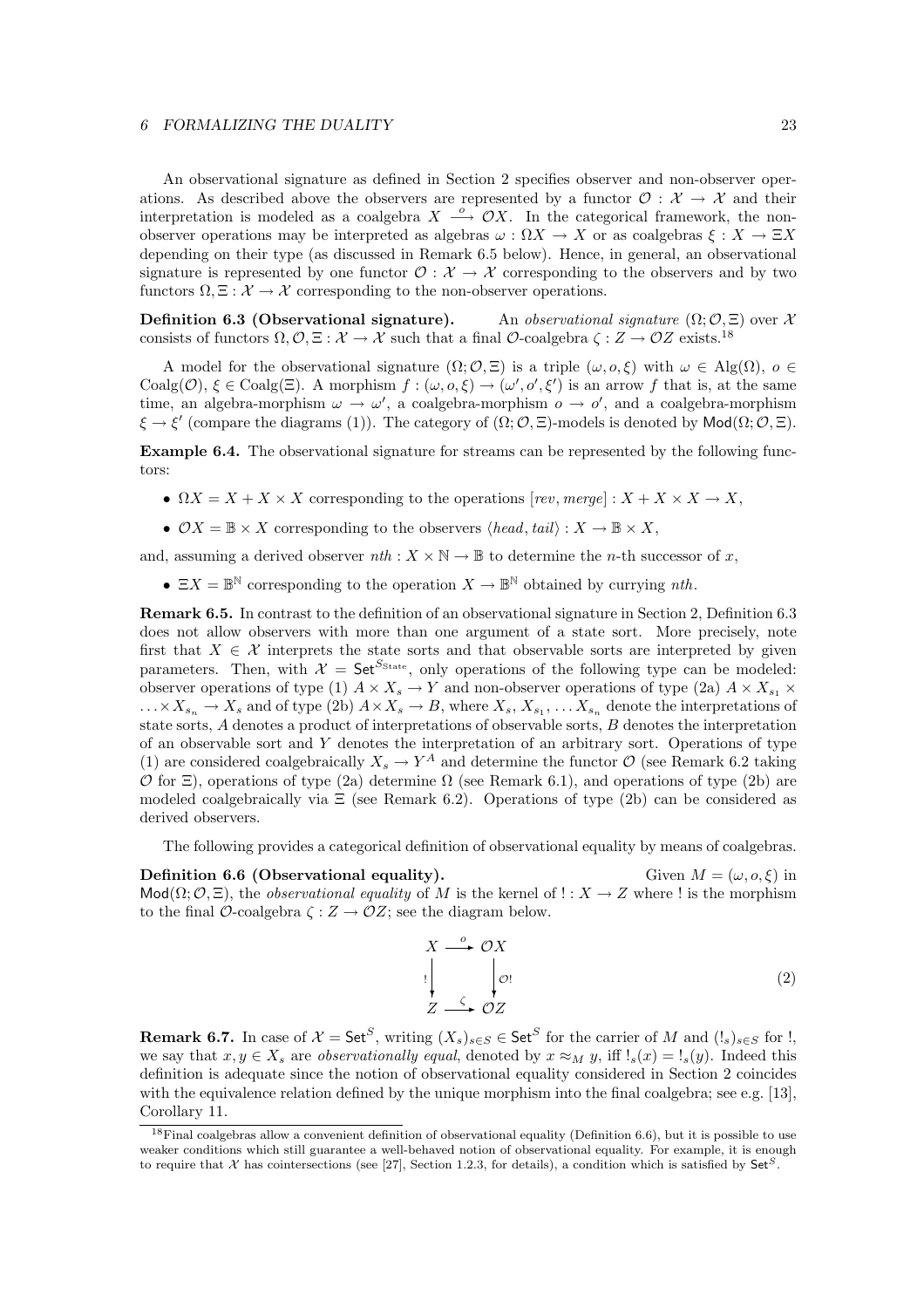The next definition characterizes those models whose non-observer operations do not contribute to distinguish states (in the sense of observational algebras in Section 2). It generalizes the definition of an  $(\Omega, \mathcal{O})$ -structure in [19, 28] in that an additional  $\Xi$ -part (for derived observers) is taken into account.

**Definition 6.8 (Observational models).**  $(\omega, o, \xi) \in Mod(\Omega; \mathcal{O}, \Xi)$  is called an *observational* model for the observational signature  $(\Omega; \mathcal{O}, \Xi)$  if there are dotted arrows such that the following diagrams commute

$$
\Omega X \xrightarrow{\omega} X \qquad X \xrightarrow{\xi} \Xi X
$$
  
\n
$$
\Omega \downarrow \qquad \qquad \downarrow \qquad \qquad \downarrow \qquad \qquad \downarrow \Xi
$$
  
\n
$$
\Omega Z \xrightarrow{\cdots} Z \qquad Z \xrightarrow{\cdots} \Xi Z \qquad (3)
$$

where ! is the unique coalgebra morphism ! :  $o \rightarrow \zeta$  into the final  $\mathcal{O}\text{-coalgebra }\zeta : Z \rightarrow \mathcal{O}Z;$ cf. diagram (2). The full subcategory of observational models is denoted by  $\mathsf{Mod}_{\mathsf{Obs}}(\Omega;\mathcal{O},\Xi)$ . A model is fully abstract if  $! : o \to \zeta$  is an embedding (i.e. injective in case  $\mathcal{X} = \mathsf{Set}^S$ ).

#### **Remark 6.9.**

- 1. The diagrams express in an abstract way the condition for observational algebras of Definition 2.5. Indeed, assuming  $\mathcal{X} = \mathsf{Set}^S$ , both diagrams state that  $\omega$  and  $\xi$  do not allow to distinguish observationally equal states. More precisely, observational equality (as in Remark 6.7) is a congruence for  $\Omega$ -operations iff the dotted arrow in the left-hand diagram of (3) exists (see [19, 28]) and, moreover, observational equality is a Ξ-bisimulation iff the dotted arrow in the right-hand diagram of  $(3)$  exists.<sup>19</sup>
- 2. Another way to explain Definition 6.8 is the following. Let  $M = (\omega, o, \xi) \in \mathsf{Mod}_{\mathsf{Obs}}(\Omega; \mathcal{O}, \Xi)$ with carrier  $X \in \mathsf{Set}^S$  and denote by  $e: X \to \overline{X}$  the quotient of X w.r.t. observational equality. Then there is a unique  $\overline{M} \in Mod_{\mathsf{Obs}}(\Omega; \mathcal{O}, \Xi)$  with carrier  $\overline{X}$  such that e is a morphism  $M \to \overline{M}$ . That is, in  $\mathsf{Mod}_{\mathsf{Obs}}(\Omega; \mathcal{O}, \Xi)$  fully-abstract quotient models exist.<sup>20</sup>
- 3. Morphisms of  $\mathsf{Mod}_{\mathsf{Obs}}(\Omega;\mathcal{O},\Xi)$  are inherited from  $\mathsf{Mod}(\Omega;\mathcal{O},\Xi)$ . Corollary 6.20 below describes how to obtain from  $\text{Mod}_{\text{Obs}}(\Omega; \mathcal{O}, \Xi)$  a category (called  $\mathcal{C}_B$  there) with observational morphisms as in Definition 2.7.

We now give a dual treatment of reachability.

**Definition 6.10 (Constructor-based signature).** A constructor-based signature  $(\Omega, \mathcal{R}; \Xi)$  over X consists of functors  $\Omega, \mathcal{R}, \Xi : \mathcal{X} \to \mathcal{X}$  such that an initial  $\mathcal{R}$ -algebra  $\iota : \mathcal{R}I \to I$  exists.

A model for the signature  $(\Omega, \mathcal{R}; \Xi)$  is a triple  $(\omega, \rho, \xi)$  with  $\omega \in \text{Alg}(\Omega)$ ,  $\rho \in \text{Alg}(\mathcal{R})$ ,  $\xi \in \Xi$ Coalg( $\Xi$ ). A morphism  $f : (\omega, \rho, \xi) \to (\omega', \rho', \xi')$  is an arrow f that is, at the same time, an algebra-morphism  $\omega \to \omega'$ , an algebra-morphism  $\rho \to \rho'$ , and a coalgebra-morphism  $\xi \to \xi'$ . The category of models is denoted by  $\mathsf{Mod}(\Omega, \mathcal{R}; \Xi)$ .

**Example 6.11.** The constructor-based signature for natural numbers can be represented by the following functors:

- $\Omega X = X \times X$  corresponding to the operation  $add : X \times X \to X$ ,
- $\mathcal{R}X = 1 + X$  corresponding to the constructors  $[zero, succ]:1 + X \rightarrow X$ ,

and, assuming an additional operation  $iszero: X \to \mathbb{B}$ ,

<sup>19</sup>Two states are Ξ-*bisimilar* iff they can be identified by some Ξ-coalgebra morphism (for example, observational

 $^{20}$ A proof that the existence of fully-abstract quotient models is indeed equivalent to the condition expressed by the diagrams (3) is analogous to [28], Theorem 3.5. This proof generalizes from  $\mathcal{X} = \mathsf{Set}^S$  to categories X with factorization systems if we assume that  $\Omega$  preserves quotients and  $\Xi$  preserves embeddings.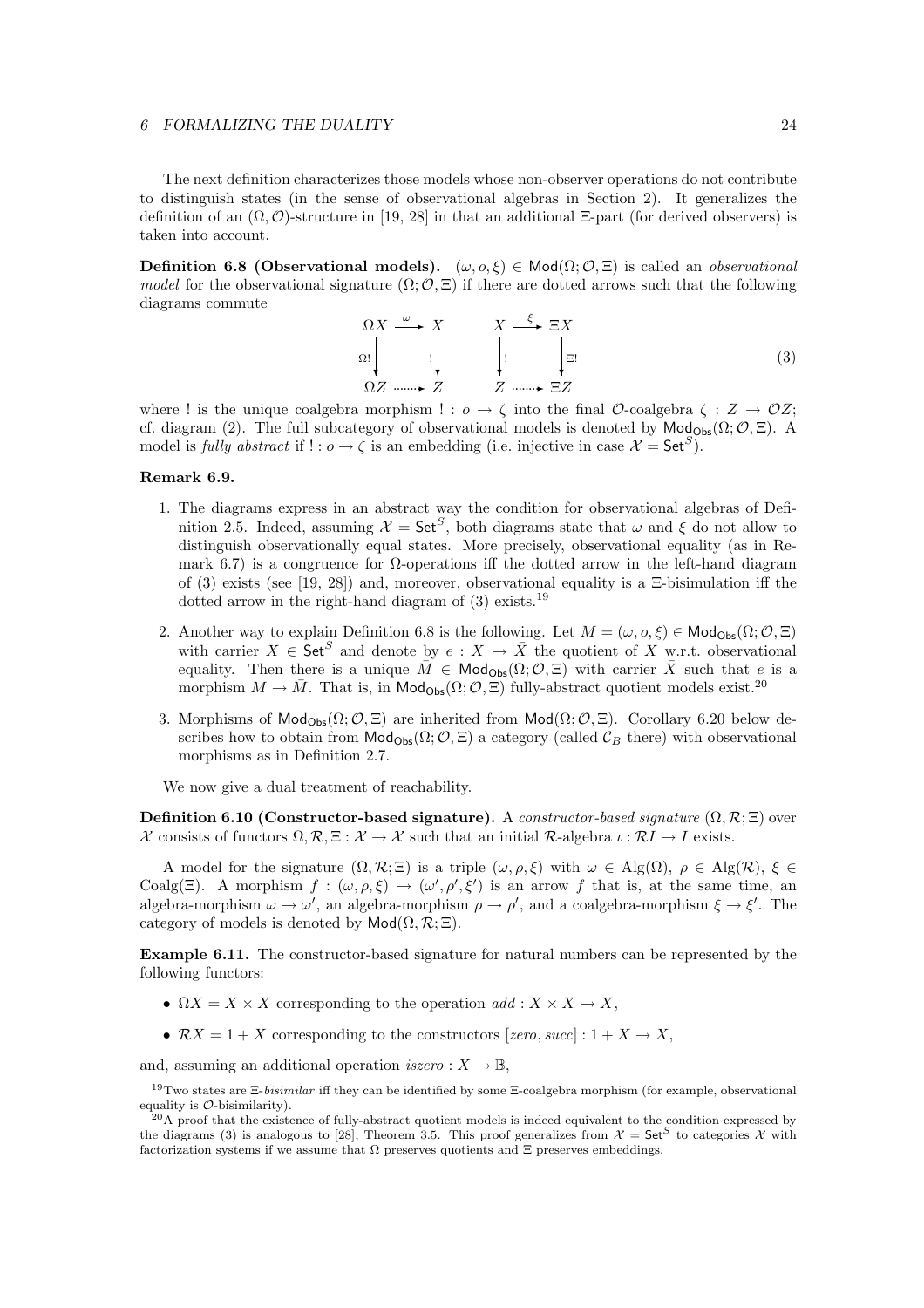•  $\Xi X = \mathbb{B}$  corresponding to the operation  $X \to \mathbb{B}$ .

**Remark 6.12.** According to Definition 6.10, the constrained sorts  $S_{\text{Cons}}$  in the sense of Section 3 are modeled by choosing  $\mathcal{X} = \mathsf{Set}^{S_{\text{Cons}}}$  and the loose sorts are interpreted by given parameters.

The following provides a categorical definition of a constructor-generated part (in the sense of Section 3) by means of algebras.

**Definition 6.13 (Generated part).** Given  $M = (\omega, \rho, \xi) \in Mod(\Omega, \mathcal{R}; \Xi)$ , the generated part of M is the image of ? :  $I \to X$  where ? is the morphism from the initial R-algebra  $\iota : \mathcal{R}I \to I$  as depicted below.

> $X \xleftarrow{\rho} \mathcal{R}X$ I  $\int$  $\stackrel{\iota}{\longrightarrow} \mathcal{R}I$ R?  $\mathcal{R}$ ? (4)

**Remark 6.14.** Instantiating the definition with  $\mathcal{X} = \mathsf{Set}^S$  and writing  $I = (I_s)_{s \in S} \in \mathsf{Set}^S$  and  $? = (?_s)_{s \in S}$ , the sets  $?_s(I_s)$  contain all elements of M of sort s that can be constructed according to  $\rho$ .

The next definition characterizes those models whose non-constructor operations preserve the generated part (in the sense of constructor-based algebras in Section 3). It is the formal dual of Definition 6.8.

**Definition 6.15 (Constructor-based models).**  $(\omega, \rho, \xi) \in \text{Mod}(\Omega, \mathcal{R}; \Xi)$  is called a *constructor*based model for the signature  $(\Omega, \mathcal{R}; \Xi)$  if there are dotted arrows such that the following diagrams commute



where ? is the unique algebra-morphism ? :  $\iota \to \rho$  from the initial R-algebra  $\iota : \mathcal{R}I \to I$ ; see diagram (4). The full subcategory of constructor-based models is denoted by  $\mathsf{Mod}_{\mathsf{Cons}}(\Omega,\mathcal{R};\Xi)$ . A model is reachable if ? :  $\iota \to \rho$  is a quotient (i.e. surjective in case of  $\mathcal{X} = \mathsf{Set}^S$ ).

#### **Remark 6.16.**

- 1. The diagrams express in an abstract way the condition for constructor-based algebras of Definition 3.5. Indeed, assuming  $\mathcal{X} = \mathsf{Set}^S$ , both diagrams state that the image of ? is closed under operations  $\omega$  and  $\xi$ .
- 2. Another way to explain Definition 6.15 is the following. Let  $M = (\omega, \rho, \xi) \in \mathsf{Mod}_{\mathsf{Cons}}(\Omega, \mathcal{R}; \Xi)$ with carrier  $X \in \mathsf{Set}^S$  and generated part  $m : \check{X} \hookrightarrow X$ . Then there is a unique  $\check{M} \in$  $\mathsf{Mod}_{\mathsf{Cons}}(\Omega,\mathcal{R};\Xi)$  with carrier  $\check{X}$  such that m is a morphism  $\check{M}\to M$ . That is, in  $\mathsf{Mod}_{\mathsf{Cons}}(\Omega,\mathcal{R};\Xi)$ reachable submodels exist. $21$
- 3. Morphisms of  $\mathsf{Mod}_{\mathsf{Cons}}(\Omega,\mathcal{R};\Xi)$  are inherited from  $\mathsf{Mod}(\Omega,\mathcal{R};\Xi)$ . Corollary 6.24 describes how to obtain from  $\text{Mod}_{\text{Cons}}(\Omega, \mathcal{R}; \Xi)$  a category (called  $\mathcal{C}_R$  there) with constructor-based morphisms as in Definition 3.7.

Definitions 6.8 and 6.15 give rise to a **duality principle** for constructor-based and observational models which is stated formally by the following isomorphisms of categories:

$$
(\mathsf{Mod}_{\mathsf{Obs}}(\Omega; \mathcal{O}, \Xi))^{\mathrm{op}} \cong \mathsf{Mod}_{\mathsf{Cons}}(\Xi^{\mathrm{op}}, \mathcal{O}^{\mathrm{op}}; \Omega^{\mathrm{op}}),
$$

 $^{21}$ A proof that the existence of reachable submodels is equivalent to the condition expressed by the diagrams (5) is dual to [28], Theorem 3.5.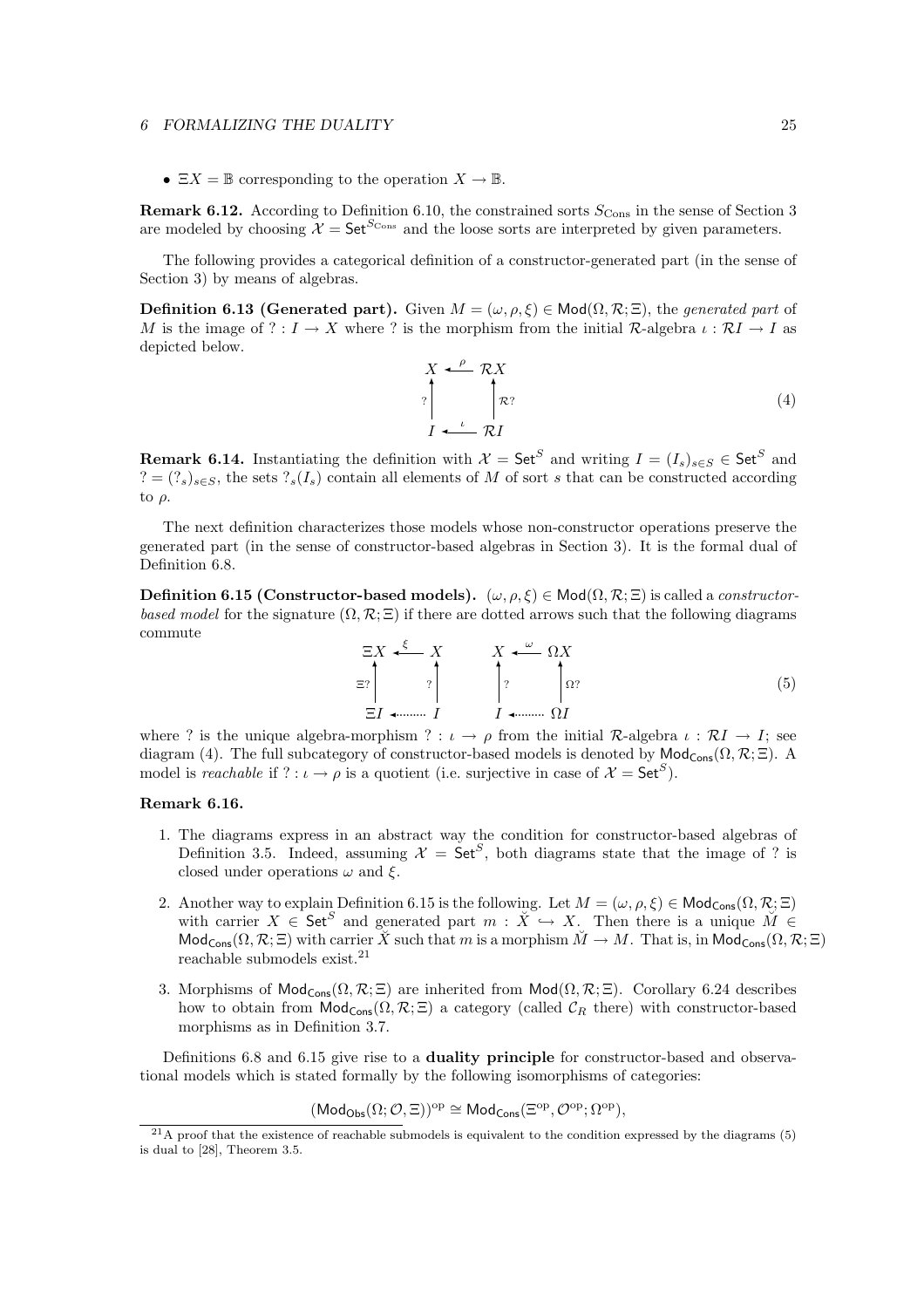$$
(\mathsf{Mod}_{\mathsf{Cons}}(\Omega,\mathcal{R};\Xi))^{\mathrm{op}}\cong\mathsf{Mod}_{\mathsf{Obs}}(\Xi^{\mathrm{op}};\mathcal{R}^{\mathrm{op}},\Omega^{\mathrm{op}}).
$$

The two isomorphisms map models  $(\omega, f, \xi)$ <sup>op</sup> (with  $f = o$  and  $f = \rho$ , respectively) to  $(\xi^{\rm op}, f^{\rm op}, \omega^{\rm op})$ . In the following theorem, we identify  $(\omega, f, \xi)$ <sup>op</sup> with  $(\xi^{\text{op}}, f^{\text{op}}, \omega^{\text{op}})$ .

As a consequence of the duality principle we obtain:

#### **Theorem 6.17.**

- 1. A model  $M \in \text{Mod}(\Omega; \mathcal{O}, \Xi)$  is an observational model iff  $M^{\text{op}}$  is a constructor-based model.
- 2. A model  $M \in Mod(\Omega, \mathcal{R}; \Xi)$  is a constructor-based model iff  $M^{\rm op}$  is an observational model.
- 3. A model M is reachable iff  $M^{op}$  is fully abstract.
- 4. A model M is fully abstract iff  $M^{op}$  is reachable.

The first theorem similar to part 3 and 4 of Theorem 6.17 is due to Kalman [25] and was proved for linear systems in control theory. Later, Arbib and Manes (see [2] and [3]) brought to light the general principles underlying this duality by considering—essentially—systems as Ω-algebras for functors Ω. Compared to [3] the main point of our formalization consists in the use of coalgebras to formalize the notion of observational equality and in the consideration of observability and reachability constraints as expressed by the diagrams (3) and (5) which formalize in a categorytheoretic way the conditions for observational and constructor-based algebras.

# **6.4 The Duality of Behavior and Restrict Functors**

We show that much of the structure unveiled in Sections 2 and 3 can be derived from a simple abstract description of the respective black box semantics.

**Definition 6.18 (Behavior functor).** Let  $B : C \to C$  be an operation on the objects of a category C. Assume that there is a family  $\eta$  of epimorphisms  $\eta_M : M \to BM$ ,  $M \in \mathcal{C}$ , and an operation  $(\cdot)^\sharp$  mapping morphisms  $f : M \to BN$  to "lifted" morphisms  $f^\sharp$  such that the diagram



commutes. Then  $(B, \eta, (\cdot)^{\sharp})$ , or sometimes B itself, is called a behavior functor. We denote by  $\mathcal{C}^B$ the full subcategory of C consisting of objects isomorphic to some  $BM$ ,  $M \in \mathcal{C}$ .

We call BM the behavior of M and  $\mathcal{C}^B$  the category of behaviors. Intuitively,  $\eta_M$  is the quotient map from  $M$  onto its behavior. The existence of the lifting expresses that  $f$  cannot distinguish elements that are identified by  $\eta_M$ , that is, f preserves observational equality.

The reader not familiar with monads [30] can skip the next proposition and continue with its corollary and the following example.

**Proposition 6.19.** A behavior functor  $(B, \eta, (\cdot)^{\sharp})$  is a monad whose multiplication is an isomorphism.

*Proof.* It is easy to verify that  $(B, \eta, (\cdot)^{\sharp})$  satisfies the conditions of a Kleisli-triple and that the multiplication-morphisms  $\mu_M = (id_{BM})^{\sharp}$ ,  $M \in \mathcal{C}$ , are isomorphisms (details can be found in [28]).

The fact that  $B$  is a monad with isomorphic multiplication determines the structure described in the following corollary.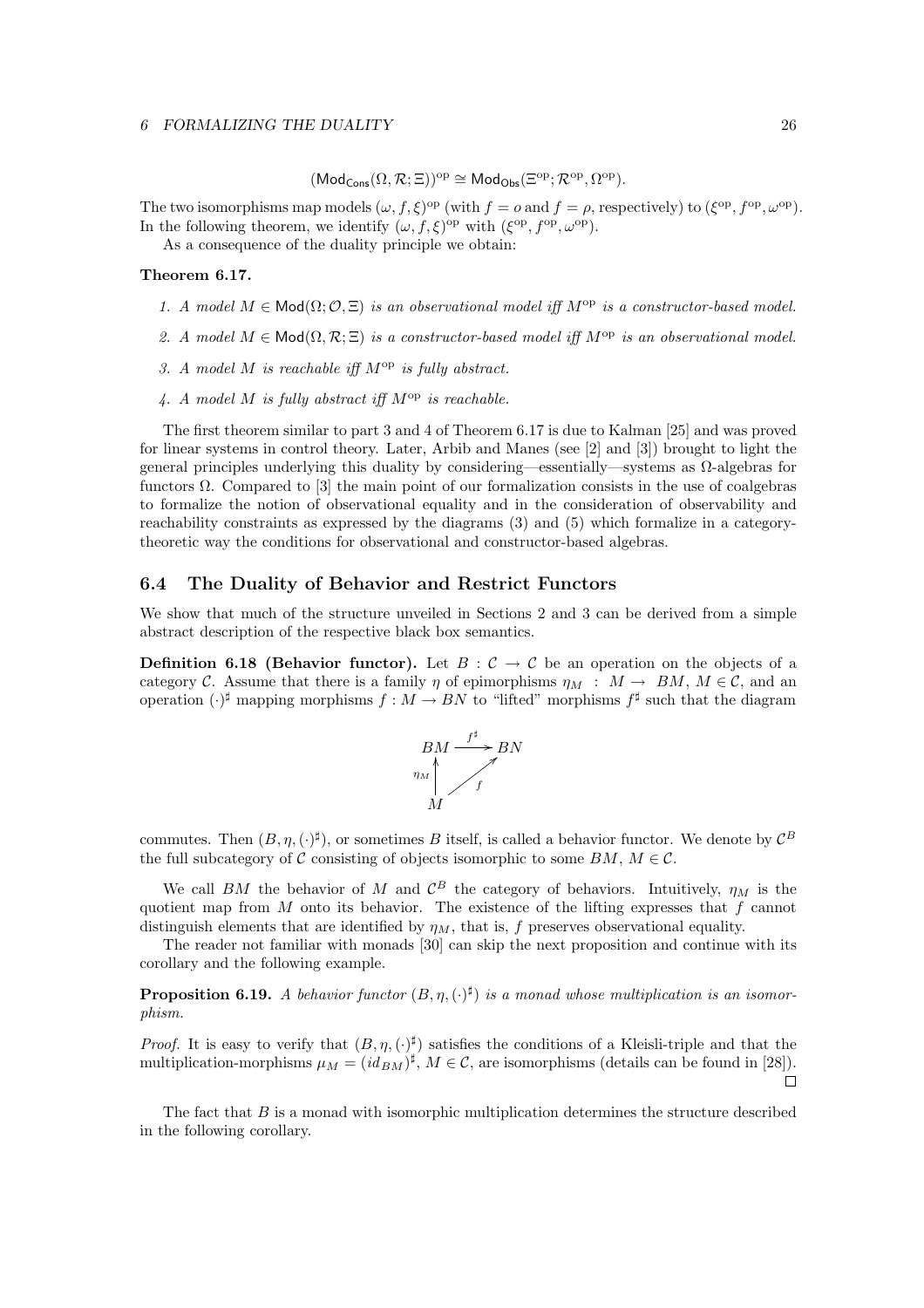**Corollary 6.20.** First, defining  $Bf = (\eta_N \circ f)^{\sharp}$  for  $f : M \to N$  in C, B is indeed a functor. Second, there is a category  $C_B$  that has the same objects as C and morphisms  $C_B(M,N) = C(M,BN)$ . The identity on  $M \in \mathcal{C}_B$  is  $\eta_M$  and composition of  $f: L \to BM$ ,  $g: M \to BN$  is given by  $g^{\sharp} \circ f$ . Third, we obtain the following relationships



where  $B'$ ,  $B''$ , and G map an object to its behavior, I' is the inclusion of behaviors, and H is the identity on objects, all satisfying  $I'B' = B = GH$ ,  $B''H = B'$ ,  $I'B'' = G$ . Moreover, behavior is left adjoint to inclusion  $(B' \dashv I')$  and  $B''$  is an equivalence of categories.

*Proof.* It follows from B being a monad: B is functorial,  $\mathcal{C}_B$  is a category, the equations, the adjunctions, and  $B''$  is full and faithful. Since the multiplication is iso, the category of algebras for the monad B is indeed  $\mathcal{C}^B$ , and I' is full and faithful and every object in  $\mathcal{C}^B$  is isomorphic to an object in the image of  $B''$  (compare [11], Vol.2, Proposition 4.2.3).  $\Box$ 

Intuitively,  $\mathcal C$  consists of all possible realizations of a specification whereas  $\mathcal C^B$  only contains the black box views.  $\mathcal{C}_B$  combines both aspects. The models are the same as in  $\mathcal C$  but the morphisms incorporate the black box view,  $C_B(M,N) = C^B(BM,BN)$ .

**Example 6.21.** Let  $\Sigma_{\text{Obs}}$  be an observational signature as in Section 2. Denote by C the category of observational algebras with standard algebra-morphisms and let  $B$  be the operation that maps an observational algebra to its black box view (given by the quotient w.r.t. observational equality). Then  $\mathcal{C}_B$  is the category  $\text{Alg}_{\text{Obs}}(\Sigma_{\text{Obs}})$  of observational algebras (with observational morphisms as in Definition 2.7).  $\mathcal{C}^B$  is the full subcategory of  $\mathcal C$  consisting of the fully abstract algebras. The observational black box functor  $\mathcal{BB}_{\Sigma_{\text{Obs}}}$  is given by  $\mathcal{C}_B \stackrel{B''}{\longrightarrow} \mathcal{C}^B \hookrightarrow \text{Alg}(\Sigma)$ . It is full and faithful since  $B''$  is full and faithful.

The relationship between behaviors and the different categories of models has been studied in [28]. We now dualize our results to describe restrict functors.

**Definition 6.22 (Restrict functor).** Let  $R : \mathcal{C} \to \mathcal{C}$  be an operation on the objects of a category C. Assume that there is a family  $\varepsilon$  of monomorphisms  $\varepsilon_M : RM \to M$ ,  $M \in \mathcal{C}$ , and an operation  $(\cdot)^\sharp$  mapping morphisms  $f : RN \to M$  to "lifted" morphisms  $f^\sharp$  such that the diagram



commutes. Then  $(R, \varepsilon, (\cdot)^{\sharp})$ , or sometimes R itself, is called a restrict functor. We denote by  $\mathcal{C}^R$ the full subcategory of C consisting of objects isomorphic to some RM,  $M \in \mathcal{C}$ .

We call RM the generated part of M. Intuitively,  $\varepsilon_M$  is the inclusion from the generated part  $RM$  into M. The existence of the lifting expresses that morphisms f preserve the generated part.

**Proposition 6.23.** A restrict functor  $(R, \varepsilon, (\cdot)^\sharp)$  is a comonad whose comultiplication is an isomorphism.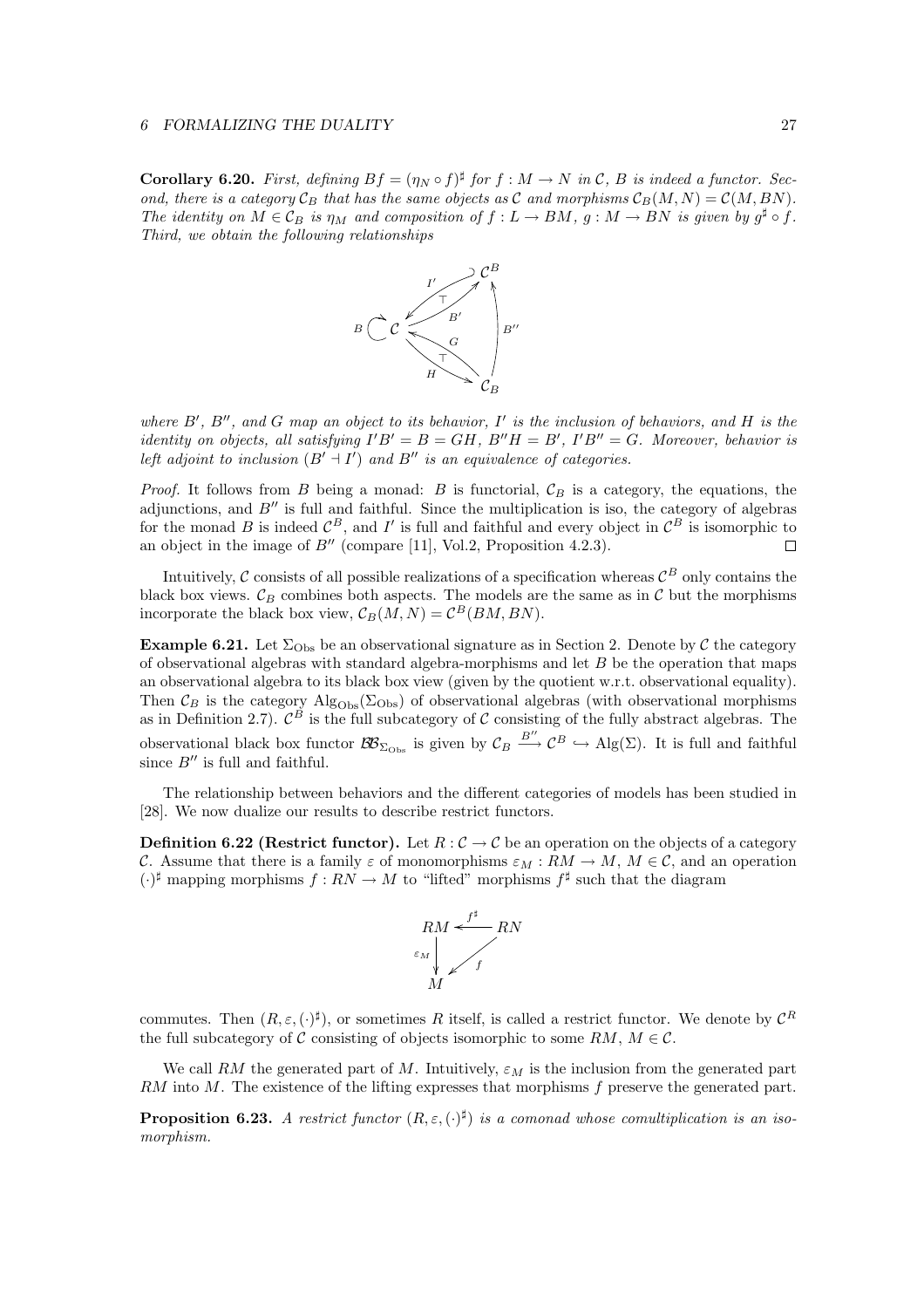**Corollary 6.24.** First, defining  $Rf = (f \circ \varepsilon_N)^{\sharp}$  for  $f : N \to M$  in C, R is indeed a functor. Second, there is a category  $C_R$  that has the same objects as C and morphisms  $C_R(N,M) = C(RN,M)$ . The identity on  $M \in \mathcal{C}_R$  is  $\varepsilon_M$  and composition of  $f : RM \to L$ ,  $g : RN \to M$  is given by  $f \circ g^{\sharp}$ . Third, we obtain the following relationships



where  $R'$ ,  $R''$ , and G map an object to its generated part, I' is the inclusion of generated parts, and H is the identity on objects, all satisfying  $I'R' = R = GH$ ,  $R''H = R'$ ,  $I'R'' = G$ . Moreover, restriction to generated parts is right adjoint to inclusion  $(I' + R')$  and  $R''$  is an equivalence of categories.

**Example 6.25.** Let  $\Sigma_{\text{Cons}}$  be a constructor-based signature as in Section 3. Denote by C the category of constructor-based algebras with standard algebra-morphisms and let  $R$  be the operation that maps a constructor-based algebra to its black box view (given by the generated part). Then  $\mathcal{C}_R$  is the category  $\text{Alg}_{\text{Cons}}(\Sigma_{\text{Cons}})$  of constructor-based algebras (with constructor-based morphisms as in Definition 3.7).  $\mathcal{C}^R$  is the full subcategory of C consisting of the reachable algebras. The constructor-based black box functor  $\mathcal{BB}_{\Sigma_{\text{Cons}}}$  is given by  $\mathcal{C}_R \stackrel{R''}{\longrightarrow} \mathcal{C}^R \hookrightarrow \text{Alg}(\Sigma)$ . It is full and faithful since  $R''$  is full and faithful.

## **6.5 On the Usefulness of the Duality Principle**

In contrast to Kalman [25], in our duality principle the models  $M$  and  $M^{\rm op}$  live in different categories. In particular, if M is a model over the base category Set,  $M^{\rm op}$  is a model over Set<sup>op</sup>, i.e. over complete atomic Boolean algebras. Though Arbib and Manes [3] use this to deal with 'Boolean machines', complete atomic Boolean algebras are certainly of limited usefulness as a base category. Nevertheless, it is worthwhile to formalize the duality underlying reachability and observability in algebraic specifications for at least three reasons:

- 1. As long as we prove something about e.g. reachability for models over Set using only properties shared by Set as well as Set<sup>op</sup>, we immediately obtain a dual result about observability for models over Set.
- 2. The formal duality expressed by the diagrams in Definitions 6.8 and 6.15 emphasizes the adequacy of the concepts introduced for observational and constructor-based logic. Moreover, having these diagrams in mind is a good heuristic means to support informal reasoning about reachability and observability. For instance, the notion of a constructor-based algebra originated from the question what would it mean to dualize the diagram in Definition 6.8.
- 3. Since the categorical setting forced us to abstract from syntactic details, we were able to give a simple description of the models of coalgebraic specifications satisfying observability constraints (see [28]). Using the duality, we also obtain a simple categorical description of the models of algebraic specifications satisfying reachability constraints. Furthermore, since the coalgebraic signature functors  $\Xi$ ,  $\mathcal{O}$  can be used to describe partial functions and non-determinism, the approach of this section provides a perspective to incorporate these features into observational logic and constructor-based logic.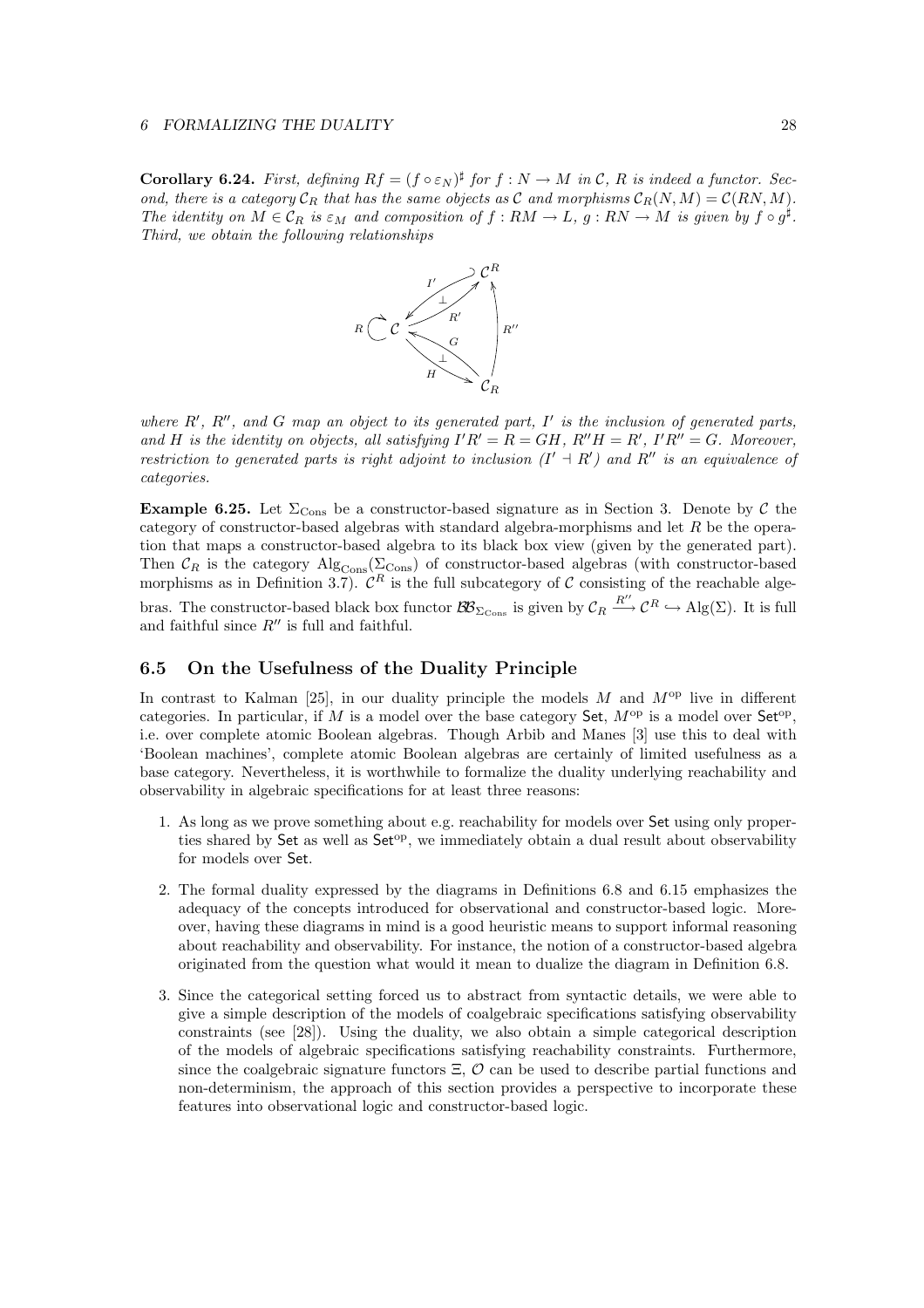#### *7 CONCLUSION* 29

# **7 Conclusion**

In this paper we have studied and formalized the duality between observability and reachability concepts used in algebraic approaches to software development. Our study is based on a loose semantics taking into account that the model class of a specification SP should describe the correct realizations of SP.

As a particular outcome, we have presented the novel institution of constructor-based logic. The formal dualization of the categorical representation of observational logic in [19] gave us the intuition to find the adequate notions of constructor-based logic which provide sufficient flexibility to describe the semantically correct realizations of a specification from the reachability point of view (in the same way as observational logic does from the observational point of view).

This work focuses on a comparison of the two concepts and not on their integration. In the meanwhile our approaches to observability and reachability have been integrated in the socalled COL-institution (Constructor-based Observational Logic) introduced in [8]. The (more general) observational equality relation used in this integrated approach takes into account also the constructor-generated elements and hence is strongly related to the notion of partial observational equality considered e.g. in [10] and [23].

# **References**

- [1] J. Adámek, H. Herrlich, and G. Strecker. Abstract and Concrete Categories. John Wiley & Sons, 1990.
- [2] M.A. Arbib and E.G. Manes. Foundations of system theory: decomposable systems. Automatica, 10:285–302, 1974.
- [3] M.A. Arbib and E.G. Manes. Adjoint machines, state-behaviour machines, and duality. Journal of Pure and Applied Algebra, 6:313–344, 1975.
- [4] E. Astesiano, M. Bidoit, H. Kirchner, B. Krieg-Brückner, P.D. Mosses, D. Sannella, and A. Tarlecki. Casl: The Common Algebraic Specification Language. Theoretical Computer Science, 286(2):153–196, 2002.
- [5] E. Astesiano, H.-J. Kreowski, and B. Krieg-Brückner, editors. Algebraic Foundations of Systems Specification. Springer, 1999.
- [6] M. Bidoit, M.V. Cengarle, and R. Hennicker. Proof systems for structured specifications and their refinements. In  $\langle 5 \rangle$ , pages 385–433, 1999.
- [7] M. Bidoit and R. Hennicker. Observer complete definitions are behaviourally coherent. In Proc. OBJ/CafeOBJ/Maude Workshop at Formal Methods '99, pages 83–94. THETA, 1999.
- [8] M. Bidoit and R. Hennicker. On the integration of observability and reachability concepts. In M. Nielsen and U. Engberg, editors, Proc. 5th Int. Conf. Foundations of Software Science and Computation Structures (FOSSACS'02), Grenoble, France, volume 2303 of LNCS, pages 21–36. Springer, 2002.
- [9] M. Bidoit, R. Hennicker, and A. Kurz. On the duality between observability and reachability. In F. Honsell and M. Miculan, editors, Proc. 4th Int. Conf. Foundations of Software Science and Computation Structures (FOSSACS'01), Genova, Italy, volume 2030 of LNCS, pages 72–87. Springer, 2001.
- [10] M. Bidoit, R. Hennicker, and M. Wirsing. Behavioural and abstractor specifications. Science of Computer Programming, 25(2–3):149–186, 1995.
- [11] F. Borceux. Handbook of Categorical Algebra. Cambridge University Press, 1994.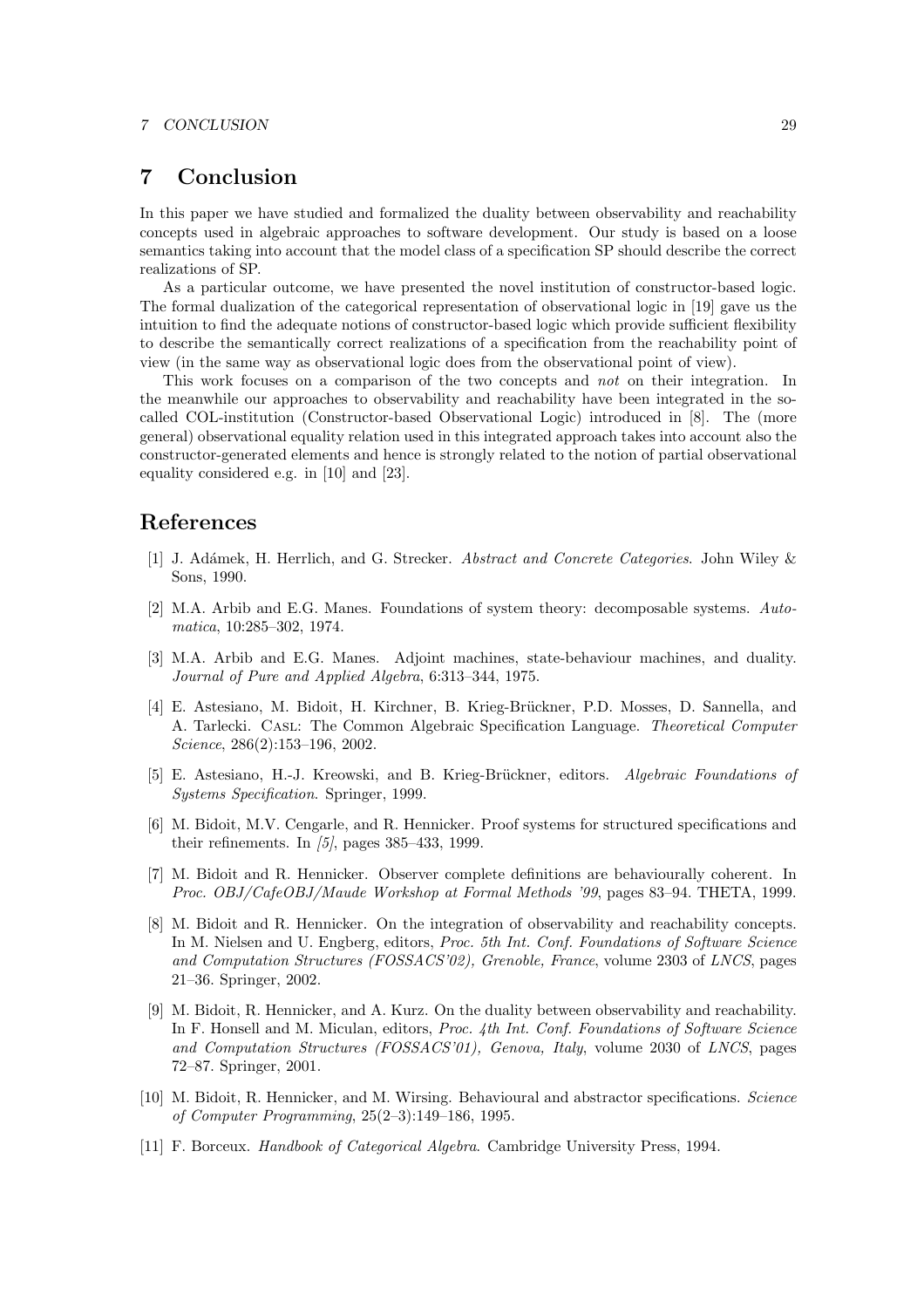- [12] C.C. Chang and H.J. Keisler. Model Theory. North-Holland, Amsterdam, 3rd edition, 1990.
- [13] C. Cîrstea. Coalgebraic semantics for hidden algebra: parameterized objects and inheritance. In F. Parisi-Presicce, editor, Recent Trends in Algebraic Development Techniques, WADT'97, volume 1376 of LNCS, pages 174–189. Springer, 1998.
- [14] J. Goguen and R. Burstall. Institutions: abstract model theory for specification and programming. Journal of the ACM, 39 (1):95–146, 1992.
- [15] J. Goguen and G. Malcolm. A Hidden Agenda. Theoretical Computer Science, 245(1):55–101, 2000.
- [16] J. Goguen and G. Roşu. Hiding more of hidden algebra. In J.M. Wing, J. Woodcock, and J. Davies, editors, Proc. Formal Methods (FM'99), volume 1709 of LNCS, pages 1704–1719. Springer, 1999.
- [17] R. Hennicker and M. Bidoit. Observational logic (long version). Technical Report LSV-98-6, LSV, Ecole Normale Supérieure de Cachan, June 1998. Available at www.lsv.ens-cachan. fr/Publis/RAPPORTS\\_LSV/rr-lsv-1998-6.rr.ps.
- [18] R. Hennicker and M. Bidoit. Observational logic. In Armando Haeberer, editor, Proc. 7th Int. Conf. Algebraic Methodology and Software Technology (AMAST'98), Amazonia, Brazil, volume 1548 of LNCS, pages 263–277. Springer, 1999.
- [19] R. Hennicker and A. Kurz.  $(\Omega, \Xi)$ -Logic: On the algebraic extension of coalgebraic specifications. In B. Jacobs and J. Rutten, editors, Proc. Coalgebraic Methods in Computer Science (CMCS'99), volume 19 of Electronic Notes in Theoretical Computer Science, pages 195–211, 1999.
- [20] R. Hennicker and M. Wirsing. Behavioural specifications. In H. Schwichtenberg, editor, Proof and Computation, International Summer School Marktoberdorf 1993, volume 139 of NATO ASI Series F, pages 193–230. Springer, 1995.
- [21] R. Hennicker, M. Wirsing, and M. Bidoit. Proof systems for structured specifications with observability operators. Theoretical Computer Science, 173(2):393–443, 1997.
- [22] C.A.R. Hoare. Proofs of correctness of data representations. Acta Informatica, 1:271–281, 1972.
- [23] M. Hofmann and D. Sannella. On behavioural abstraction and behavioural satisfaction in higher-order logic. In P.D. Mosses, M. Nielsen, and M.I. Schwartzbach, editors, *Proc. 6th Int.* Joint Conf. Theory and Practice of Software Development (TAPSOFT'95), Aarhus, Denmark, volume 915 of LNCS, pages 247–261. Springer, 1995.
- [24] B. Jacobs and J. Rutten. A Tutorial on (Co)Algebras and (Co)Induction. EATCS Bulletin, 62:222–259, 1997.
- [25] R.E. Kalman, P.L. Falb, and M.A. Arbib. Topics in Mathematical System Theory. McGraw-Hill, 1969.
- [26] H.J. Keisler. *Model Theory for Infinitary Logic*. North-Holland, 1971.
- [27] A. Kurz. Logics for Coalgebras and Applications to Computer Science. PhD thesis, Ludwig-Maximilians-Universität München, 2000. Available at http://www.informatik. uni-muenchen.de/~kurz.
- [28] A. Kurz and R. Hennicker. On Institutions for Modular Coalgebraic Specifications. Theoretical Computer Science, 280(1–2):69–103, 2002.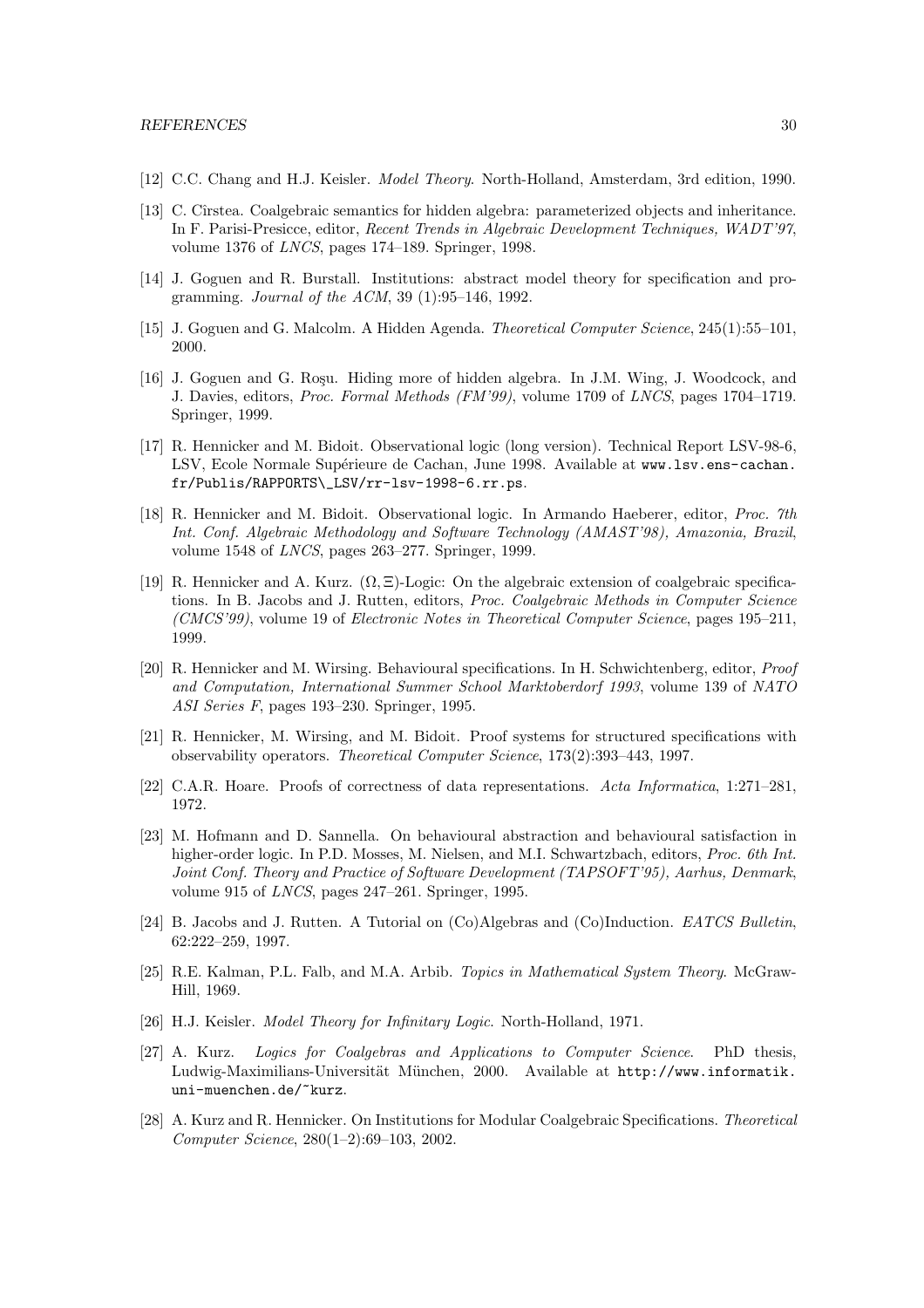- [29] A. Kurz and D. Pattinson. Coalgebras and modal logics for parameterised endofunctors. Technical Report SEN-R0040, CWI, 2000. Available at http://www.cwi.nl/~kurz.
- [30] S. Mac Lane. Category Theory for the Working Mathematician. Springer, 1971.
- [31] J. Loeckx, H.-D. Ehrich, and M. Wolf. Specification of Abstract Data Types. Wiley and Teubner, 1996.
- [32] P. Padawitz. Swinging types = functions + relations + transition systems. Theoretical Computer Science, 243(1–2):93–165, 2000.
- [33] E. Poll and J. Zwanenburg. A logic for abstract data types as existential types. In J.-Y. Girard, editor, Proc. 4th Int. Conf. Typed Lambda Calculi and Applications (TLCA'99), volume 1581 of LNCS, pages 310–324. Springer, 1999.
- [34] H. Reichel. *Initial computability, algebraic specifications, and partial algebras*. Oxford, Clarendon Press, 1987.
- [35] G. Roşu. *Hidden Logic*. PhD thesis, University of California at San Diego, 2000.
- [36] D. Sannella and A. Tarlecki. On observational equivalence and algebraic specification. Journal of Computer and System Sciences, 34:150–178, 1987.
- [37] D. Sannella and A. Tarlecki. Specifications in an arbitrary institution. Information and Computation, 76:165–210, 1988.
- [38] A. Tarlecki. On the existence of free models in abstract algebraic institutions. Theoretical Computer Science, 37:269–304, 1986.
- [39] A. Tarlecki. Towards heterogeneous specifications. In D. Gabbay and M. van Rijke, editors, Proc. Int. Conf. Frontiers of Combining Systems (FroCos'98), Amsterdam, pages 337–360. Research Studies Press, 2000.
- [40] M. Wirsing and M. Broy. A modular framework for specification and information. In J. Diaz and F. Orejas, editors, Proc. TAPSOFT'89, volume 351 of LNCS, pages 42–73. Springer, 1989.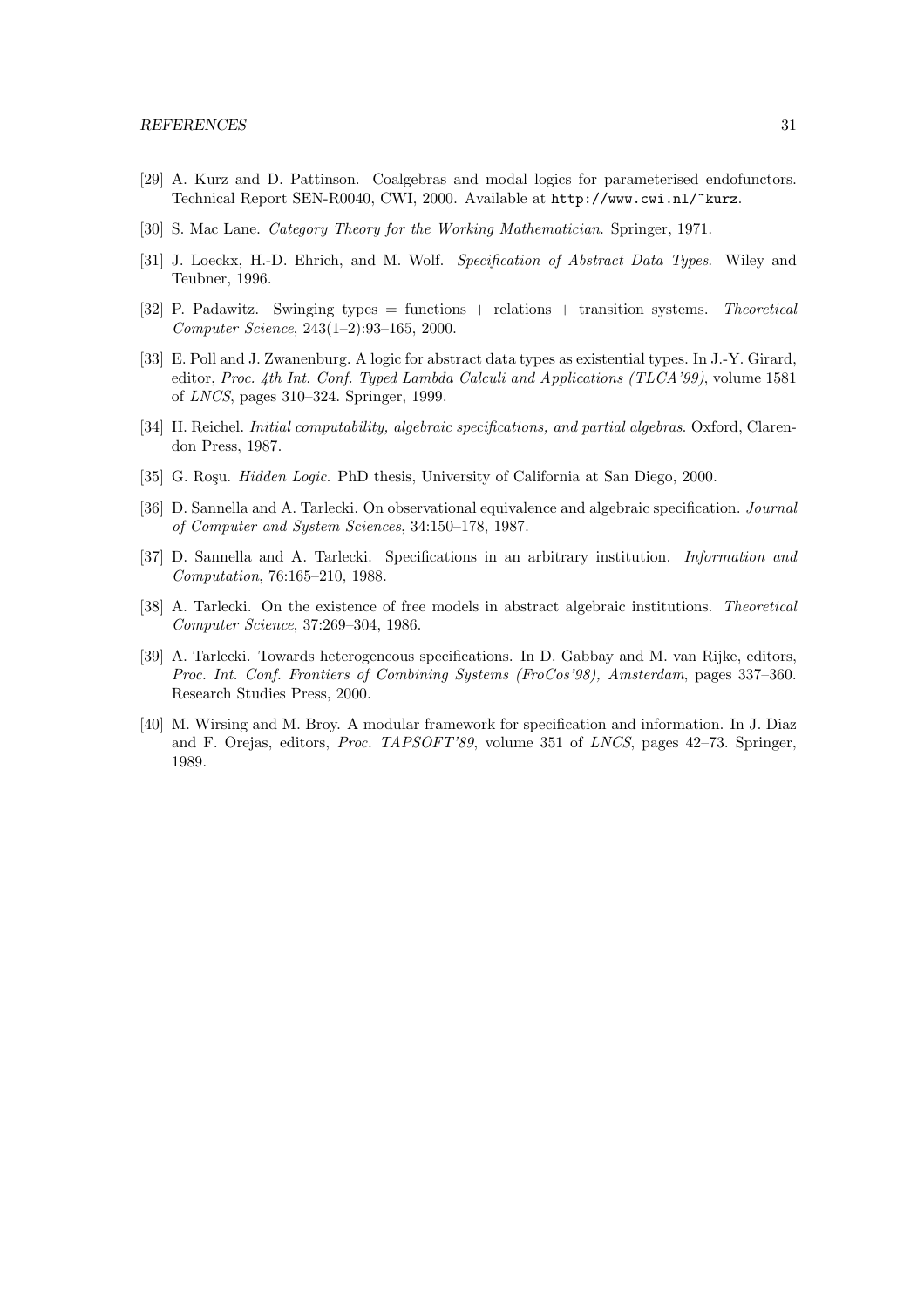| Observability                                                                                                        | Reachability                                                                                                                     |
|----------------------------------------------------------------------------------------------------------------------|----------------------------------------------------------------------------------------------------------------------------------|
| <i>observational signature</i>                                                                                       | constructor-based signature                                                                                                      |
| $\Sigma_{\rm Obs} = (\Sigma, OP_{\rm Obs})$                                                                          | $\Sigma_{\rm Cons} = (\Sigma, OP_{\rm Cons})$                                                                                    |
| state sorts S <sub>State</sub> and                                                                                   | constrained sorts $S_{\text{Cons}}$ and                                                                                          |
| $\emph{observable sorts }$ S <sub>Obs</sub>                                                                          | loose sorts $S_{\text{Loose}}$                                                                                                   |
| observable contexts $\mathcal{C}(\Sigma_{\mathrm{Obs}})$                                                             | constructor terms $\mathcal{T}(\Sigma_{\text{Cons}})$                                                                            |
| <i>observational</i> $\Sigma_{\rm Obs}$ -equality                                                                    | $\Sigma_{\rm Cons}\text{-}generated$ part                                                                                        |
| $\approx_{\Sigma_{\text{Obs}},A} \subseteq A \times A$                                                               | $Gen_{\Sigma_{\text{Cons}}}(A) \subseteq A$                                                                                      |
| fully abstract algebra                                                                                               | reachable algebra                                                                                                                |
| observational algebra                                                                                                | constructor-based algebra                                                                                                        |
| $\approx_{\Sigma_{\text{Obs}},A}$ is a $\Sigma$ -congruence                                                          | $Gen_{\Sigma_{\text{Cons}}}(A)$ is a $\Sigma$ -subalgebra of A                                                                   |
| observational black box functor                                                                                      | constructor-based black box functor                                                                                              |
| $\mathcal{BB}_{\Sigma_{\mathrm{Obs}}} : \mathrm{Alg}_{\mathrm{Obs}}(\Sigma_{\mathrm{Obs}}) \to \mathrm{Alg}(\Sigma)$ | $\mathcal{B}\!\mathcal{B}_{\Sigma_{\text{Cons}}}$ : Alg <sub>Cons</sub> ( $\Sigma_{\text{Cons}}$ ) $\rightarrow$ Alg( $\Sigma$ ) |
| observational satisfaction                                                                                           | $constructor-based\ satisfaction$                                                                                                |
| $A \models_{\Sigma_{\text{Obs}}} \phi$                                                                               | $A \models_{\Sigma_{\text{Cons}}} \phi$                                                                                          |
| interpret "=" by " $\approx_{\Sigma_{\text{Obs}},A}$ "                                                               | use valuations $\alpha: X \to Gen_{\Sigma_{\text{Cons}}}(A)$                                                                     |
| observational specification                                                                                          | $constructor-based specification$                                                                                                |
| $SPObs = \langle \Sigma_{Obs}, Ax \rangle$                                                                           | $SP_{\text{Cons}} = \langle \Sigma_{\text{Cons}}, Ax \rangle$                                                                    |
| $Mod_{Obs}(SP_{Obs}) \stackrel{\text{def}}{=}$                                                                       | $Mod_{Cons}(SP_{Cons}) \stackrel{\text{def}}{=}$                                                                                 |
| $\{A \in \text{Alg}_{\text{Obs}}(\Sigma_{\text{Obs}}) \mid A \models_{\Sigma_{\text{Obs}}} Ax\}$                     | $\{A \in \text{Alg}_{\text{Cons}}(\Sigma_{\text{Cons}}) \mid A \models_{\Sigma_{\text{Cons}}} Ax\}$                              |
| observational logic institution                                                                                      | constructor-based logic institution                                                                                              |

Table 1: Comparing Observability and Reachability